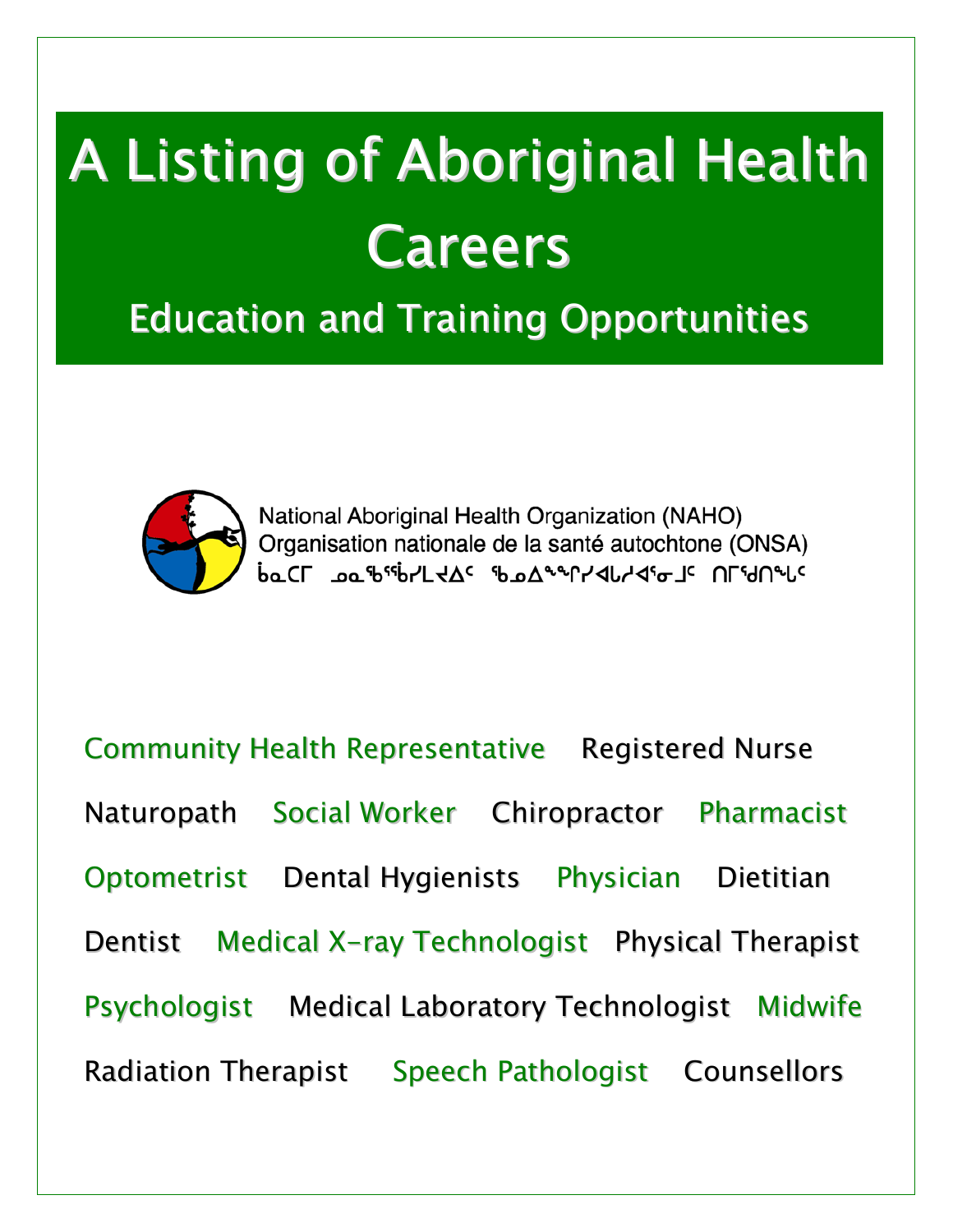#### TO THE READER – A NOTE CONCERNING TERMINOLOGY

Terms used in the entries for programs and schools are those used by the institutions in question, whether the terms were accurate or outdated. A sincere attempt was made to determine if each institution's programs and services were inclusive of all Aboriginal Peoples (First Nations, Inuit and Métis) or designed to meet the specific needs of a specific community or nation.

This is a document in progress; a document to be continually reviewed, updated and revised, and shared. We welcome any additions, deletions or comments. Please send these to the attention of:

National Aboriginal Health Organization Attention: Policy Research Unit 56 Sparks Street, Suite 400 Ottawa, ON K1P 5A9 Fax: (613) 237-1810 E-mail: lcree@naho.ca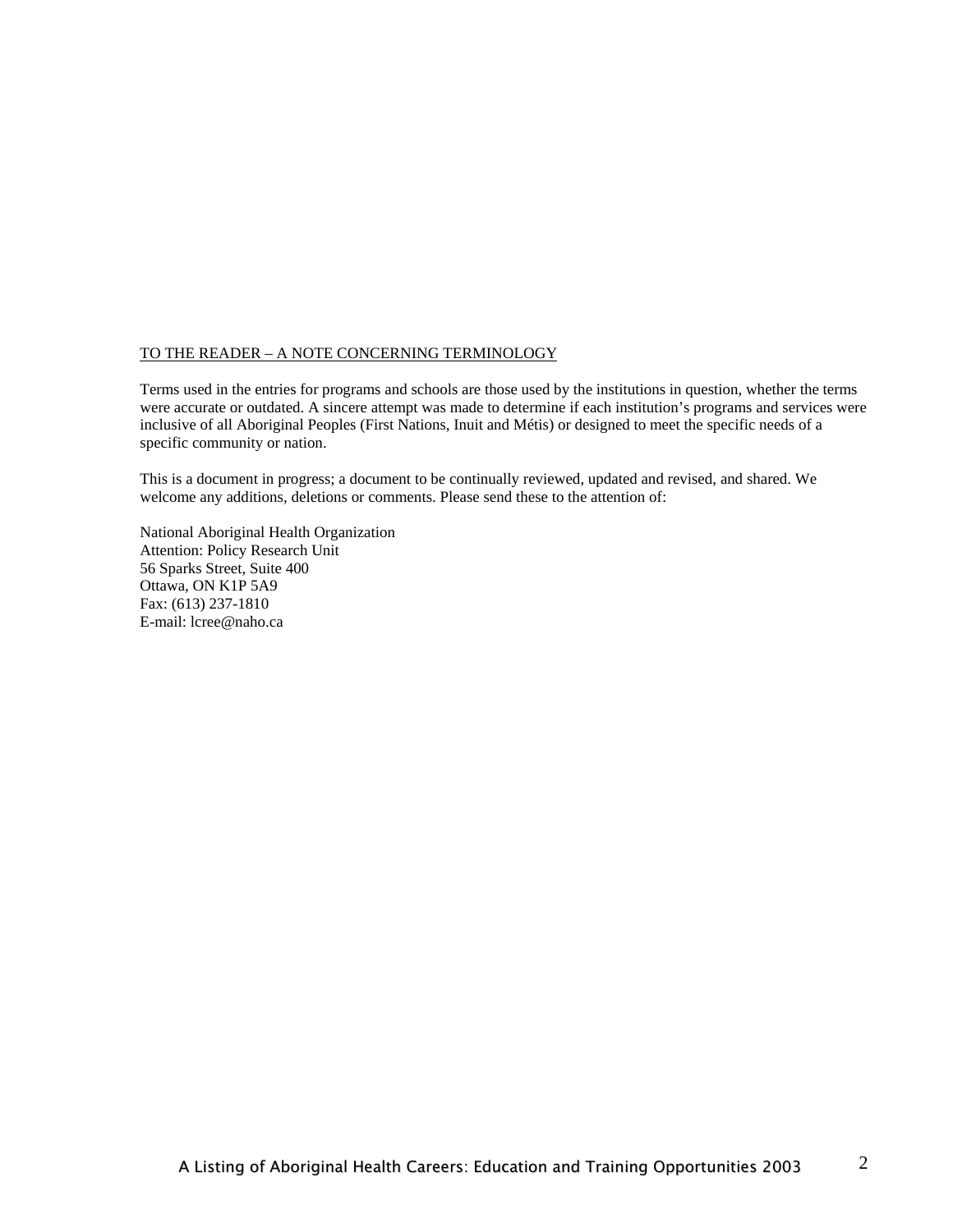## **Table of Contents**

| Section 1 – Education and Training Programs                                                                   |    |
|---------------------------------------------------------------------------------------------------------------|----|
| <b>Health Programs in Aboriginal Education Institutes</b>                                                     | 4  |
| Aboriginal-specific programs in non-Aboriginal Institutes                                                     | 13 |
| <b>Access and Transition Programs</b><br>in non-Aboriginal institute                                          | 25 |
| <b>Professional Health Career Programs</b><br>with Aboriginal initiatives                                     | 34 |
| Section 2 – Scholarships and Bursaries for Aboriginal Students<br>in Health Career and Education and Training | 53 |
| Section 3– Special Projects and Programs Related to Health<br><b>Career Education and Training</b>            | 56 |
| Section 4 – Resources and Guides                                                                              | 61 |
| Appendix 1 – Description of Health Professions and<br><b>ParaProfessions</b>                                  | 63 |
| <b>Bibliography</b>                                                                                           | 68 |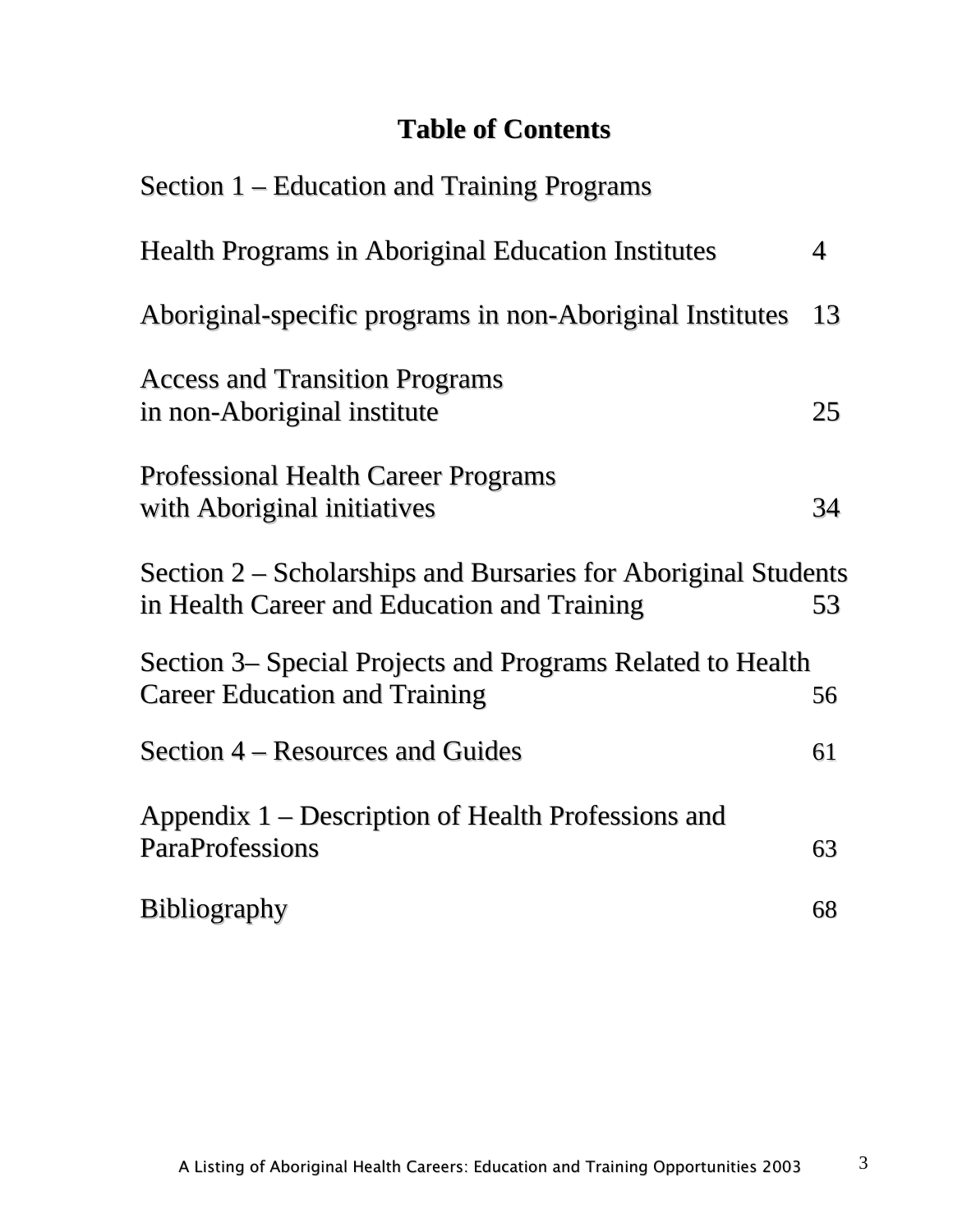## **Section 1 – Education Training and Programs**



## **Health Programs in Aboriginal Education Institutes**

(Note that all listings are subject to change. In fact, many are reviewed and altered on a yearly basis.)

#### **ANISHINABEK EDUCATIONAL INSTITUTE, North Bay, ON**

 Native Community Care – Counselling and Development (Community Health Representative stream)

This is a two-year program offered at the Nipissing site. Graduates are eligible to work as Community Health Representatives (CHR) and in other related areas.

Contact: Anishinabek Educational Institute PO Box 711 North Bay, ON P1B 8J8 Phone: 1-800-334-3330 E-mail: foxpat@anishinabek.ca Web site: www.anishinabek.ca ------------------

#### **FIRST NATIONS TECHNICAL INSTITUTE (FNTI), Tyendinaga Territory, ON**

- Social Service Worker Welfare Administrator (part-time, three years)
- Native Child and Family Services Community Worker (part-time, three years)
- Addictions (part-time, three years)

The programs offered by FNTI are rooted in First Nations knowledge and Indigenous experience. The programs listed here lead to a Diploma in Human Services and are delivered in 12 weeks of intense sessions over three years. Each session covers two college credits. A support system between sessions is provided. Courses are delivered at various sites throughout Ontario. The following learning approaches are used: self-directed learning; experiential learning; portfolio development; learning circles; and healing circles. Facilitators specialize in Native cultural issues as they relate to Aboriginal Human Services.

Contact: First Nations Technical Institute York Road Tyendinaga Territory, ON K0K 1X0 Phone: (613) 396-2122 or 1-800-267-0637 E-mail: staceym@fnti.tyendinaga.net Web site: www.tyendinaga.net/fnti 

#### **SIX NATIONS POLYTECHNIC, Ohsweken, ON**

- Child and Youth Worker (three-year diploma, accredited by Niagara College)
- Native University Access Program (one year, with automatic admission to Brock University, McMaster University, University of Guelph, University of Waterloo, or Wilfred Laurier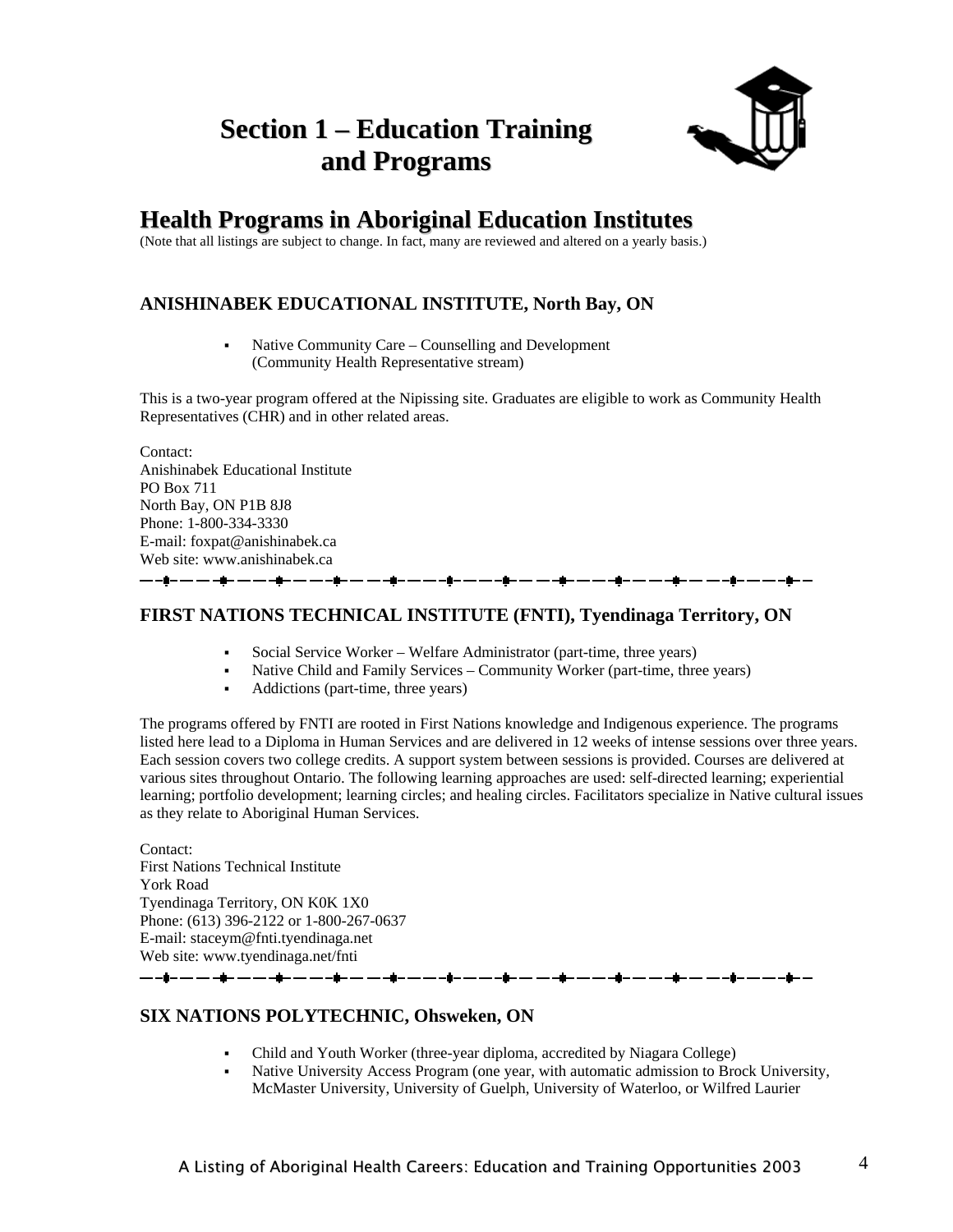University with a minimum average of 60 per cent - see Access and Transition Year Programs section)

- Native Health Sciences (one year, see Access and Transition Year Programs section)
	- Palliative Care (six Palliative Care courses plus one 30-hour elective at Six Nations Polytechnic)
- Paramedic (two-year diploma) and Advanced Paramedic (one day per week for nine months, limited to eight students)
- Personal Support Worker (an 18-week program accredited by Niagara College)
- Pre-Health Science (one-year certificate program)

Contact:

Six Nations Polytechnic PO Box 700 Ohsweken, ON N0A 1M0 Phone: (519) 445-0023 Fax: (519) 445-4416 E-mail: learn@snpolytechnic.com Web site: www.snpolytechnic.com

#### **SEVEN GENERATIONS EDUCATION INSTITUTE, Fort Frances, ON**

- Honours Bachelor of Social Work (five years part-time with Carleton University)
- Native Counsellor (16 months, with Sault College)
- Personal Support Worker (16 weeks, with Sault College)

Contact: Seven Generations Education Institute PO Box 297 Fort Frances, ON P9A 3M6 Phone: 1-800-668-6279 Fax: (807) 274-8761 E-mail: laurah@7generations.org Web site: www.7generations.org

#### **OSHKI-PIMACHE-O-WIN EDUCATION AND TRAINING INSTITUTE, Thunder Bay, ON**

Sexual Abuse and Restorative Justice Train the Trainer Program

This is a post-graduate certificate program for people experienced in this area. It consists of three intensive six-day modules combined with independent study and in-community work.

Contact: Oshki-Pimache-O-Win Education and Training Institute 107 Johnson Ave.,  $2<sup>nd</sup>$  Floor Thunder Bay, ON P7C 4Z2 Phone: (807) 346-2770 E-mail: lbanning@oshki.ca Web site: www.oshki.ca

#### **YELLOWQUILL COLLEGE, Winnipeg, MB**

- Community Diabetes Worker (12 weeks)
- Community Health and Human Services (two years)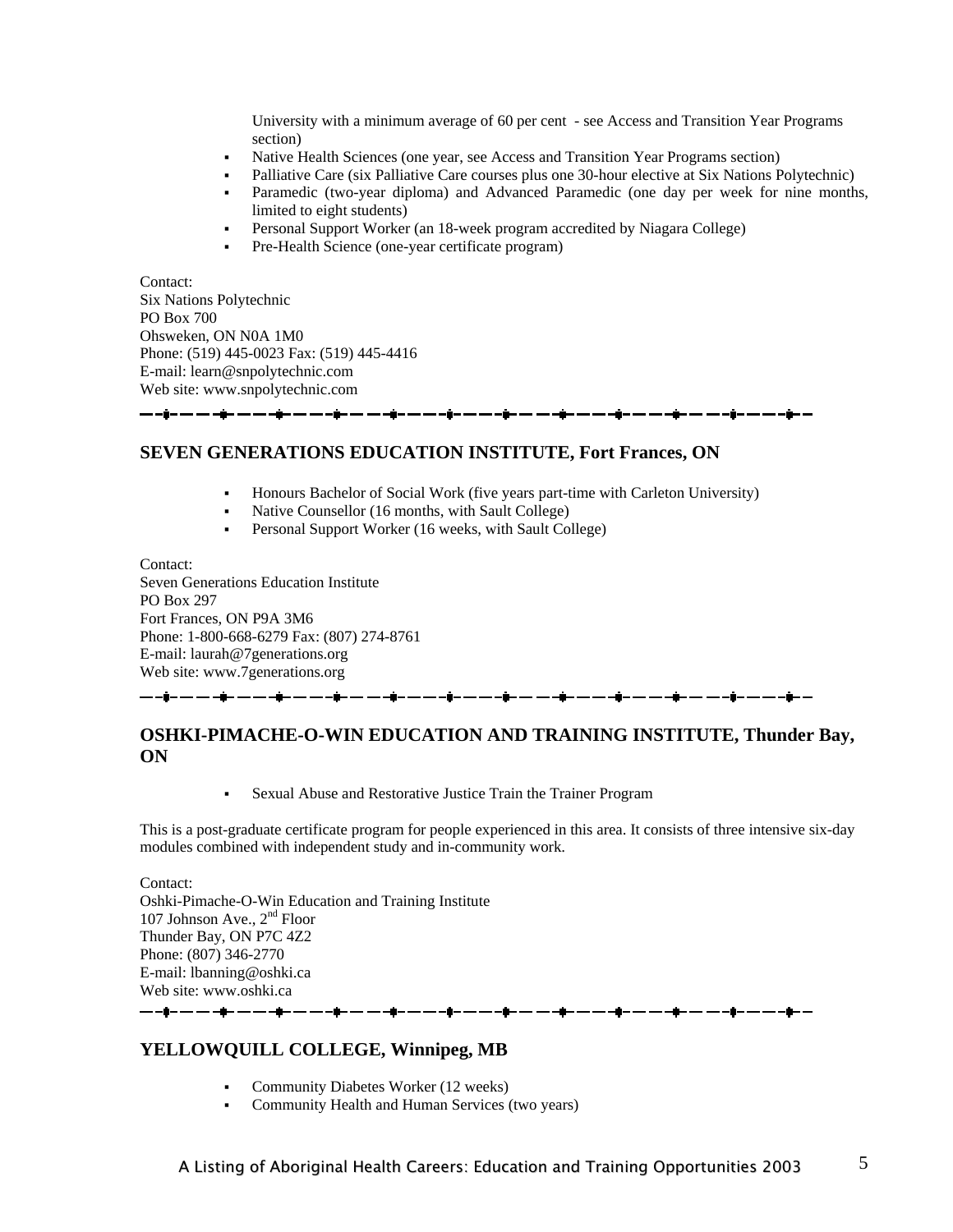Community Program Management (two years)

Yellowquill College has graduated more than 600 students in a variety of programs since founded in 1984 by the Dakota Ojibway Tribal Council.

The Community Program Management program is a combination of Social Development Management, First Nation Health Management and First Nation Home and Community Care Management programs previously offered at this college. The new program consists of 24 one-week modules with two weeks between modules. Participants study interpersonal communications, management, human resource management, financial planning, contemporary First Nation issues, policies and procedures, networking and marketing, etc.

The Community Health and Human Services program prepares students for careers as National Native Alcohol and Drug Abuse Program NNADAP (addictions) counsellors and Community Health Representatives. Two other specialization streams offered are Social Development (courses include counselling and addictions), and Community Wellness (courses include counselling, addictions and family violence).

The Community Diabetes Worker program consists of 12 modules, 40 hours per module, college certificate received upon completion. The program is aimed at both the health worker and the person with diabetes. Participants need a Grade 10 education or the equivalent. Curriculum content includes types of diabetes, symptoms, personal care techniques, nutrition, exercise, etc

Contact: Yellowquill College 831 Portage Ave. Winnipeg, MB R3G 0N6 Phone: (204) 953-2800 Fax: (204) 953-2810 E-mail: administration@yellowquillcollege.mb.ca Web site: www.yellowquillcollege.mb.ca

#### **SASKATCHEWAN INDIAN FEDERATED COLLEGE (SIFC), Saskatoon, SK**

- Certificate of Indian Social Work (one year)
- Bachelor of Indian Social Work (four years)
- Masters of Aboriginal Social Work (12 months)
- Dental Therapy (two years)

— — -\$- — — -\$- — — -\$- — — -\$- — 1

- Bachelors degree in Environmental Health and Science Program
- Health and Science (four years)
- Program for Nursing within First Nations

The Canadian Association of Schools of Social Work accredits the Social Work degree program at SIFC. The "First Nations way of life is the substance that underlies the entire program." its primary purpose is to develop practitioners who can assist First Nations people achieve self-determination. The Masters program, designed for applicants with a degree in social work, specializes in therapy and healing methods for individuals affected by residential school abuse. It has three streams: internship, project and thesis.

SIFC offers Indian Social Work programs in off-campus locations for communities who request this service and contract with the College. The College is also developing a degree program in health, social development, and social work, and is working with the province of Saskatchewan's Indian Child and Family Services to develop a social work degree with a concentration in child welfare.

The two-year dental therapy program offered by the National School of Dental Therapy under the management of the SIFC allows graduates to practice basic dental health services and to engage effectively in dental health promotion. It is aimed at those wishing to serve Aboriginal communities; about 30 per cent of those graduating are Aboriginal.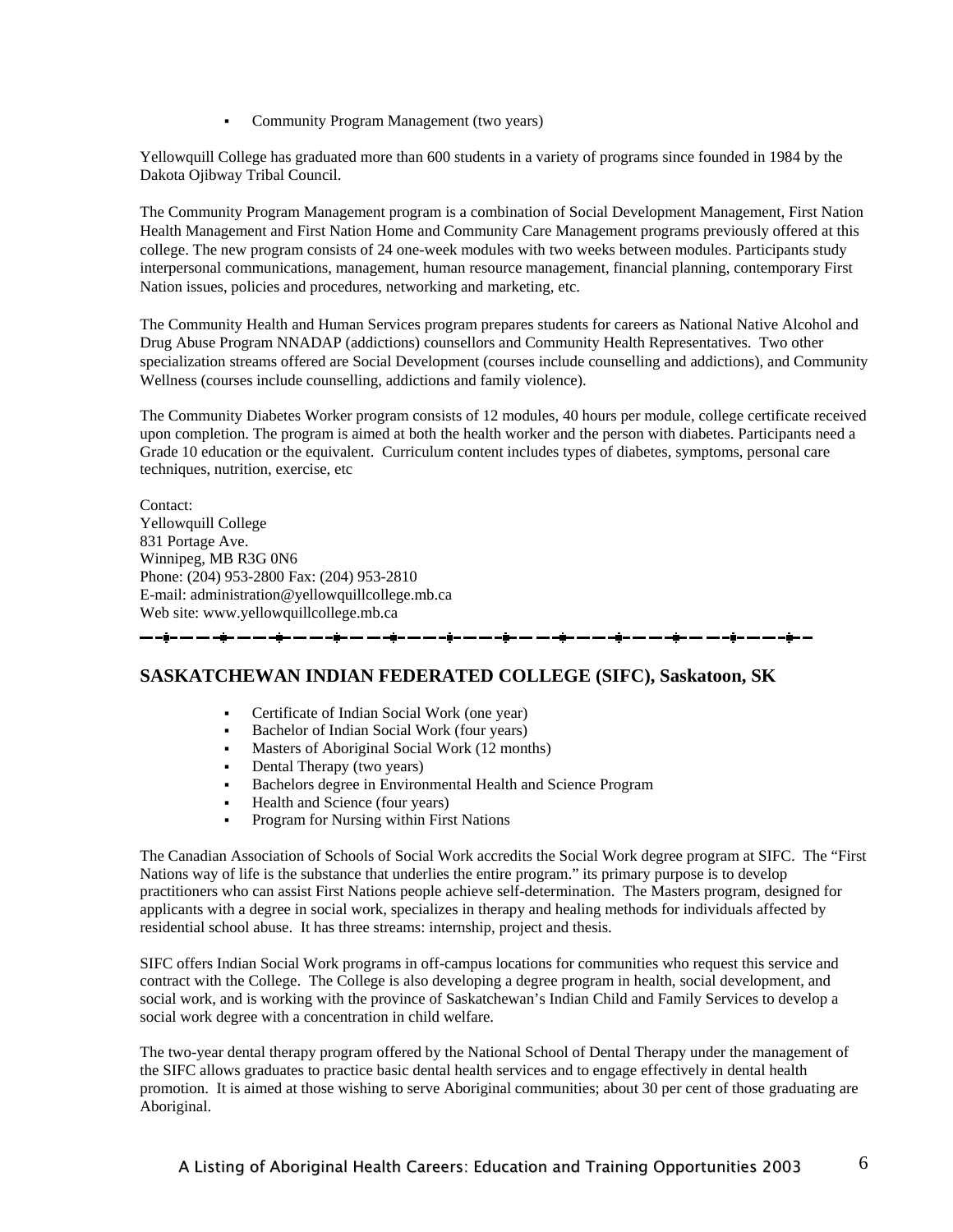The Bachelor of Science in Environmental Health and Science leads to a career as a public health inspector. Students admitted to the program may also apply to receive a Saskatchewan Health bursary in return for working in the province as a public health inspector.

See the Nursing listings for information on SIFC's Nursing programs.

Contact: Indian School of Social Work Saskatchewan Indian Federated College Saskatoon Campus 710 Duke St. Saskatoon, SK S7N 0P8 Phone: (306) 931-1834 Fax: (306) 665-0175 Web site: www.sifc.edu.depsw.html

National School of Dental Therapy  $710 - 15$ <sup>th</sup> Avenue East Prince Albert, SK S6V 7A4 Phone: (306) 763-8800 E-mail: info@sifc.edu Web site: www.sifc.edu

Environmental Health and Science Program Department of Science Rm. 118, College West Building University of Regina Regina, SK S4S 0A2 Phone: (306) 546-8556 E-mail: jgomes@sifc.edu Web site: www.sifc.edu/science

#### 

#### **SASKATCHEWAN INDIAN INSTITUTE OF TECHNOLOGIES (SIIT), Saskatoon, SK**

- Community Services: Personal Development (18 weeks)
- Community Services: Addictions (10 months full-time/3 years part-time)
- Community Services: Family Development (40 weeks)
- Community Health (one year full-time/three years part-time)
- Life Skills Coach Training (30 days)
- Home Health Aide/Long-Term Care Aide (eight months full-time/18 months part-time)

SIIT was established in 1976 and began serving the post-secondary training needs of 69 First Nations in 131 communities in Saskatchewan.

At present, SIIT has 1,700 students. One of the Institute's focus areas is community services.

All students in SIIT Community Services programs study a common 18-week core program called Personal Development, which prepares students for further studies. This program facilitates healing from a First Nations' perspective and allows students to develop their communications skills.

The Addictions certificate program focuses on the unique factors that impact on addictions for Aboriginal people. It includes a four-week practicum. Graduates are employed primarily as NNADAP addictions workers.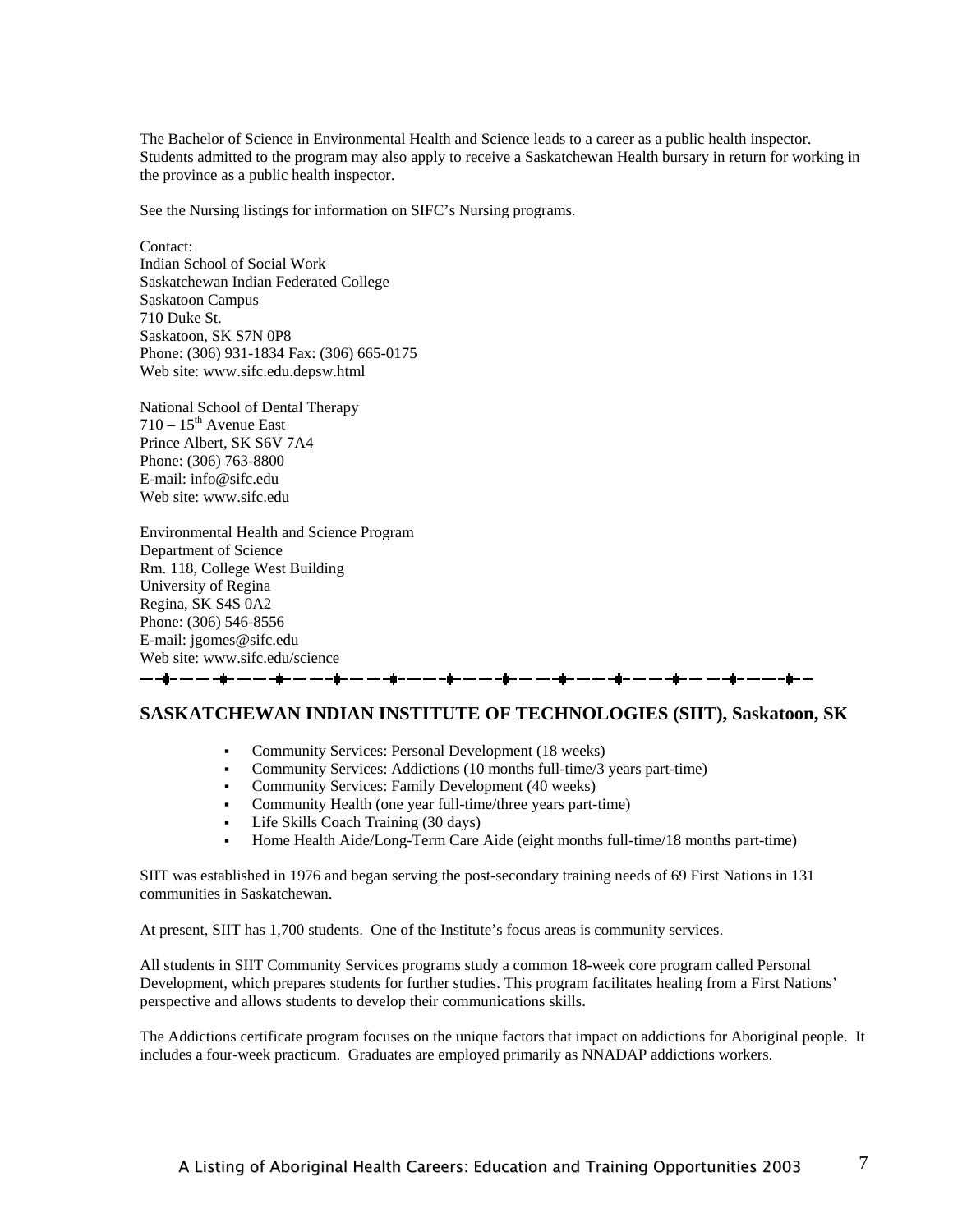The Family Development certificate program includes a four-week practicum. Components include: family counselling, crisis intervention, family violence prevention, family wellness strategies, etc. Graduates work primarily with First Nations communities and agencies.

The Community Health program has an intake of Community Health representatives only. It is also available on contract by Tribal Council or First Nation. The program aims to enable CHRs to improve their skills in education, administration, treatment, and rehabilitation.

Life Skills Coach Training is presented in three phases: personal awareness and self-development; group dynamics and development; and community development. Graduates are awarded the SIIT Certificate of Completion. Note: this course is not accredited; instead, participants are taught the steps necessary to enter the accreditation process.

The Home Health Aide is trained to effectively care for seniors or other individuals with mental and physical challenges who would like to remain in their own homes. The Long -Term Care Aide provides similar services to individuals in institutional settings. Students learn nutrition, First Aid and CPR, human growth, and development, etc.

Contact: Saskatchewan Indian Institute of Technologies Admissions Department Suite 100-103A, Packham Ave. Saskatoon, SK S7N 4K4 Phone: (306) 244-4444 or Toll-free: (SK) 1-877-282-5622 Fax: (306) 244-1391 Web site: www.siit.sk.ca ——\$-———\$-———\$-———\$-———\$-——+\$-——\$-——+\$-——+\$-——+\$-——+

#### **GABRIEL DUMONT TECHNICAL INSTITUTE, Prince Albert, SK**

Home Care/Special Care Aide Program (30 weeks)

The Gabriel Dumont Institute is the only educational post secondary institute that is owned and run solely by Métis people. Among its other programs, the Institute offers the Home Care/Special Care Aide Program. The Gabriel Dumont Institute gives preference to Métis people in its admissions policies.

Students in the Home Care/Special Care Aide Program are trained in gerontology, personal care, and attending to individual psychosocial needs.

Contact: Gabriel Dumont Technical Institute 48th-12th Street East Prince Albert, SK S6V 1B2 Phone: (306) 657-2254 Fax: (306) 242-0002 Web site: www.gdins.org <u>┈╌⋣╴┈╶┈╌⋣╴┈╶┈╌⋣╴┈╶┈╌⋣╴┈╶┈╌⋣╴┈╶┈╌⋣╴┈╶┈╶⋣╴┈╶┈╌⋣╴┈╶┈╌⋣</u>

#### **BLUE QUILLS FIRST NATIONS COLLEGE, St. Paul, AB**

- Social Work Diploma (two years)
- Bachelor of Social Work Access Program (one year)

Programs at Blue Quills incorporate the concepts of *Nehiyaw Mamtonecihkan* (Indian thought) and *Moniyaw Mamtonecihkan* (white academic thought).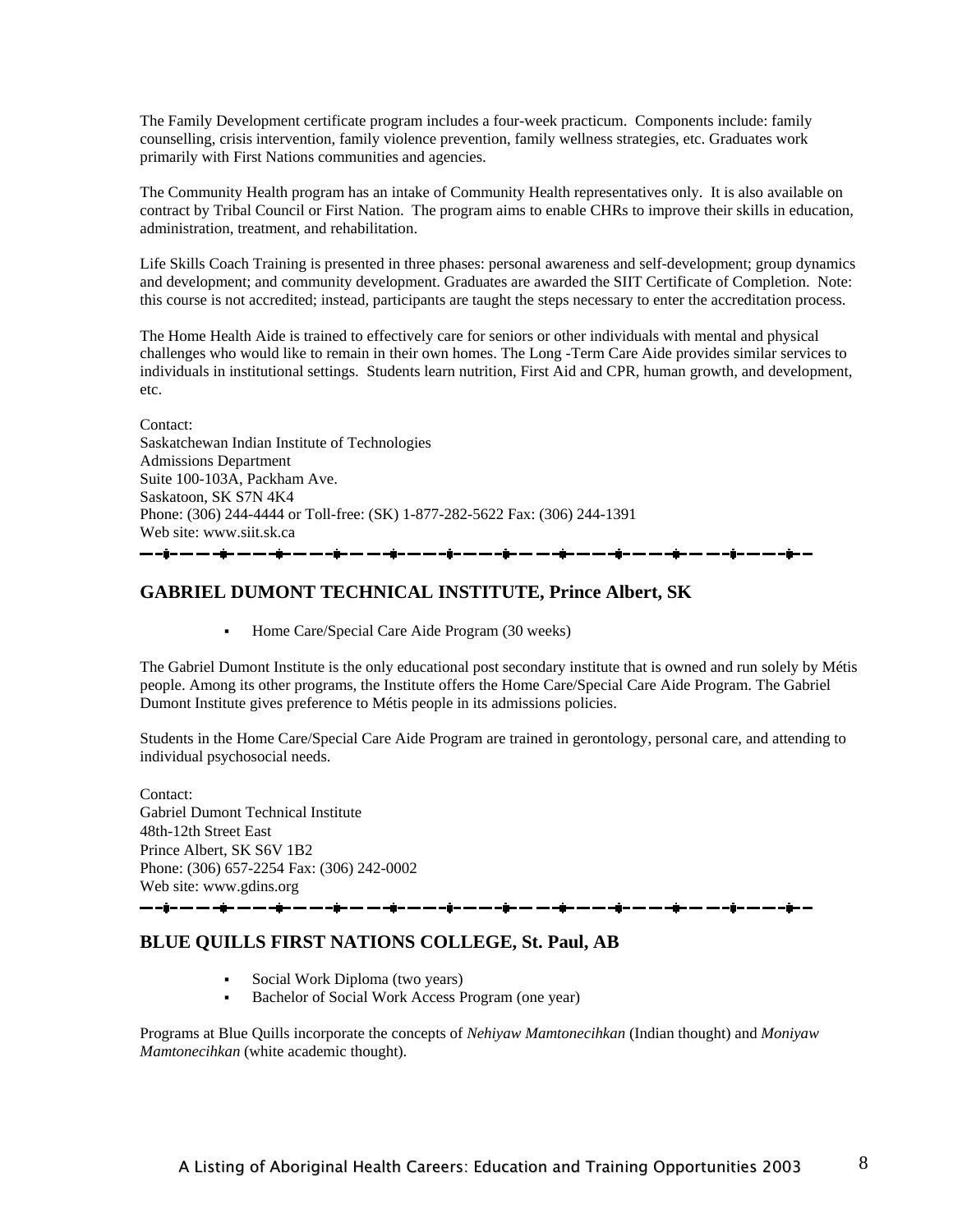Blue Quills offers a Social Work Diploma program through Maskwacis Cultural College. Students are educated in Cree language and culture, social work theory, counselling intervention, and advocacy. Courses are transferable to the University of Calgary for equal credit.

The College's Bachelor of Social Work Access Program is targeted to First Nations and Métis from remote, rural communities outside Calgary, Edmonton and Lethbridge. Four themes make up the program: generalist practice in context; communication and information; diversity and oppression; and social work methods. All courses are culturally sensitive to rural and Aboriginal issues. Students may take a practicum placement in their own community with a flexible schedule.

Contact: Blue Quills First Nations College Box 279 St. Paul, AB T0A 3A0 Phone: 1-888-645-4455 Fax: (780) 645-5215 E-mail: registrar@bluequills.ca Web site: www.bluequills.ca

#### 

#### **NECHI TRAINING, RESEARCH AND HEALTH PROMOTION INSTITUTE, Edmonton, AB**

- Aboriginal Addictions Services Worker (five 6.5 day modules)
- Advanced Counsellor Training (five 6.5 day modules)
- Community Addictions Training (eight 5.5 day modules)
- Community Wellness Worker (10 6.5 day modules)
- Native Addictions Services (nine 6.5 day modules plus 240-hour practicum)
- Workshops in: Adult Children of Alcoholics, Gambling Treatment and Recovery Issues, and Family Violence (one day)

The Aboriginal Addictions Services Certificate, the Community Wellness Worker, and the Native Addictions Services Programs are accredited by Keyano College, Fort McMurray, AB.

Contact:

Nechi Training, Research, and Health Promotions Institute Box 34007 Kingsway Mall Edmonton, AB T5G 3G4 Phone: 1-800-459-1884 E-mail: nechi@nechi.com Web site: www.nechi.com

#### **RED CROW COMMUNITY COLLEGE, Cardston, AB**

- Adult Upgrading
- Arts and Science Bachelor of Social Work Degree
- University/College Entrance Preparation Program

The mission of Red Crow Community College is to provide education and training opportunities for adult Indians and non-Indian residents and employees of the Blood Reserve and surrounding areas. Programs are designed to reflect a rapidly changing world while maintaining the integrity of the Blood people.

Two programs help students to prepare for further post-secondary studies: Adult Upgrading and the University/College Entrance Preparation Program. The first is a pre-vocational training program while the second is aimed at enabling students to meet university and college admission requirements.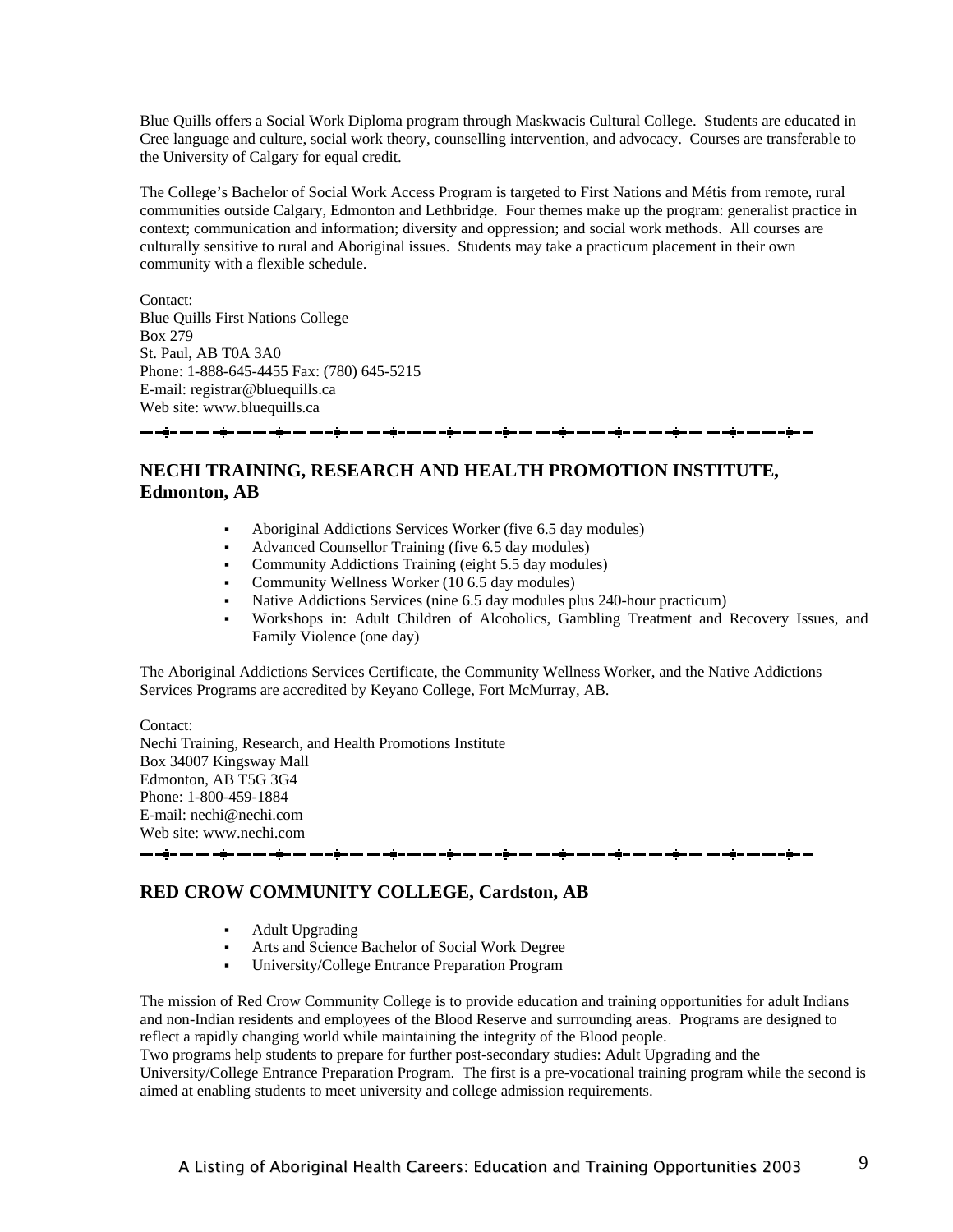The College also offers a two-year general arts and science program of college and university level courses which are transferable to other institutions. Finally, a four-year Bachelor of Social Work degree is offered in conjunction with the University of Calgary.

Contact: Red Crow Community College PO Box 1258 Cardston, AB T0K 0K0 Phone: (403) 737-2400 Fax: (403) 737-2101 E-mail: redcrow@redcrowcollege.com Web site: www.redcrowcollege.com <u>— -\$- — — -\$- — — -\$- — — -\$- — — -\$- — — -\$- — — -\$- — — -\$- — — -\$- — </u>

#### **MASKWACIS CULTURAL COLLEGE, Hobbema, AB**

Bachelor of Social Work (four years, including 2.5 years locally)

Maskwacis Cultural College provides students with the opportunity to realize self-determination as members of First Nations through the development of skills needed by First Nations communities. All programs allow students to learn both life skills (employment-related) and living skills (identity and culture-related) in a cultural environment.

The College offers a two-year Bachelor of Social Work (B.S.W.) that provides students with many skills and abilities within a cultural environment. Students will learn social work theory, interviewing/counselling methods, personal growth, research techniques, crisis intervention and prevention, social issues, and Cree culture and language. As the degree is four years in total, students can take 2.5 years at Maskwachees College and the final two years at the University of Calgary or at Hobbema through the University of Calgary's Access Program.

Contact: Maskwachees Cultural College Box 360 Hobbema, AB T0C 1N0 Phone: (780) 585-3925 or 1-866-585-3925 Fax: (780) 585-2080 E-mail: mcc@wtc.ab.ca <del>▃</del>▁▟▃▃▃▃▟▃▃▃▃<u>▊</u>▃▃▃▗▊▃▃▃▟▅▃▃▃▟<mark>▖▃▗▅</mark>▃▄▃▟▄▃▃▃<mark>▋</mark>▃▃▗▃▟▅▃▃▃▟<mark>▖</mark>▃▃▃▟

#### **NICOLA VALLEY INSTITUTE OF TECHNOLOGY, Merritt, BC**

- College Readiness (one year)
- Bachelor of Social Work (four years)

The Nicola Valley Institute of Technology is an Aboriginal-governed post-secondary educational institute. More than 90 per cent of the 227-member student body is First Nations. Courses promote traditional ways and some credits may be transferred to University of British Columbia, Simon Fraser, the University of Northern British Colombia, and many of the province's community colleges.

The College Readiness program is designed to help adults obtain the prerequisites for Nicola Valley Institute of Technology and other post-secondary courses. Many College Readiness courses are offered during evening sessions. These courses are tuition-free and can be used to qualify a student for the BC Adult Dogwood Diploma – the adult equivalent of a high school diploma.

The Bachelor of Social Work program emphasizes skills and knowledge relevant to First Nations and mainstream individuals, families and communities. The principles of the program are justice, community healing and change. Elders are involved and part-time students are welcome. In terms of admissions, preference is given to students of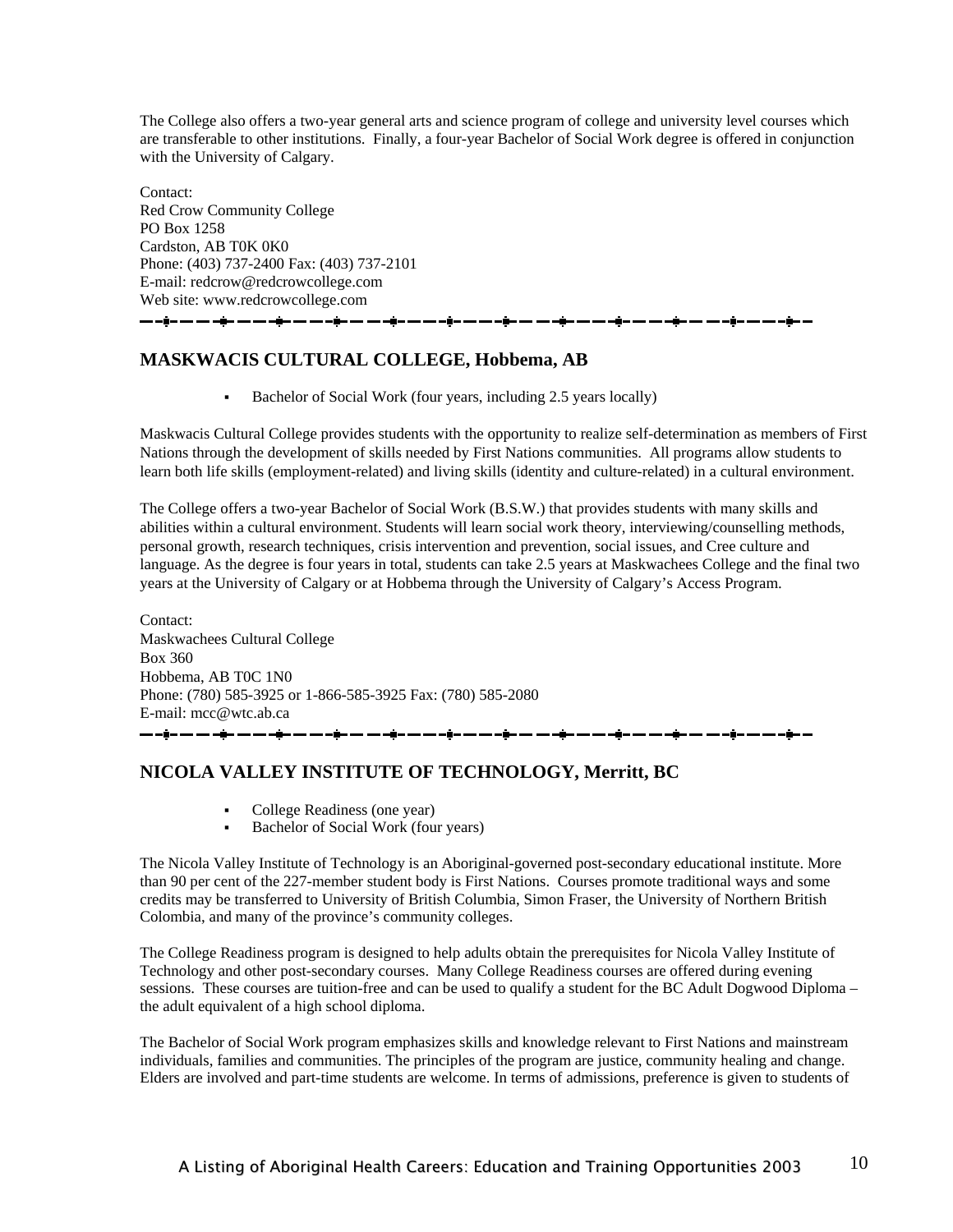Aboriginal origin. There is an accelerated option for students already holding a bachelor's degree. The program is offered in cooperation with the University College of the Cariboo, Kamloops.

Contact: College Readiness Program Nicola Institute of Technology 4155 Belshaw St. Merritt, BC V1K 1R1 Phone: (250) 378-3318 Toll-free (BC): 1-877-682-3300 Fax: (250) 378-3332 E-mail: mblanglois@nvit.bc.ca Web site: www.nvit.bc.ca

Social Work Program: Nicola Institute of Technology 4155 Belshaw St. Merritt, BC V1K 1R1 E-mail: bbannerm@nvit.bc.ca Phone: (250) 378-3319 Toll-free (BC): 1-877-682-3300 Fax: (250) 378-3332 <del>▁</del>▁▁▗▊▁▁▁▁▗▊▁▁▁▁▗▊▁▁▁▁▗▊▁▁▁▁▗▊▁▁▁▁▗▊▁▁▁▁▗▋▁▁▁▁▗▋▁▁▁▁▗▋▁▁▁▁▗▋▁

#### **INSTITUTE OF INDIGENOUS GOVERNMENT (IIG), Vancouver, BC**

Associate of Science Degree (two years)

IIG is an accredited, Indigenous-controlled, post-secondary institute dedicated to empowering Indigenous people through education. It was established in 1991 by the Union of British Columbia Indian Chiefs.

Through an agreement with Kwantlen University College, IIG offers a program leading to an Associate Degree in Science. Aboriginal philosophy and teachings are integral to the program. There is an emphasis on the responsible use of science and technology to address community concerns. This program also serves as the first two years of a bachelor's degree in science at UBC, the University of Victoria, Simon Fraser University, University of Northern British Columbia, and most degree-granting institutions elsewhere.

Contact: Institute of Indigenous Government 342 Water St., 3rd Floor Vancouver, BC V6B 1B6 Phone: (604) 602-9555 Fax: (604) 602-3400 E-mail: iig@indigenous.ca Web site: www.indigenous.ca

## **THE NATIVE EDUCATION CENTRE (NEC), Vancouver, BC**

Aboriginal Adult Basic Education (varies to meet the student's needs)

▃▖▃<mark>▋▃▗▃▗▃▗</mark>▐▃▗▃▗▃▗▊▃▗▃▗▃▋▃▗▃▗▐▄▗▄▗▃▗▊▃▗▃▗▋▃▄▗▊▃▄▗▟▄▃▄▗▄▋▄▃▖▄▖▟▋▄▗▃▗▄▗▊▃▗▃▗▖▊▃▗▄▐▖▟

Aboriginal Land Stewardship (two year)

The NEC was established in 1967 in response to the migration of Aboriginal people from reserves and remote communities to the Vancouver area. All programs are based on these practices: respecting traditional knowledge; teaching First Nations spiritual and cultural values; and addressing the needs of First Nations communities.

The Aboriginal Adult Basic Education program includes courses that are transferable to colleges and universities. It consists of four levels; students enter the level that matches their skills. There is no tuition for this program.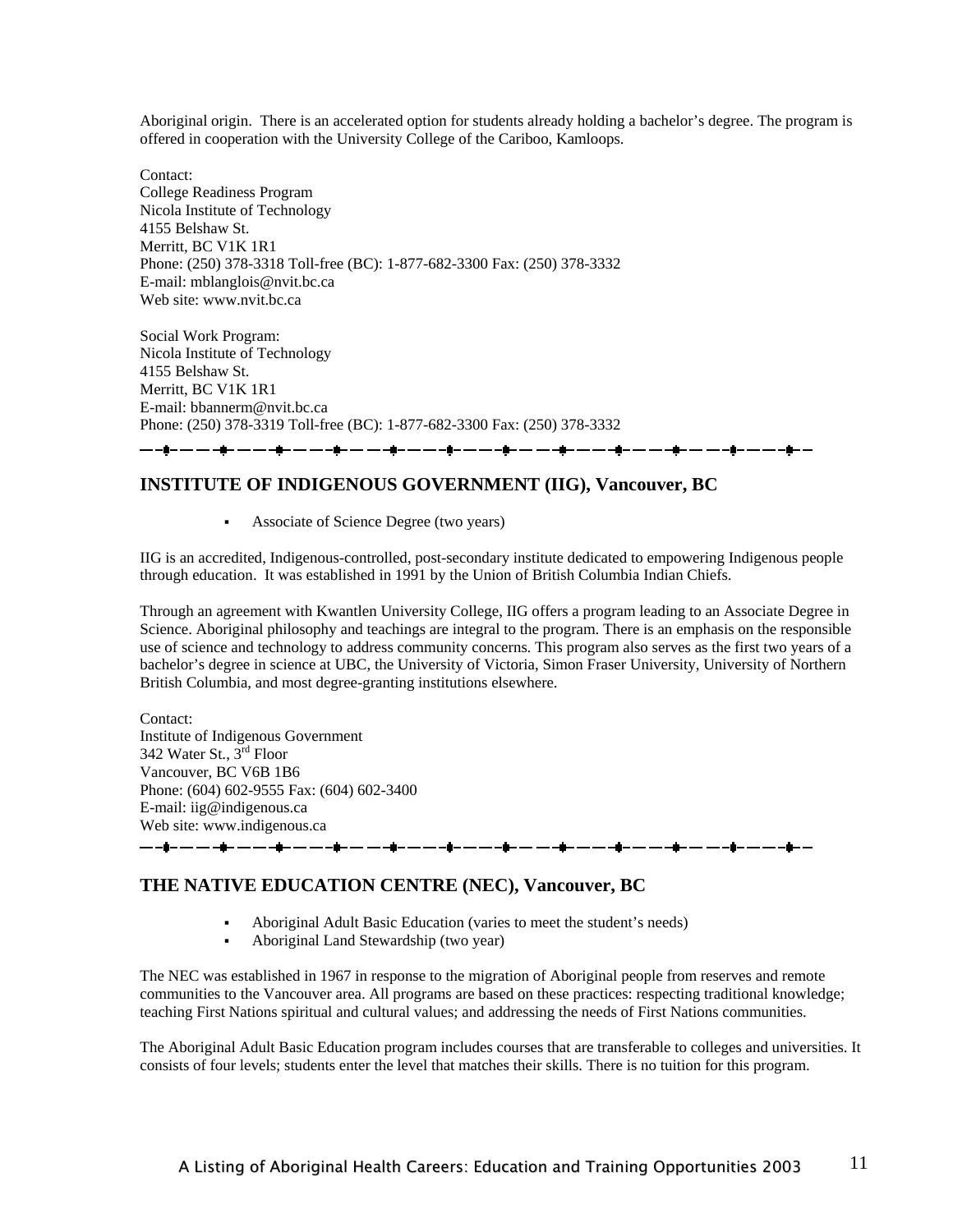The Aboriginal Land Stewardship program is not obviously a health career-related program, but it is included here since Aboriginal health depends at least partly on the relationship to the land. This program integrates traditional and contemporary approaches to land and resource management. Teaching methods emphasize the value of oral tradition, hands-on experience, and a spiritual understanding of the environment. NEC delivers the core courses. Electives are taken at local colleges, universities, or through distance education.

Contact: The Native Education Centre 285 East  $5<sup>th</sup>$  Ave. Vancouver, BC V5T 1H2 Phone: (604) 873-3761 E-mail: admissions@necvancouver.org Web site: www.necvancouver.org

#### **FOUR QUARTERS INSTITUTE, Vancouver, BC**

Residential School Healing Facilitator Training (50 weeks)

Students enrolled in the Residential School Healing Facilitator Training program learn grief counselling, addictions, sexual abuse and family violence. After graduation, the practicum provides the first part of a three-year supervised work experience.

Like others at Four Quarters, this program is based on Indigenous principles and the Medicine Wheel. Students are taught many values including respect, harmony, independence, openness, strength, honesty and trust. High school graduates and mature students are eligible for admission into the program.

Contact: Four Quarters Institute Suite 209, 175 East Broadway Vancouver, BC V5T 1W2 Phone: (604) 709-3600 Fax: (604) 709-3550 E-mail: fourqrts@istar.ca . -**. -**. -- -**.** -**.** -- -- -**.** -

#### **THE SAL'I'SHAN INSTITUTE, Chilliwack, BC**

- Addiction Counsellor Training Program (six block courses, three weeks each)
- Community Health Worker (six block courses, three weeks each)

The Addiction Counsellor is a training program that teaches students about holistic health and normative behaviour, community health education, counsellor intervention, and other topics. Students enrolled in the Community Health Worker program also take a wide rang of courses including major illnesses, personal growth and role helpers, as well as individual and family change.

Both programs are also offered at Naramata Centre of Continuing Education, which is located in Naramata, BC. The availability of these programs depends on the number of applicants. The Sal'i'shan Institute is registered, but not an accredited post-secondary institute.

Contact: Sal'i'shan Institute 800 Wellington Ave. PO Box 242 Chilliwack, BC V2P 6J1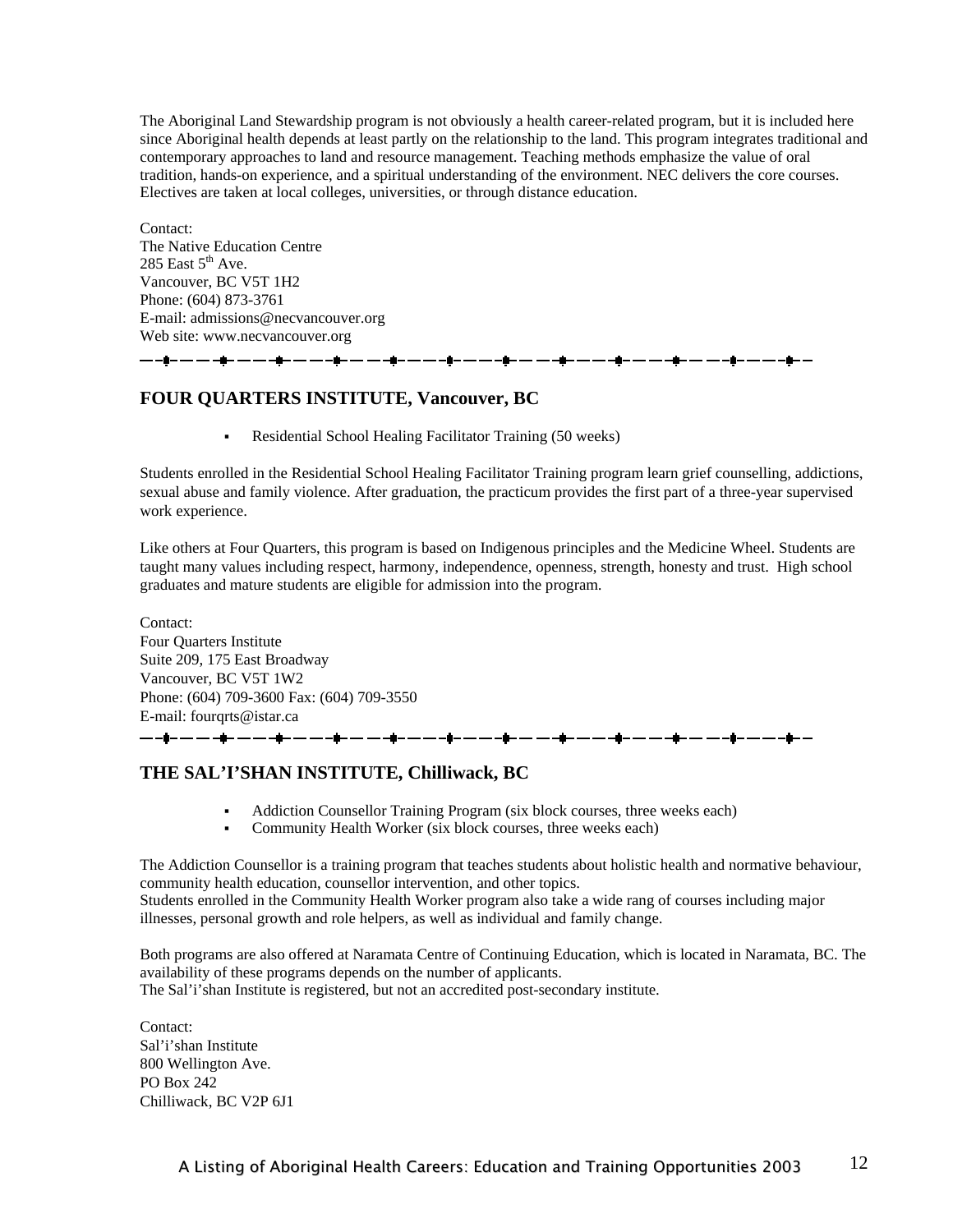-à- -- -- -à- -- --

### **Aboriginal-Specific Programs in Non-Aboriginal Institutes**

#### *TOQEA'TU'KL KJIJITAQNN***/INTEGRATIVE SCIENCE University College of Cape Breton, Cape Breton, NS**

This four-year Bachelor of Science (Community Studies) program integrates modern western science and Mi'kmaq science and culture. The required courses include: Sense of Place, Emergence and Participation; Ways of Knowing: Cycles and Holism; and Wholeness; as well as courses in chemistry, math, physics, environment, environmental health, and geology.

Contact: Mi'kmaq College Institute PO Box 5300 1250 Grand Lake Rd. Sydney, Cape Breton, NS B1M 1A2 Phone: 1-888-959-9995 Fax: (902) 562-0119 E-mail: Eleanor\_Bernard@uccb.ca Web site: www.uccb.ns.ca <u> 1989 - Andrew Mars Standard (d. 1989)</u>

#### **CERTIFIED HEALTH CARE AIDE New Brunswick Community College, Woodstock, NB**

The New Brunswick Community College has delivered this certified six-month program with transferable credits to the Maliseet First Nation of Tobique. The college worked with the Maliseet First Nation-Tobique First Nation Wellness Centre to adapt the curriculum to make learning relevant to the students. Medicine Wheel teachings and alternative medicines were taught, along with core subjects. The course was available to people holding a general education diploma (GED) or those willing to upgrade and obtain one. Students must also agree to periodic drug testing. This course is not currently offered but may be offered, in future at this and other sites.

Contact: New Brunswick Community College 100 Broadway St. Woodstock, NB E7M 5C5 Phone: (506) 325-3914 Fax: (506) 328-8426 Web site: www.nbcc.nb.ca 

#### **SOCIAL SERVICES AND GERONTOLOGY Cégep de Sept-Îles, QC**

The Cégep offers a three-month program leading to a certificate in Social Services and Gerontology. Studies are full-time and in French. This and other programs are planned with the involvement of the Aboriginal community.

Contact: Cégep de Sept-Îles 175, rue De La Vérendrye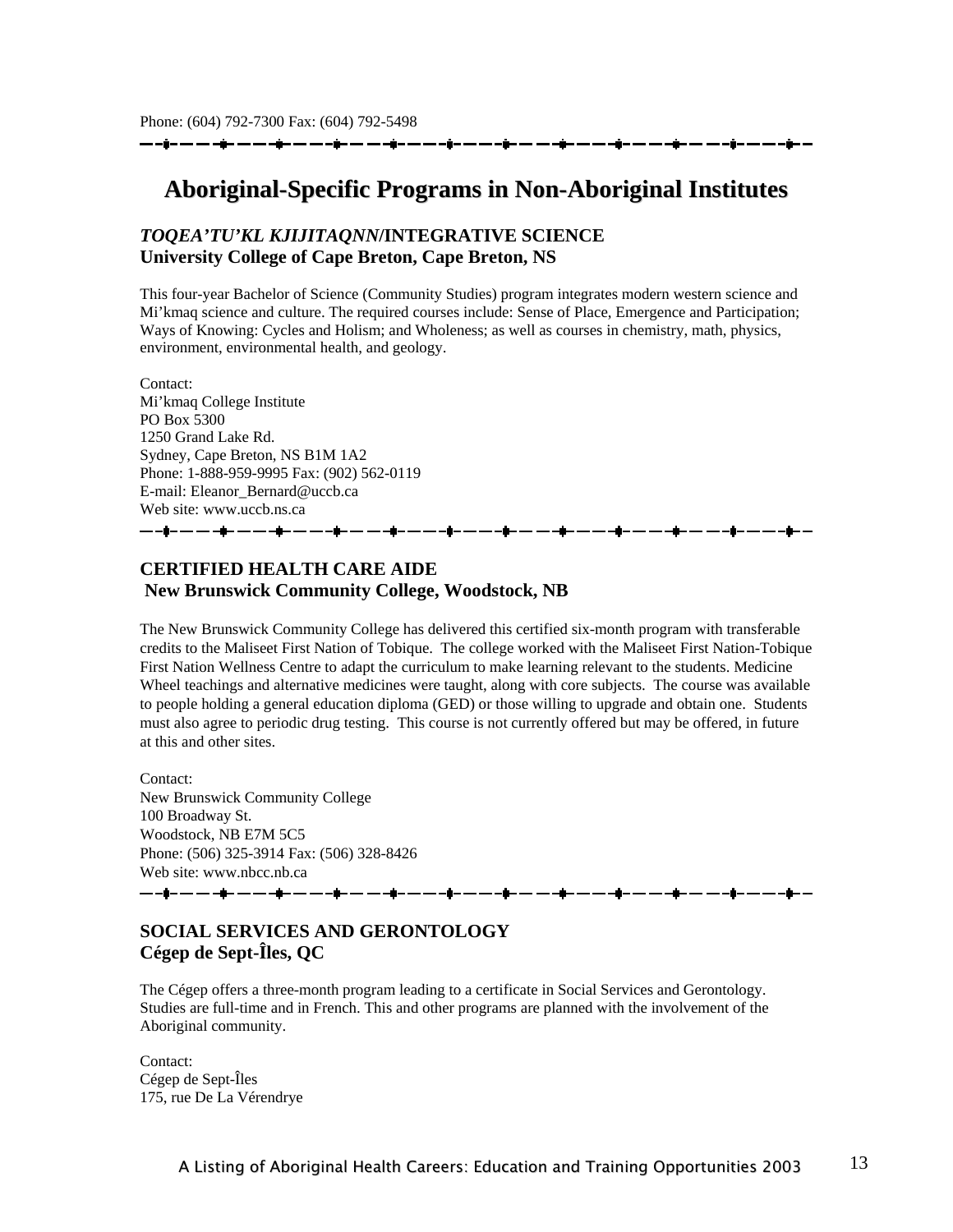Sept-Îles, QC G4R 5B7 Phone: (418) 962-9848 ext. 257 or ext. 298 Fax: 418-962-2458 Web site: www.cegep-sept-iles.qc.ca/Kuei/

— — —**ў**— — — —**ў**— — -- - **- -** -

#### **FAMILY VIOLENCE INTERVENTION Cégep de Sept-Îles, QC**

This full-time, two-month program is offered to French-speaking Aboriginal people according to the community's needs. It leads to a Certificate in Family Violence Intervention.

Contact: Cégep de Sept-Îles 175, rue De La Vérendrye Sept-Îles, QC G4R 5B7 Phone: (418) 962-9848 ext. 257 or ext. 298 Fax: (418) 962-2458 Web site: www.cegep-sept-iles.qc.ca/Kuei/

#### **FIRST AID TRAINING Cégep Abitibi-TÉmiscamingue, Rouyn-Norenda, QC**

Advanced First Aid Program is a 45-hour credit course that can be offered in French or English to communities. It is the official training program recognized by Quebec's Ministry of Health. This course was given to the Cree community of Mistassini five years ago and was very successful.

At a lower level, Sept-Îles offers a General First Aid, also in the two languages. Four years ago, the Cégep delivered this course to the Cree community of Nemaska.

Contact: Project Head: Health, Security, Care 425, boul. Du College Rouyn-Noranda, QC J9X 5E5 Phone: (819) 762-0931 ext. 1221 Cell: (819) 763-7582 Fax: (819) 762-8311 Web site: www.cegepat/soinsecurg 

#### **OFF-CAMPUS ABORIGINAL SOCIAL WORK PROGRAM Carleton University, Ottawa, ON**

This is a degree in Social Work (BSW Honours), offered in Aboriginal communities in partnership with First Nations Technical Institute in Tyendinaga, Ont,; Io Ha Hi:io Adult Education Centre in Akwesasne, Ont./Que.; Seven Generations Education Authority (Rain Lake) in Fort Frances, Ont.; and Moose Cree Education Authority in Moose Factory, Ont.

The program can be offered full-time or part-time depending on the community's needs. Currently it is offered on a part-time basis only. Students enrolled part-time must attend a minimum of three weekends over a six-week period in order to receive a half-credit. For a full credit, students must attend a minimum of six weekends during a twelve-week period.

Contact: Carleton University School of Social Work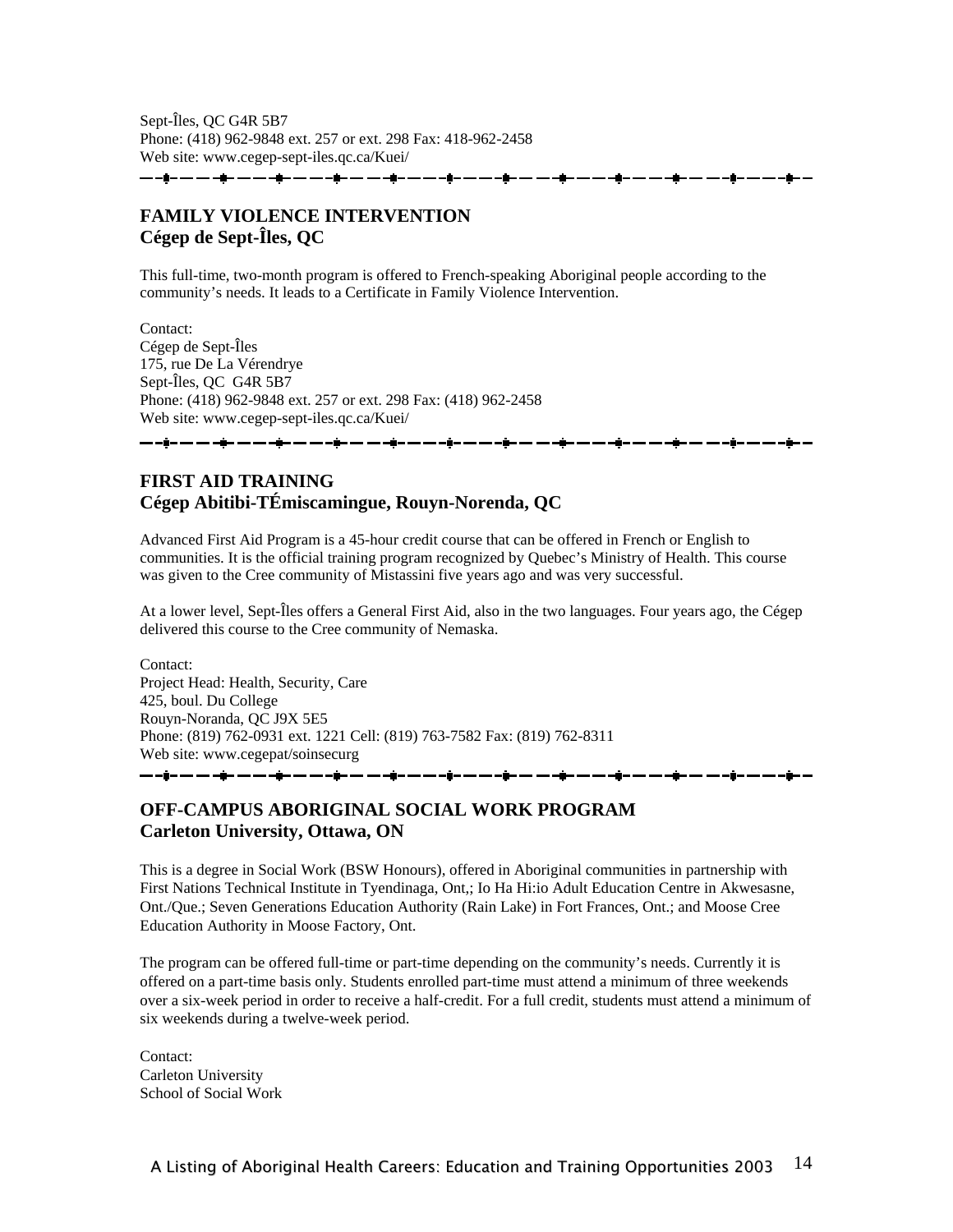614 Dunton Tower Ottawa, ON K1S 5B6 Phone: (613) 520-2600 ext.1018 Fax: (613) 520-7430 Web site: www.carleton.ca

#### **DRUG AND ALCOHOL COUNSELLOR Fleming College, Peterborough, ON**

This is a two-year program with a focus on abnormal psychology, addictions counselling and community development. Students are also required to do a work placement, which can be taken in many places across the province of Ontario.

Aboriginal students are encouraged to enroll in this program, as there is a need for addictions counsellors in First Nations communities. Upon graduation students are eligible to apply for a four-year degree in the same field at the University of Lethbridge.

Contact: Fleming College Brealey Building 599 Brealey Drive, Peterborough ON K9J 7B1 Phone: (705) 749-5530 Fax: (705) 749-5540 Web site: www.flemingc.on.ca <u>——ў- — ——ў- ———ў- — ——ў- — ——ў- — ——ў- — ——ў- — ——ў- —</u>

#### **INDIGENOUS ENVIRONMENTAL STUDIES PROGRAM Trent University, Peterborough, ON**

The Indigenous Environmental Studies program is not obviously a health career-related program, but it is included here since Aboriginal health depends at least partly on the relationship to the land. This program provides an interdisciplinary approach to environmental issues affecting Aboriginal communities. It blends Indigenous and western perspectives and is mainly intended for students of Aboriginal ancestry. The program leads to a diploma after two years, with credits transferable to Trent's bachelor degree programs.

Alternatively, students may elect to complete an Emphasis in Indigenous Environmental Studies as part of their degree program. The Emphasis is designed to provide students with a theoretical and practical framework for working on environmental and natural resources issues involving Aboriginal Peoples.

The director of the program is an Indigenous person.

Contact: Indigenous Environmental Studies Department of Native Studies 1600 West Bank Dr. Trent University Peterborough, ON K9J 7B8 Phone: (705) 748-1011, ext. 5044 Fax: (705) 748-1416 E-mail: lesimpson@trentu.ca Web site: www.trentu.ca/nativestudies/programs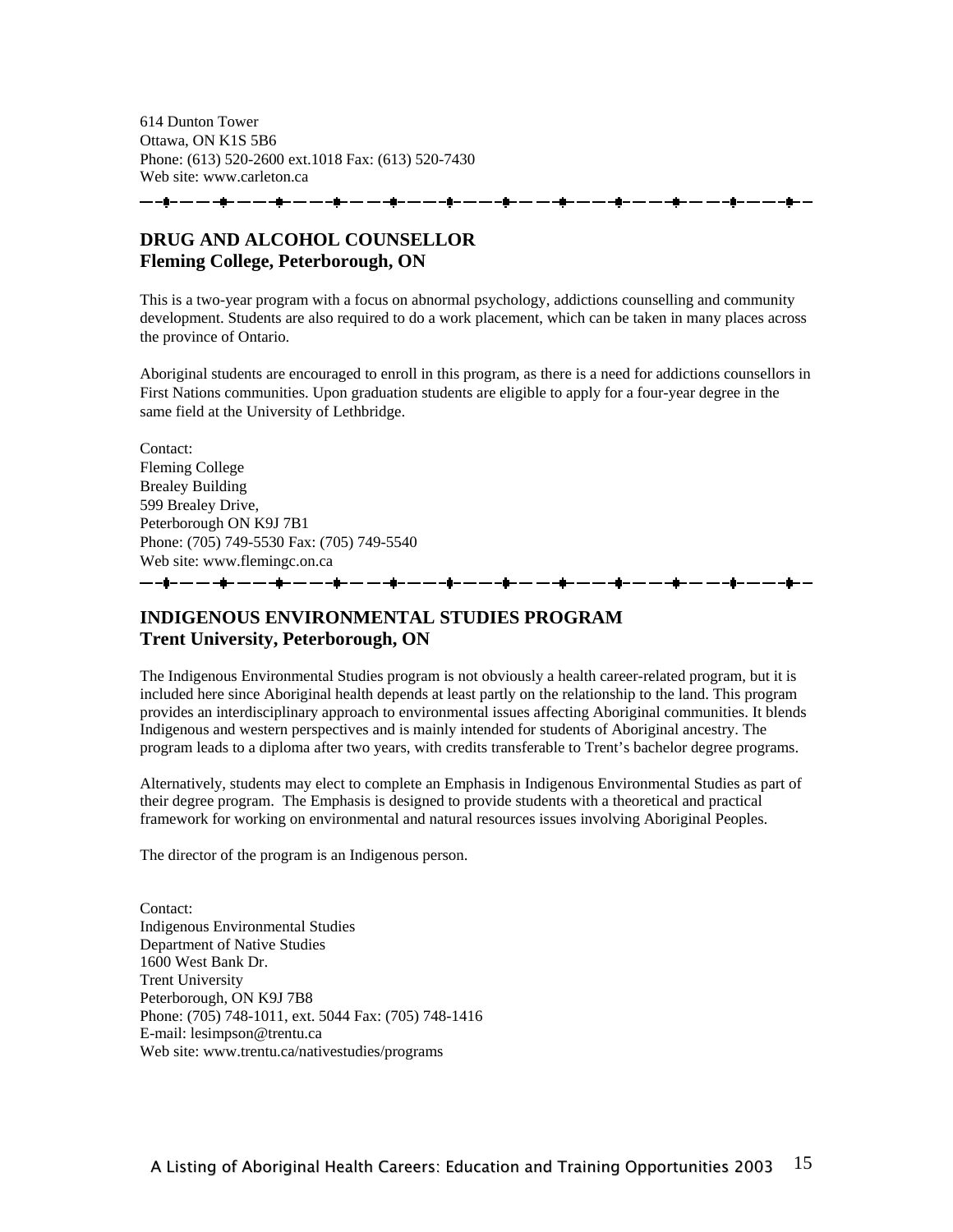#### **NATIVE COMMUNITY CARE – COUNSELLING AND DEVELOPMENT Mohawk College, Brantford, ON**

The Brantford Campus of Mohawk College is home to this two-year diploma program. The course was developed through extensive consultations with Native community workers and reflects "the realities of Native communities today." The distance education mode of delivery is offered every other year; this mode includes five weeks of in-class sessions per semester. Graduates may work as Community Health Representatives, employment counsellors, or in other community support roles. The college gives preference to First Nations people applying to the program. Graduates of this program may continue their studies at Wilfred Laurier University at Brantford and Waterloo, Ont.

Contact: Mohawk College 411 Elgin St. Brantford, ON N3T 5V2 Phone: (519) 759-7200 Fax: (519) 758-6043 E-mail: maraclec@mohawkc.on.ca Web site: www.mohawkc.on.ca

#### *TSI NON:WE IONNAKERATSHA ONO:GRAHSTA'* **ABORIGINAL MIDWIFERY PROGRAM Maternal and Child Centre, Hagersville, ON**

The Aboriginal Midwifery Training Program – *Tsi Non:we Ionnakerastha Ono:grahsta'* - is offered to members of Six Nations and other Aboriginal students. Students must have a high school diploma and be at least 21 years old.

The program is three years and includes both practical midwifery clinical experience and traditional teachings. Students take five 16-week clinical placements throughout the course. After the first term most of the course load will be clinical placements. During the program students will learn traditional teachings, anatomy and physiology, reproductive physiology, and the social and cultural dimensions of Indigenous health.

Contact: *Tsi Non:we Ionnakeratstha Ono:grahsta'*  Aboriginal Midwifery Training Programme c/o Maternal and Child Centre R.R. 6 1350 Second Line Hagersville, ON N0A 1H0 Phone: (519) 445-4922 Fax: (519) 445-4032

### **NATIVE COMMUNITY WORKER—TRADITIONAL ABORIGINAL HEALING METHODS**

**St. Clair College, Chatham and Windsor, ON** 

This two-year diploma program prepares students to work as Community Health Representatives or work elsewhere in the field of Aboriginal mental health. One of its goals is to develop an appreciation of Native culture and to enable Aboriginal students to explore their heritage. There is an emphasis on learning skills in the use of traditional healing methods and traditional ways of approaching problems. An Aboriginal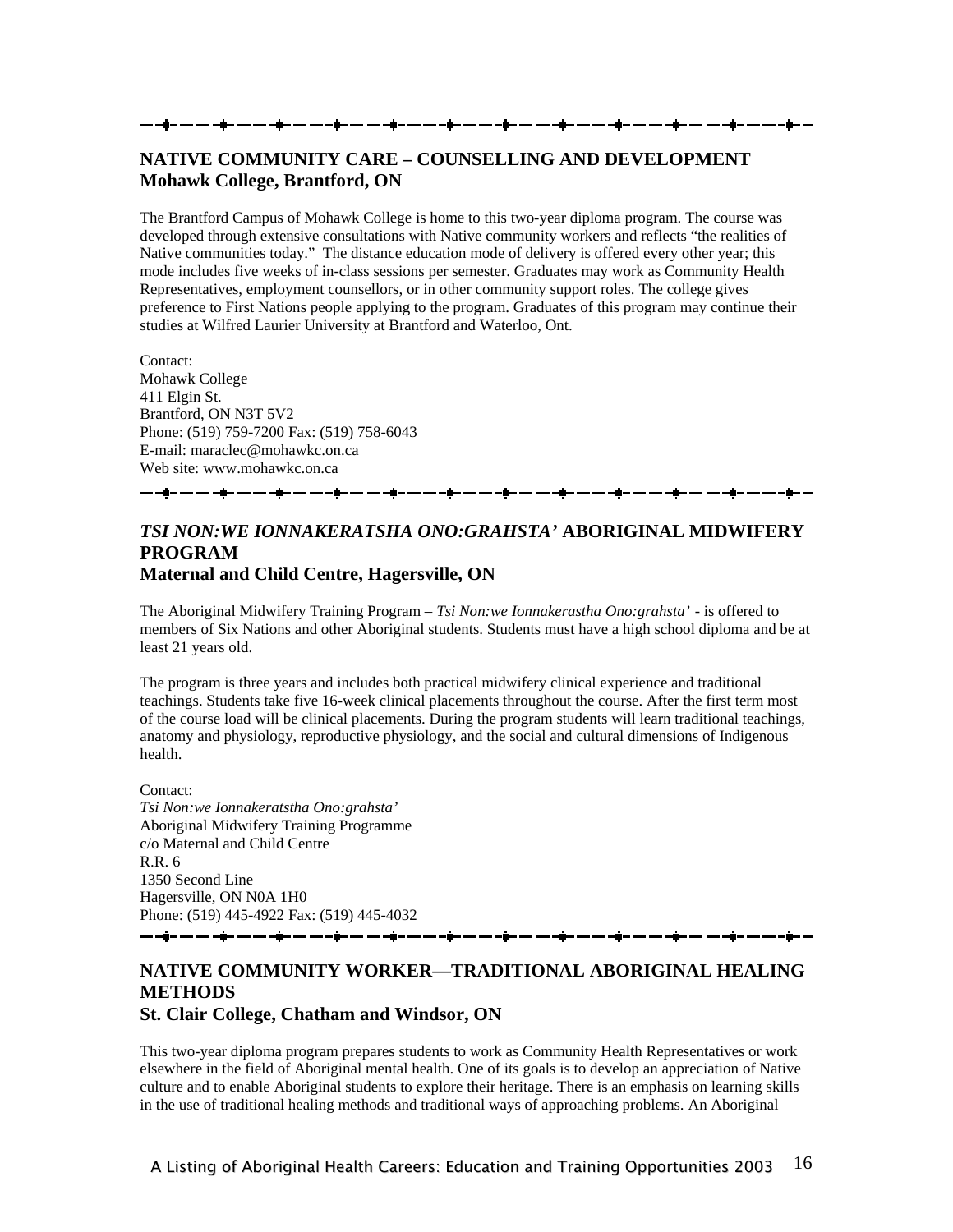counsellor is available to support the students in the program. The program is offered full-time and parttime at both the Thames and Windsor campuses of St. Clair College.

Contact: St. Clair College 2000 Talbot Rd. West Windsor, ON N9A 6S4 Phone for Thames Campus: (519) 354-9100 Phone for Windsor Campus: (519) 966-1656 Web site: www.stclairc.on.ca

#### 

#### **NATIVE EDUCATION – COMMUNITY AND SOCIAL DEVELOPMENT Georgian College, Barrie, ON**

This two-year co-op diploma program is focused on the planning, development, administration, and evaluation of social and health services in Native communities. Graduates will be qualified for entry-level and administrative support staff positions. The program includes awareness of the student's own identity and wellness journey; communications effectiveness; sensitivity towards cultural diversity, ethical professional practice, etc.

Contact: Georgian College 1 Georgian Dr. Barrie, ON L4M 3X9 Phone: (705) 728-1968 ext. 1317 Fax: (705) 722-5123 E-mail: bcharles@georgianc.on.ca Web site: www.georgianc.on.ca

#### **INDIGENOUS WELLNESS AND ADDICTIONS PREVENTION (IWAP) Canadore College, North Bay, ON**

Graduates of the one-year program receive an IWAP certificate, while graduates of the two-year receive an IWAP diploma. During the program, students take part in Sacred Circles and sweetgrass smudgings. The four sacred medicines are used so that students can learn how to approach healing through traditional methods.

Contact: Aboriginal Learning Unit Canadore College PO Box 5001, 100 College Dr. North Bay, ON P1B 8K9 Phone: (705) 474-7601 ext.5820 E-mail: alu@canadorec.on.ca Web site: www.canadorec.on.ca/services/alu

#### **NATIVE CHILD AND FAMILY WORKER Sault College of Applied Arts and Technology, Sault Ste. Marie, ON**

This two-year program prepares students for employment in community and family health services. Students learn psychology, sociology and other disciplines from an Aboriginal perspective. A community placement is offered in the fourth semester. Ojibway language courses are part of the program.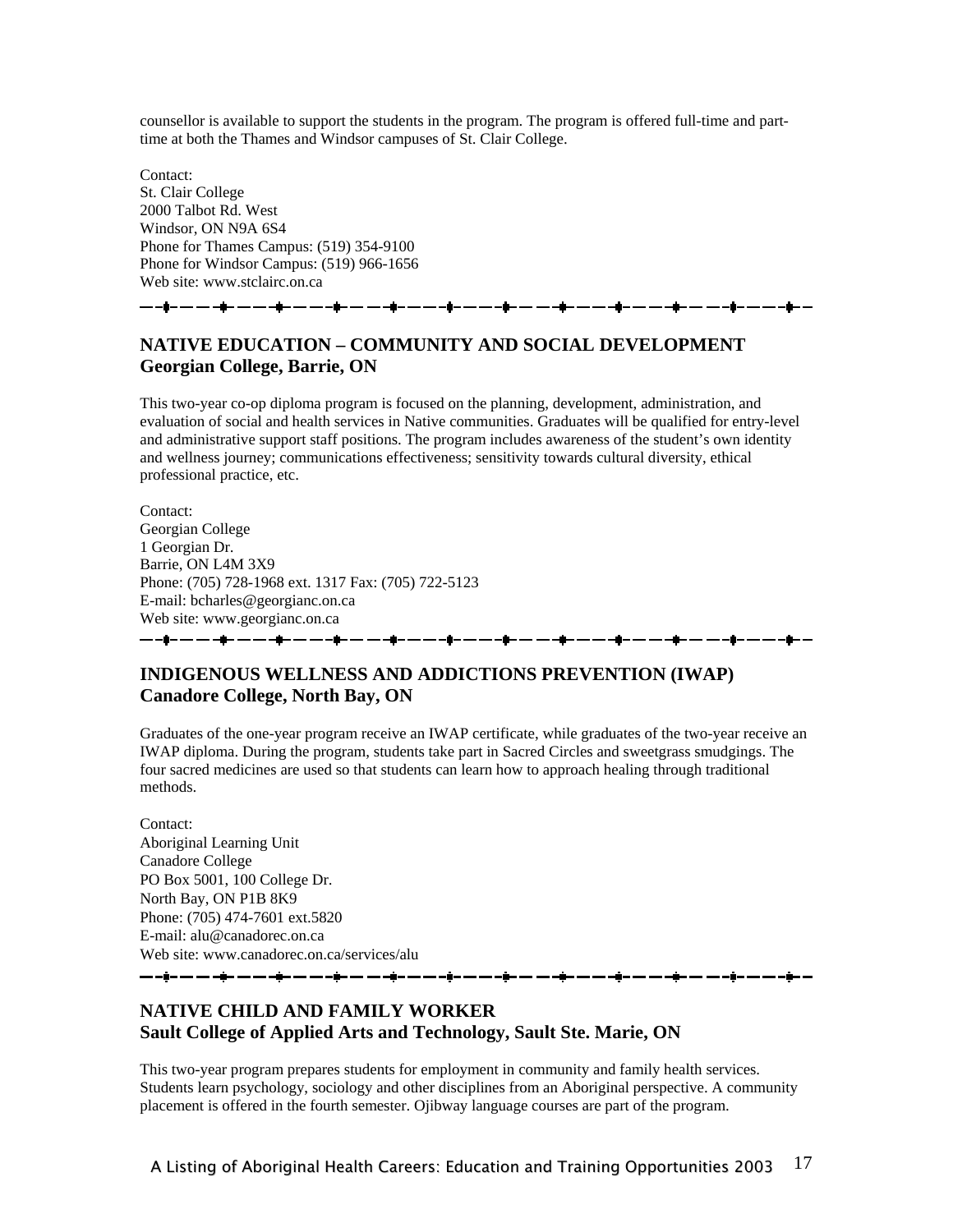Sault College has articulation agreements with Algoma University and Laurentian University; students gain advanced standing for entrance to Lake Superior University's Human Services program.

Contact: Sault College of Applied Arts and Technology 443 Northern Ave. Sault Ste. Marie, ON P6A 5L3 Phone: (705) 759-2554 ext. 483 E-mail: Lisa.piotrowski@saultc.on.ca

#### **NATIVE ADDICTION COUNSELLOR Sault College of Applied Arts and Technology, Sault Ste. Marie, ON**

<del>▃</del>▗▊▖▃▗▖▃▐▖▃▗▖▃▋▖▃▗▊▖▃▗▊▖▃▗▊▖▃▗▆▗▗▊▖▃▗▄<mark>▋</mark>▖▃▗▊▖▃▗▟<sub></sub>▖▃▗▅<sub></sub>

This two-year diploma program prepares students to work in Native and non-Native services with a focus on chemical and gambling dependencies. Psychology, sociology and other disciplines are explored through an Aboriginal perspective. Graduates may obtain a second specialization in Child and Family Worker with an additional year of study.

Sault College has credit transfers with Algoma University and Laurentian University; students gain advanced standing for entrance to Lake Superior University's Human Services program.

Contact: Sault College of Applied Arts and Technology 443 Northern Ave. Sault Ste. Marie, ON P6A 5L3 Phone: (705) 759-2554 ext. 483 E-mail: Lisa.piotrowski@saultc.on.ca 

#### **NATIVE COMMUNITY WORKER – HEALING AND WELLNESS – ANISHNABE STUDIES Cambrian College of Applied Arts and Technology, Sudbury, ON**

This is a four-semester diploma program aimed at those interested in an integrated approach to community healing, especially the reduction of family violence. Students are trained in the identification of individual, family and community needs, as well as in counselling. Ojibway and Cree language courses are included in the course schedule.

Contact: Cambrian College of Applied Arts and Technology 1400 Barrydowne Rd. Sudbury, ON P3A 3V8 Phone: (705) 566-8101 Toll-free (ON): 1-800-461-7145 E-mail: aei@anishnabek.ca Web site: www.cambrianc.on.ca 

#### **NATIVE COMMUNITY CARE COUNSELLING – ANISHNABEK Cambrian College of Applied Arts and Technology, Sudbury, ON**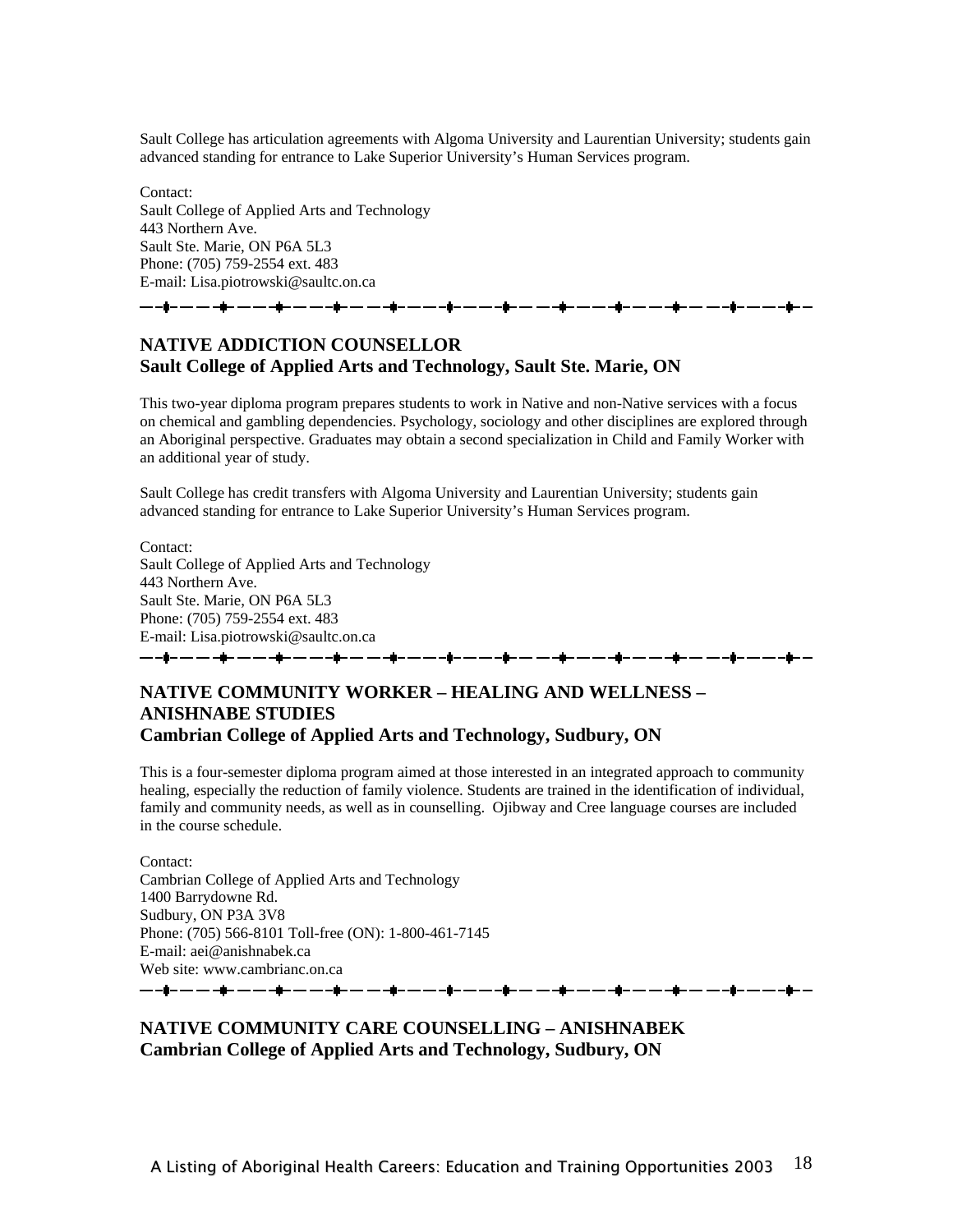This four-semester diploma program is designed for people who wish to work as community health representatives, Native addictions workers or mental health workers. It prepares students to work in bandoperated programs as well as in urban settings**.** 

Contact: Cambrian College of Applied Arts and Technology 1400 Barrydowne Rd. Sudbury, ON P3A 3V8 Phone: (705) 566-8101 Toll-free (ON): 1-800-461-7145 E-mail: aei@anishnabek.ca Web site: www.cambrianc.on.ca

## 

#### **NATIVE CHILD AND FAMILY WORKER – ANISHNABE STUDIES Cambrian College of Applied Arts and Technology, Sudbury, ON**

This five-semester program is designed for students who wish to work in the human services field as counsellors or in other support positions. The focus is on Child and Family Services in Native families and communities. The third and fifth semesters of the program are field placements.

Contact: Cambrian College of Applied Arts and Technology 1400 Barrydowne Rd. Sudbury, ON P3A 3V8 Phone: (705) 566-8101 Toll-free (ON): 1-800-461-7145 E-mail: mjrasi@cambrianc.on.ca Web site: www.cambrianc.on.ca

#### **ABORIGINAL COMMUNITY SERVICES WORKER Confederation College, Thunder Bay, ON**

This is a two-year diploma program designed in partnership with Nishnawbe-Aski Nation representing 50 Aboriginal communities in Northern Ontario. The program is aimed at those working as community health representatives, addictions workers, mental health workers, etc. The program is delivered in modules consisting of two three-week courses each semester at the Thunder Bay campus; thus, students do not have to relocate to the city to complete the program and can remain in their employment. (The next planned intake for this course is fall 2003.)

--à-----à-----à-------

Contact: Confederation College 1450 Natina Dr. PO Box 398 Thunder Bay, ON P7C 4W1 Phone: (705) 475-6106 E-mail: liason@confederationc.on.ca Web site: www.confederationc.on.ca

▃▖▃**ġ▃▗▃▗▃▃<sub>▆</sub>▃▗▃▃▃<sub>▆</sub>▃▗▃▗▃▗<sub>▆</sub>▃▃▃▃<sub>▆</sub>▃▃▃▃<sub></sub>** 

#### **INDIGENOUS WELLNESS AND ADDICTIONS PREVENTION Confederation College, Thunder Bay, ON**

This four-semester diploma program prepares students to help create and deliver community wellness programs and offer support to communities with intergenerational difficulties arising from historical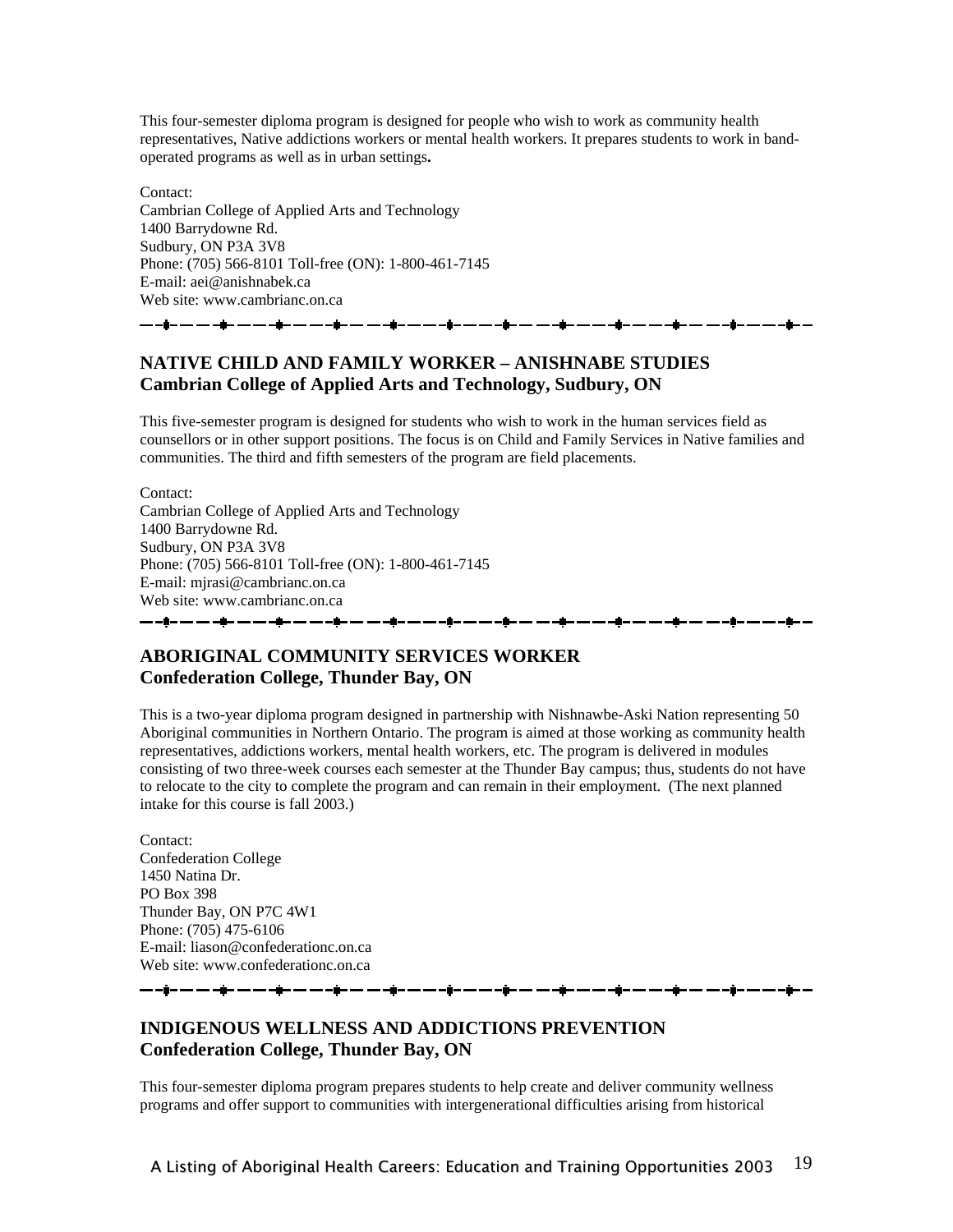oppression and colonialism. The emphasis is on holistic healing approaches. (The program was formerly known as Native Mental Health Worker.)

Contact: Confederation College 1450 Natina Dr. PO Box 398 Thunder Bay, ON P7C 4W1 Phone: (705) 475-6106 E-mail: liason@confederationc.on.ca Web site: www.confederationc.on.ca <del>▁</del>▁▗<del>▊</del>▃▗▃▗▃▗▊▃▗▃▗▃▗▊▃▗▃▗▃▗▊▃▗▃▗▟▗▃▃▗▃▗▊▃▃▃▗▊▃▃▃▗▊▃

#### **NATIVE CHILD AND FAMILY WORKER Confederation College, Thunder Bay, ON**

This three-semester diploma program trains students to work with Aboriginal children, adolescents and their families as front-line workers or in middle-management positions. Prevention and rehabilitation are both emphasized.

Contact: Confederation College 1450 Natina Dr. PO Box 398 Thunder Bay, ON P7C 4W1 Phone: (705) 475-6106 E-mail: liason@confederationc.on.ca Web site: www.confederationc.on.ca

------------------------

#### **ABORIGINAL COMMUNITY DEVELOPMENT Assiniboine College, Brandon, MB**

This two-year diploma program focuses on social and economic development in Aboriginal communities. Students specializing in social development will study family systems, abuse, addictions, and counseling.

Contact: Assiniboine College 1430 Victoria Ave. East Brandon, MB R7A 2A9 Phone: 1-800-862-6307 E-mail: info@assiniboine.net Web site: www.assiniboinec.mb.ca

#### **COMMUNITY SOCIAL DEVELOPMENT Assiniboine College, Brandon, MB**

This is a 10-month certificate program focusing on First Nations and Métis issues. Upon completion, students may continue their studies in the Aboriginal Community Development diploma program listed above.

Contact: Assiniboine College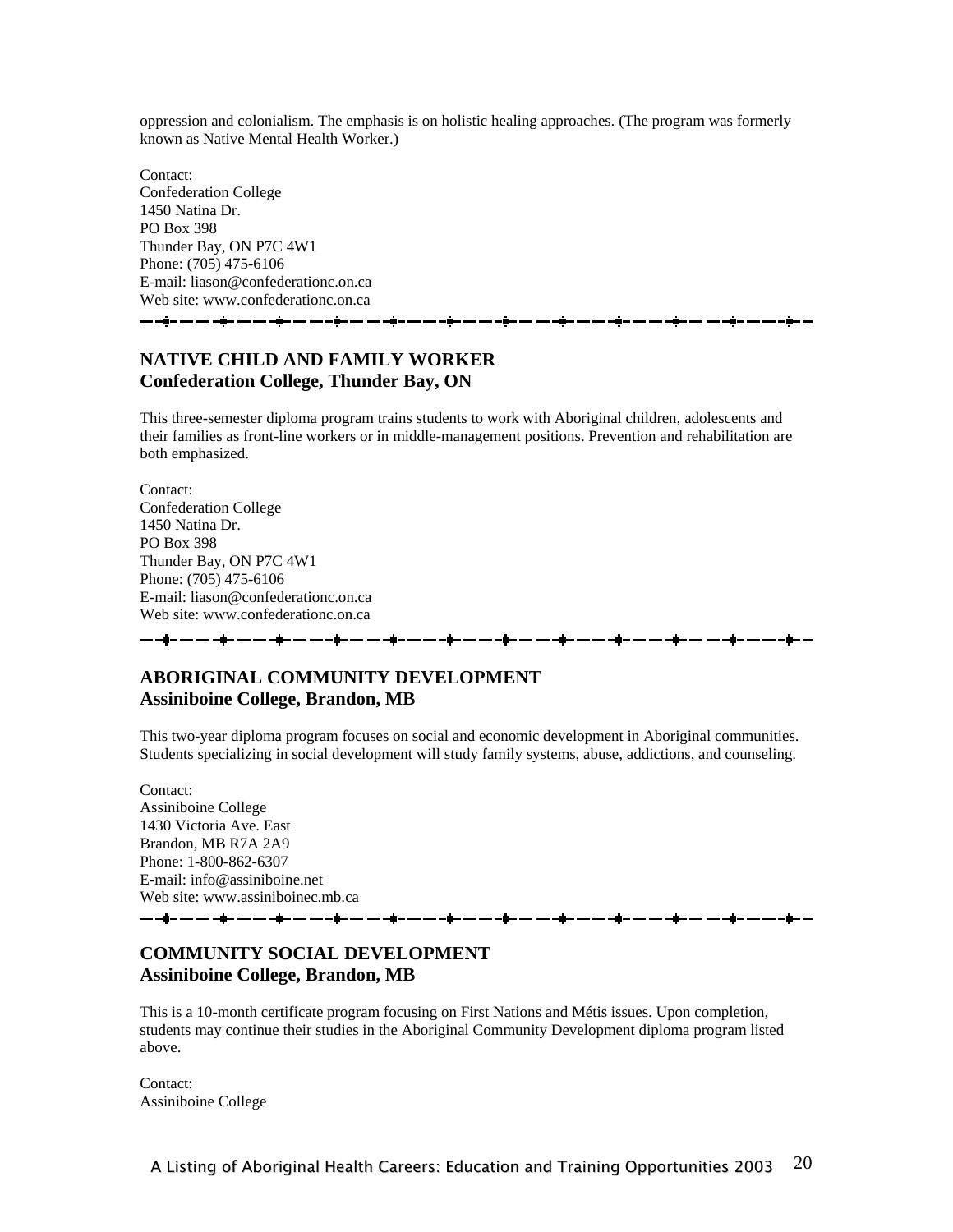1430 Victoria Ave. East Brandon, MB R7A 2A9 Phone: 1-800-862-6307 E-mail: info@assiniboine.net Web site: www.assiniboinec.mb.ca - - \$- -- -- -\$- -- -- -\$- -- -- -\$- --

**ABORIGINAL FOCUS PROGRAMS University of Manitoba, Winnipeg, MB**

The University of Manitoba's Aboriginal Focus Programs offer certificate, diploma and degree courses to adult students wishing to continue their education. This program is offered in partnership with Indigenous Peoples and incorporates Indigenous world views.

The Child Sexual Abuse Intervention and Treatment Certificate program gives students specialized counselling skills to help them deal with the trauma of child sexual abuse. Students enrolled in this course, must take 380 hours worth of courses, i.e. 15 courses including credits. In order to be eligible to take this course students must have already completed a practitioner level counselling skills training program. Also, students must be employed within a social services position or volunteer in a similar placement.

The Counselling Skills Certificate program has been created to provide culturally-appropriate counselling to Aboriginal communities. Students enrolled in this course must take 300 hours of classroom for 10 30 hour courses.

This one-year program is offered in 10 five-day modules. Students graduating with a C+ average may be eligible to transfer credit to the University of Manitoba's Faculty of Social Work. Students may also transfer credit to the Brandon University First Nations and Aboriginal Counselling Degree Program. Students wishing to take this course must already be employed within a social services position.

Contact: Aboriginal Focus Programs University of Manitoba Winnipeg, MB R3T 2N2 Phone: (204) 474-8039 Toll-free: 1-888-216-7011 ext. 8039 E-mail: awild@ms.umanitoba.ca Web site: www.umanitoba.ca/coned/afp/

## **FIRST NATIONS AND ABORIGINAL COUNSELLING PROGRAM**

**Brandon University, Brandon, MB**

This degree program takes four years, although accelerated completion in two years is an option for those students already holding a degree. Students of all ethnic backgrounds are welcome to the program, which emphasizes Aboriginal holistic approaches to counselling, healing and community. The program's steering committee includes Elders and representatives from First Nations communities as well as academics and counsellors.

Contact: Brandon University  $27018^{th}$  St. Brandon, MB R7A 6A9 Phone: (204) 727-9784 Fax: (204) 725-2143 E-mail: graveline@brandonu.ca Web site: www.brandonu.ca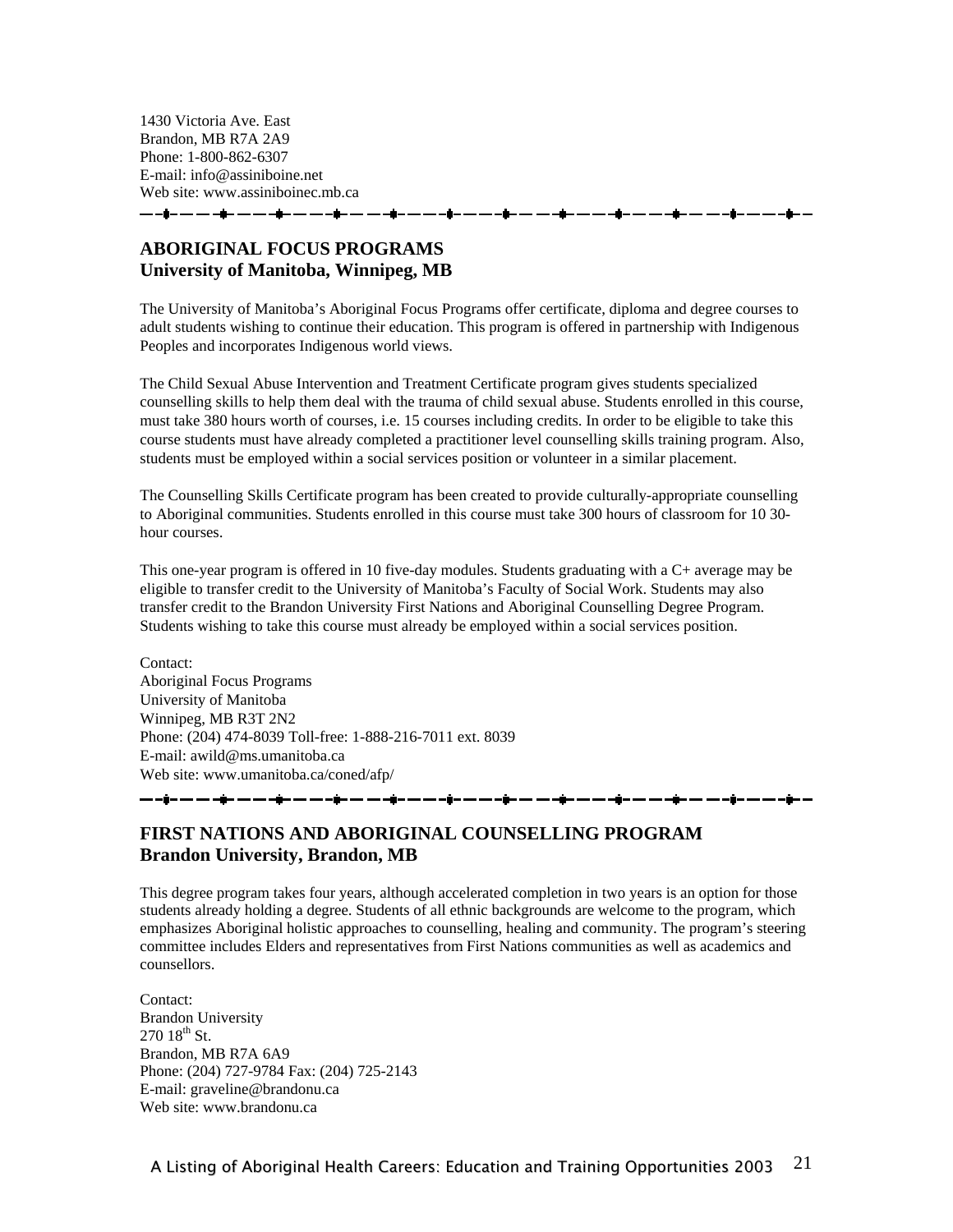#### **INDIAN HEALTH STUDIES University of Regina, Regina, SK**

This two-year program prepares students for entry into professional health and related post-secondary studies. It provides an Indian-cultural perspective and knowledge of health career options and consists of courses in biology, chemistry, math, physics, psychology, Indian language and Indian health. Offered by the Faculty of Science, the program leads to a Certificate in Indian Health Studies.

Contact: General Enquiries Faculty of Science Rm. 237, Laboratory Building 3737 Wascana Pkwy Regina, SK S4S 0A2 Phone: (306) 585-4199 Web site: www.uregina.ca/science

#### 

#### **ABORIGINAL CHILD AND FAMILY SERVICES (ONE YEAR) Keyano College, Fort McMurray, AB**

This one-year certificate program is offered in partnership with the Little Shuswap Indian Band of Chase, B.C. Students may complete another year to receive a diploma in Aboriginal Child and Family Services. With the diploma, students may be eligible to enroll in the Bachelor of Humanities, to be offered in 2005. In addition, students may transfer credit to Athabasca University in Alberta or Brandon University in Manitoba.

Applicants need Grade 12 English or equivalent and Grade 10 Math for this program. Students are encouraged to attend the pre-training program to obtain the First Aid requirement and do other preparations.

Contact: Keyano College 8115 Franklin Ave. Fort McMurray, AB T9H 2H7 Phone: (780) 791-4800 Toll-free 1-800-251-1408 Fax: (780) 791-1555 E-mail: Charles.Martin@keyano.ca Web site: www.keyano.ca

—-\$- — —-\$- — —-\$- — —-\$- — —-\$- — —-\$- — —-\$- — — -\$- — — -\$- — —-\$- — —+\$- — —-\$- — —-\$- — —+

#### **ABORIGINAL CHILD AND FAMILY SERVICES (TWO YEARS) Keyano College, Fort McMurray, AB**

The Aboriginal Child and Family Services is a two-year degree but students will have an option of leaving the program after one year with a diploma. Students enrolled in this course learn about the concerns of First Nations, Métis and Urban Natives in relation to family and social services. They also learn about the impacts of family, education, health, and culture on the development of children.

Upon graduation, students are eligible to enroll into the Bachelor of Social Work program offered at the University of Calgary.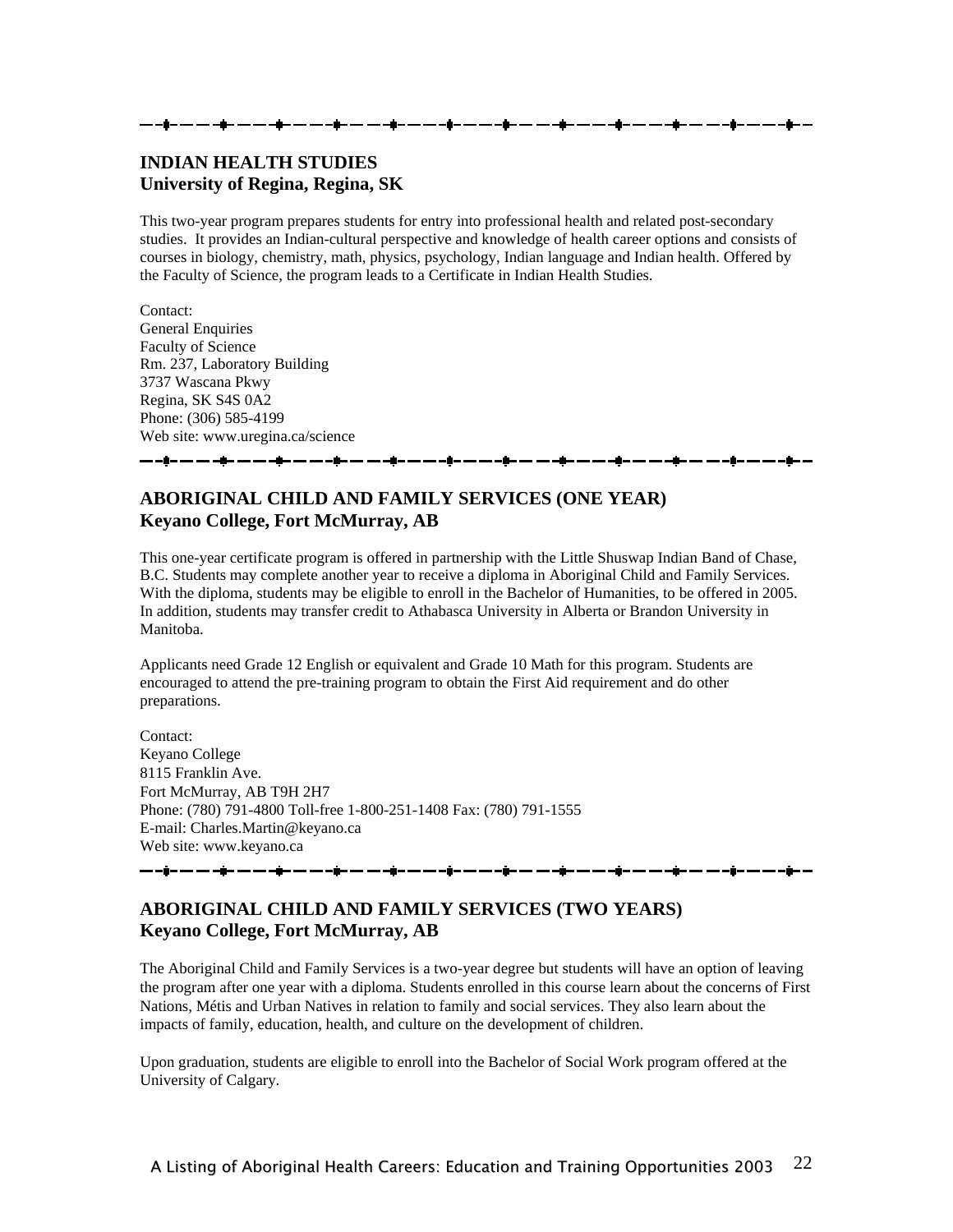Contact: Keyano College 8115 Franklin Avenue Fort McMurray, AB T9H 2H7 Phone: (780) 791-4800 Toll-free 1-800-251-1408 Fax: (780) 791-1555 E-mail: Charles.Martin@keyano.ca Web site: www.keyano.ca

<del>▁</del>▁▁▊▃▁▃▁▁▃▁▊▃▁▃▁▃▁▊▃▁▃▁▃▁▊▃▁▃▁▁▃▋▃▁▃▁▃▁▊▃▁▃▁▃▁▊▃▁▃▁▃▁▊▃▁▃▁▗▟▁▃▃

#### **FIRST NATIONS FAMILY SUPPORT WORKER Camosun College, Victoria, BC**

This 10-month certificate program is open only to people with First Nations ancestry (including Status, non-status, Métis, Inuit and Native American). Classes are held at the college's Lansdowne campus and at the all-Aboriginal Saanich Adult Education Centre. Graduates can receive transfer credit to the University of Victoria's Child and Youth Care and Social Work degree programs, as well as to Camosun's Community Support Worker program.

Contact: Admissions/Registration Lansdowne Campus 3100 Foul Bay Rd. Victoria, BC V8P 5J2 Phone: (250) 370-3596 E-mail: admissions@camosun.bc.ca Web site: www.camosun.bc.ca ------------------------i--

#### **ABORIGINAL DIPLOMA IN CHILD AND YOUTH CARE, University of Victoria, Victoria, BC**

This two-year program is developed in partnership with participating First Nations. It is community-based with an intergenerational focus involving Elders, and allows students to qualify for Early Childhood Certification in British Columbia and Saskatchewan. Since 1989, it has been offered in eight First Nations, although Métis, Inuit and international communities are also invited to participate. (See Section 7 for a complete discussion.)

See also the College Readiness Program at the Nicola Valley Institute of Technology in the next subsection on Access and Transition Year Programs.

Contact: First Nations Partnership Programs School of Child and Youth Care PO Box 1700, Stn. CSC Victoria, BC V8W 2Y2 Phone: (250) 721-7978 Fax: (250) 721-7218 E-mail: fnpp@uvic.ca Web site: www.fnpp.org <del>▁</del>▁▗▊▁▗▁▗▁▗▊▁▃▁▃▗▊▁▗▁▗▁▗▋▖▃▁▃▗▊▃▗▖▃▗▊▃▗▖▃▗▊▃▗▖▃▗▊▖▃▗▃▗▊▖▄▗▖▄▗▊▖▄▗▄▋▖▄▗▄▋▖▄

*Note: The following programs are of interest to Aboriginal people given that they focus on areas of interest to many Aboriginal communities and are delivered in a region with a large Aboriginal population:*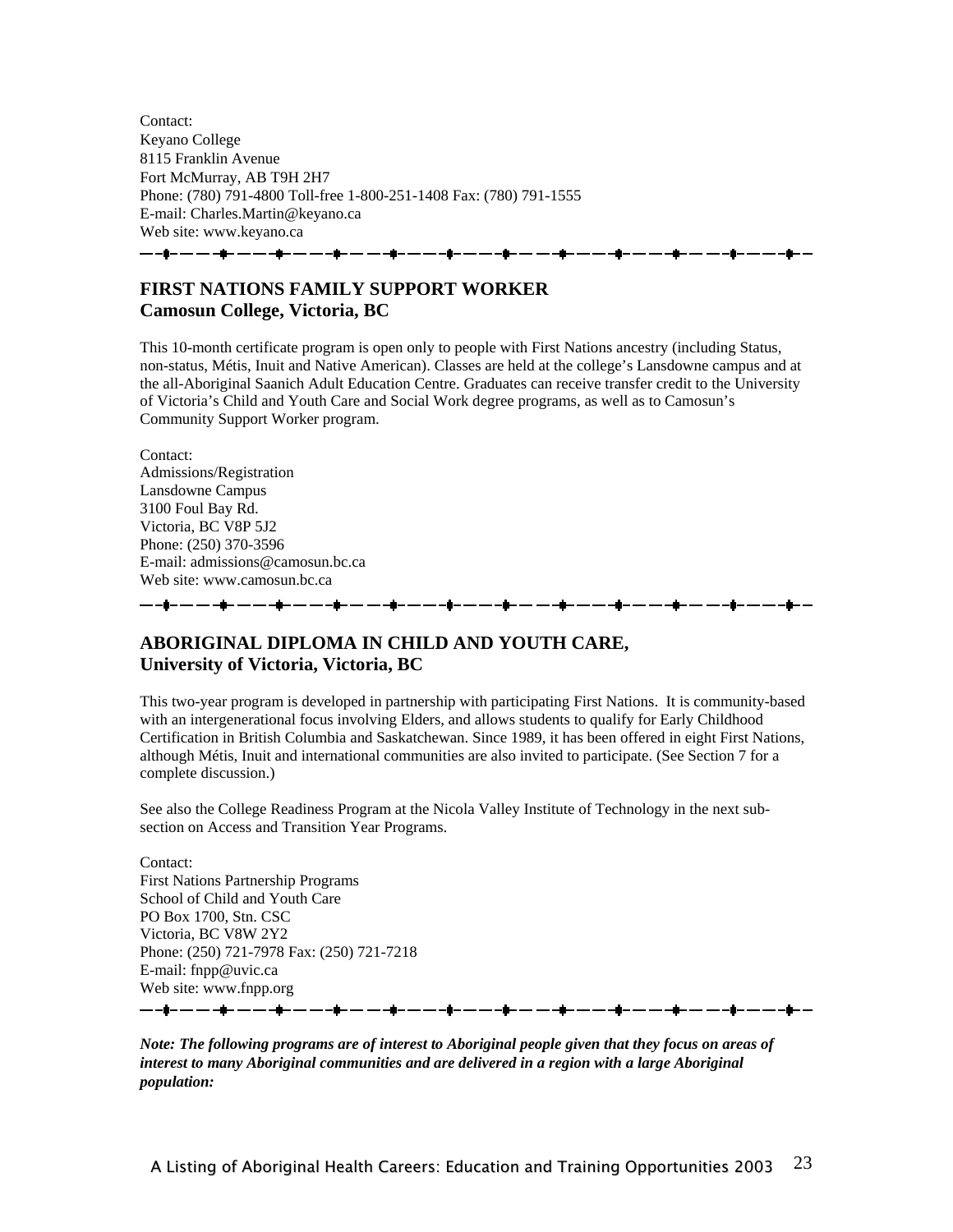#### **BACCALAUREATE OR DIPLOMA IN HEALTH SCIENCES Medicine Hat College and University of Lethbridge, AB**

The Diploma in Health Sciences is a three-year diploma in Addictions Counselling at Medicine Hat College. Students who wish to receive a Bachelor's degree can complete the diploma in two years and then attend the University of Lethbridge to complete the degree. Students enrolled in this program will learn about issues such as substance abuse, gambling and eating or sexual disorders.

Contact: Medicine Hat College 299 College Dr. SE Medicine Hat, AB T1A 3Y6 Phone: (403) 529-3813 E-mail: info@mhc.ab.ca Web site: www.mhc.ab.ca/programs/calendar/UT/Addictions.htm

#### **FETAL ALCOHOL SPECTRUM DISORDER PROGRAM Lethbridge Community College, Lethbridge, AB**

This 22-week program teaches students about the effects of exposure to drugs and alcohol and prepares them to work with people who have suffered irreversible brain damage. Students have to complete a 200 hour practical course in which they will be working with Fetal Alcohol Spectrum Disorder clients and support agencies. Upon graduation, students will receive a Credential of Academic Achievement attesting to their training to work within a variety of different fields, including family service agencies, education systems, the criminal justice system, child and youth care facilities, social work agencies, and rehabilitation services.

Contact: Lethbridge Community College 3000 College Dr. South Lethbridge AB T1K 1L6 Phone: (403) 320-3200 Toll-free 1-800-572-0103 E-mail: info@lethbridgecollege.ab.ca Web site: www.lethbridgecollege.ab.ca ▃▖▃**▆▃▗▃▁▃▅▄▖▃▃▃▃▅▃▃▃▃▄▅▃▃▃▃▄**▅▃▃▃▄▅▃▃▄▅▃▄▅<del>▖</del>

## **Access and Transition Program in Non-Aboriginal Institutes**

#### **HEALTH CAREERS ACCESS PROGRAM Nunavut Arctic College, Iqaluit, NU**

This eight-month program allows students to prepare for study in a health-related field such as nursing. It is open to people with a grade 10 diploma or equivalent and consists of courses in English, math, science and health careers.

Nunavut Arctic College also offers some adult upgrading and transition programs called Record of Achievement (ROA) at community learning centres. Lack of funding cancelled adult upgrading/academic studies in Iqaluit. The territorial student assistance program now funds only certificate and diploma programs.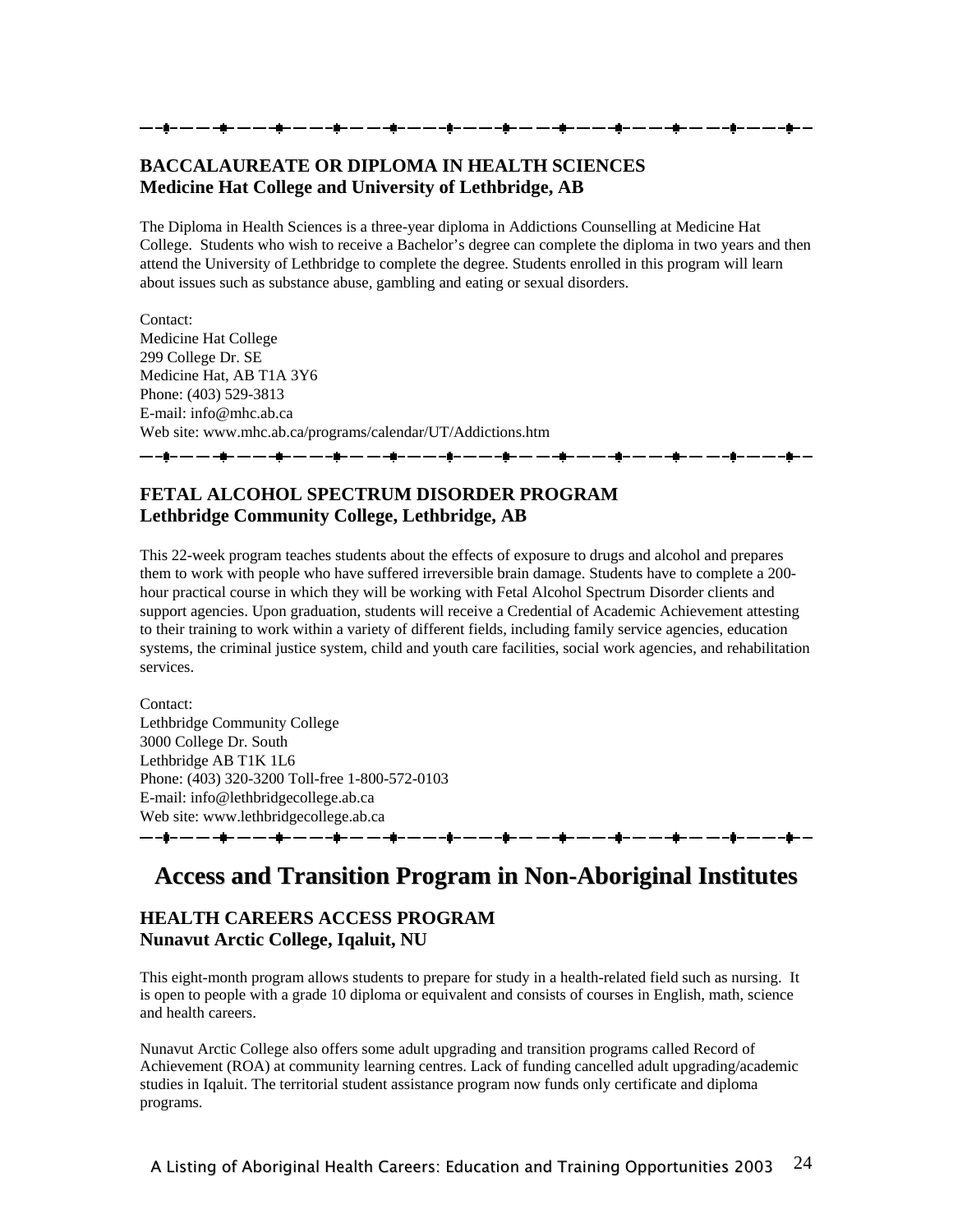Contact: The Registrar Nunatta Campus Nunavut Arctic College Box 600 Iqaluit, NU X0A 0H0 Phone: 1-866-979-7222 Fax: (867) 979-4579 E-mail: nunatta@nac.nu.ca Web site: www.nac.nu.ca/programs/nursing

#### **UNIVERSITY COLLEGE OF CAPE BRETON (UCCB) Sydney, NS**

Elmitek, also known as UCCB Access Program, is a one-year post-secondary program for Mi'kmaq students who want to make the transition into university studies.

Contact: Mi'kmaq College Institute PO Box 5300 1250 Grand Lake Rd. Sydney, Cape Breton, NS B1M 1A2 Phone: 1-888-959-9995 Fax: (902) 562-0119 E-mail: Eleanor\_Bernard@uccb.ca Web site: www.uccb.ns.ca 

#### **TRANSITION YEAR PROGRAM Dalhousie University, Halifax, NS**

This is a one-year program for Aboriginal students who do not meet the regular requirements for university admission. Applicants ages 23 and older are especially encouraged to apply. Note: Métis and Non-Status Indians accepted into the program may qualify to receive a tuition waiver and bursary funding. In addition, if the Transition Year is successfully completed, continued financial assistance will become available.

Contact: Transition Year Program Dalhousie University 1459 LeMarchant St. Halifax, NS B3H 3J5 Phone: (902) 494-3730 Web site: www.ayn.ca/pages/scholarships/transit.htm and www.dal.ca

▃▃<mark>▊▃▗▃▃▃▃▊▃▗▃▁▃▃</mark>▐▄▃▄▃▄▃▊▄▗▄▃▃▄▐▅▃▄▃▃▃▊▃▗▄▗▃▄▟▊▃▄▖▃▄▐▋▄▗▄▁▄▃▟▋

#### **ABORIGINAL BRIDGING YEAR PROGRAM, University of New Brunswick (UNB), Fredericton, NB**

The university's Mi'Kmaq-Maliseet Institute offers this program to Aboriginal students who are not ready to enter the university's degree programs. Students in this program must take four courses; one of these courses must be a university credit.

Contact: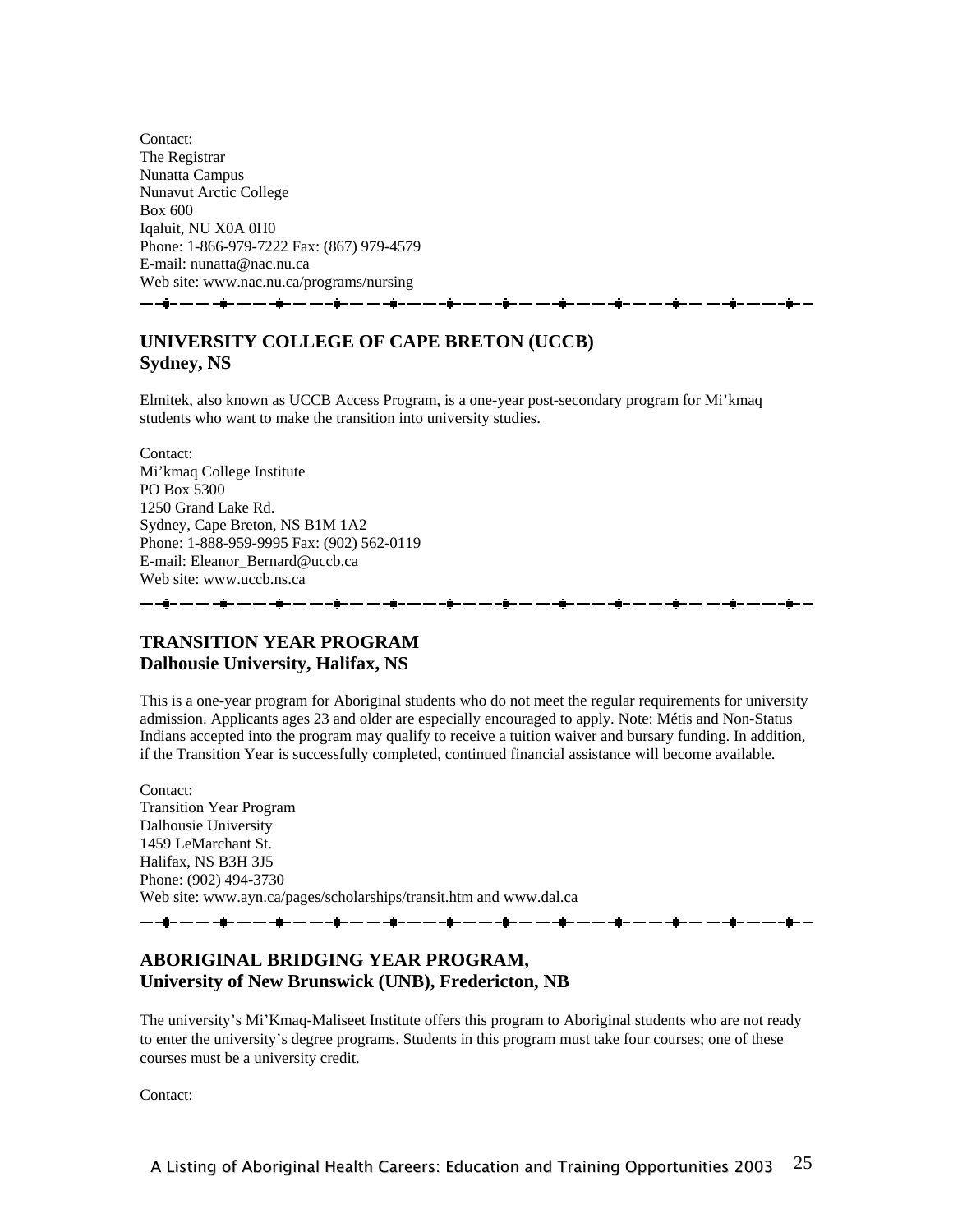UNB - Fredericton Campus Registrars Office Sir Howard Douglas Hall 3 Bailey Dr. PO Box 4400 Fredericton, NB E3B 5A3 Phone: (506) 453-4864 Fax: (506) 453-5016 E-mail: admissions@unb.ca or registrar@unb.ca Web site: www.unb.ca

#### **INUIT PROGRAM – CEGEP ADAPTATION PROGRAM Cegep John Abbott College, St. Anne de Bellevue, QC**

The Inuit Program – Cegep Adaptation Program is one of a number of transition programs offered at John Abbott College. It allows Inuit students to adapt to CEGEP, beginning with an intensive three-week summer class that focuses on study skills and introduces them to southern, urban life.

In their first year as social science students, they take two sheltered and homogenous (Inuit only) English courses, as well as adjunct courses and study sessions linked to psychology and history. They have the option to take two Inuktitut courses, but may take French instead. The program includes opportunities that promote Inuit culture.

Contact: Cegep John Abbott College PO Box 2000 21275 Lakeshore Rd. Ste. Anne de Bellevue, QC H9X 3L9 Phone: (514) 457-6610 Fax: (514) 457-4730 Web site: www.johnabbott.qc.ca ▃▃**▋▃▃▃▃▋▃▃▃▃▋▃▃▃▃▋▃▃▃▃**▋▃▃▃▟▖▃▃▃▋▃▃▃▃▋▃▃▃▟▌▃▃▃<del>▋▖▃▁▃▋▖▃</del>▗▃▋▃▃▃▃▋▃▃▃▗▋▖▃▃▃▋▖

#### **COLLEGE PREPARATION PROGRAM, KATIVIK SCHOOL BOARD POST-SECONDARY PROGRAM STUDENT SERVICES Ste. Anne-de-Bellevue, QC**

This three-week program helps Inuit students develop study skills and adjust to the college or university environment. Counselling is also available.

Contact: Kativik School Board Administrative Centre 2055 Oxford Ave. Montreal, QC H4A 2X6 Phone: (514) 482-8220 Toll-free: 1-800-361-2244 Fax: (514) 482-8278 Web site: www.kativik.qc.ca 

#### **PATHWAYS FOR SCHOLASTIC DEVELOPMENT Cégep de Sept-Îles, QC**

Each semester Aboriginal students at the Cegep meet with professional services personnel to develop a success plan. Included in the plan are ideas on absenteeism, motivation, work, and intervention.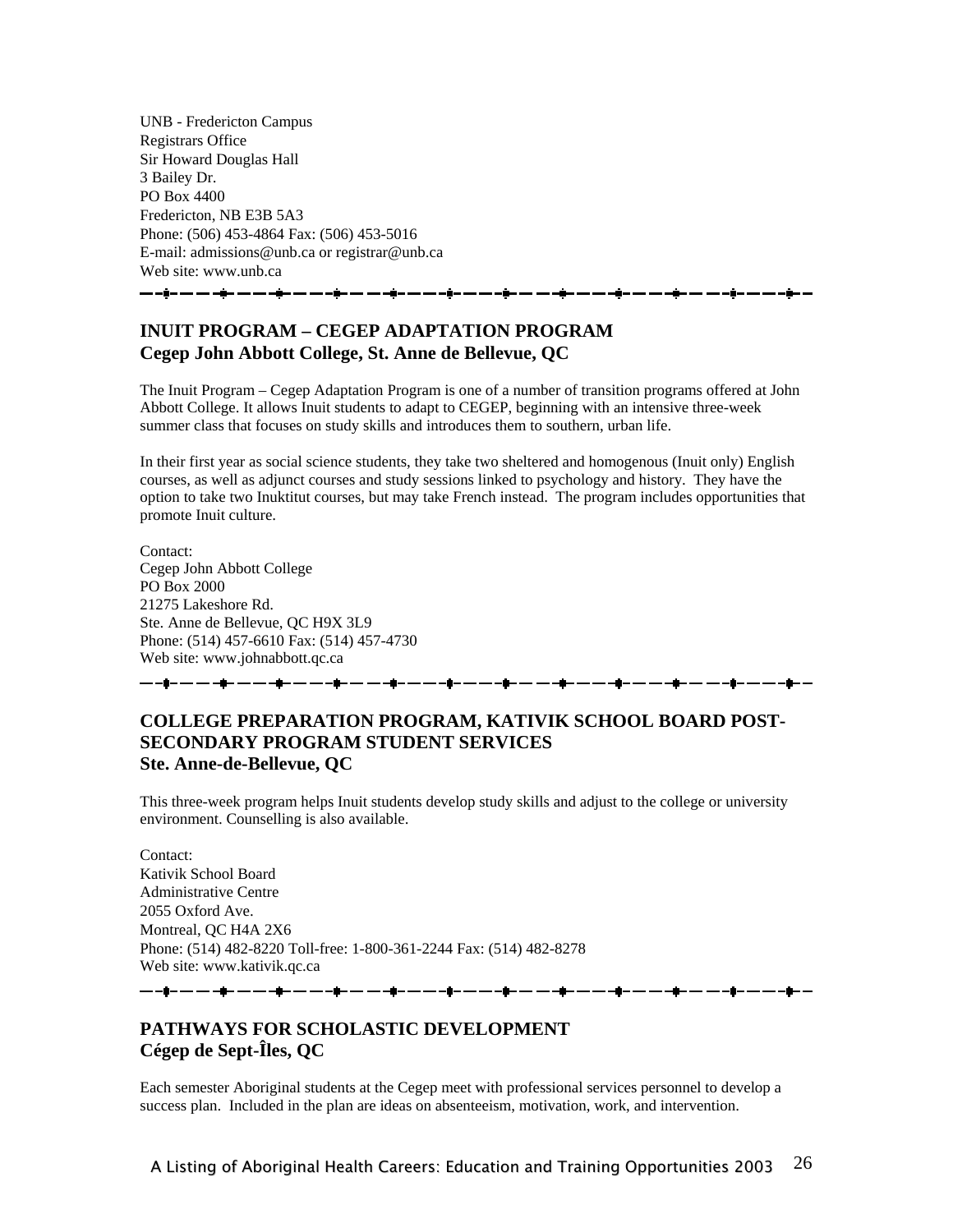Contact: Cégep de Sept-Îles 175, rue De La Vérendrye Sept-Îles, QC G4R 5B7 Phone: (418) 962-9848 ext. 257 or ext. 298 Fax: (418) 962-2458 Web site: www.cegep-sept-iles.qc.ca/Kuei/ <del>▁</del>▁▗<mark>▖▁▁▁</mark>▗▖▁▁▁<sub>▜</sub>▖▁▁▁▁<sub>▜</sub>▖▁▁▁▁<sub>▜</sub>▖▁▁▁▁<sub>▜</sub>▖▁▁▁▁<sub></sub>

#### **TRANSITIONAL YEAR PROGRAM (TYP) University of Toronto, Toronto, ON**

This is a special access program for Black people, Aboriginal people and others who may have left school early because of social and economic difficulties, illness, or personal problems "mainly beyond their control." The program is eight months and consists of academic courses developed specifically for TYP students. Students may get credits toward a University of Toronto Bachelor of Arts; they may also go on to post-secondary institutions and programs elsewhere. Aboriginal students can use the services of Aboriginal academic advisors.

Contact: Office of Aboriginal Student Services and Programs First Nations House University of Toronto 563 Spadina Ave., 3rd Floor Toronto, ON M5A 1A1 Phone: (416) 978-3570 Fax: (416) 978-1893 E-mail: TYP.info@utoronto.ca Web site: www.utoronto.ca ----------------

#### **NATIVE UNIVERSITY PROGRAM – FIRST YEAR Six Nations Polytechnic, Ohsweken, ON**

This program is offered in conjunction with a consortium of five universities: Brock, Guelph, McMaster, Waterloo, and Wilfred Laurier. There are two streams: regular and science. Students who achieve an academic average of 60 per cent will gain automatic admission into second year at one of the participating universities.

Contact: Six Nations Polytechnic PO Box 700 Ohsweken, ON N0A 1M0 Phone: (519) 445-0023 Fax: (519) 445-4416 E-mail: learn@polytechnic.com Web site: www.snpolytechnic.com

- -à- -- -- -à- -- -- -à-

#### **NATIVE HEALTH SCIENCES Six Nations Polytechnic, Ohsweken, ON**

This one-year program is offered in co-operation with Mohawk College. It is a flexible program that allows Aboriginal students the opportunity to achieve college credits on a full- or part-time basis while attending classes at Six Nations. Courses completed with a minimum grade of 60 per cent are eligible for course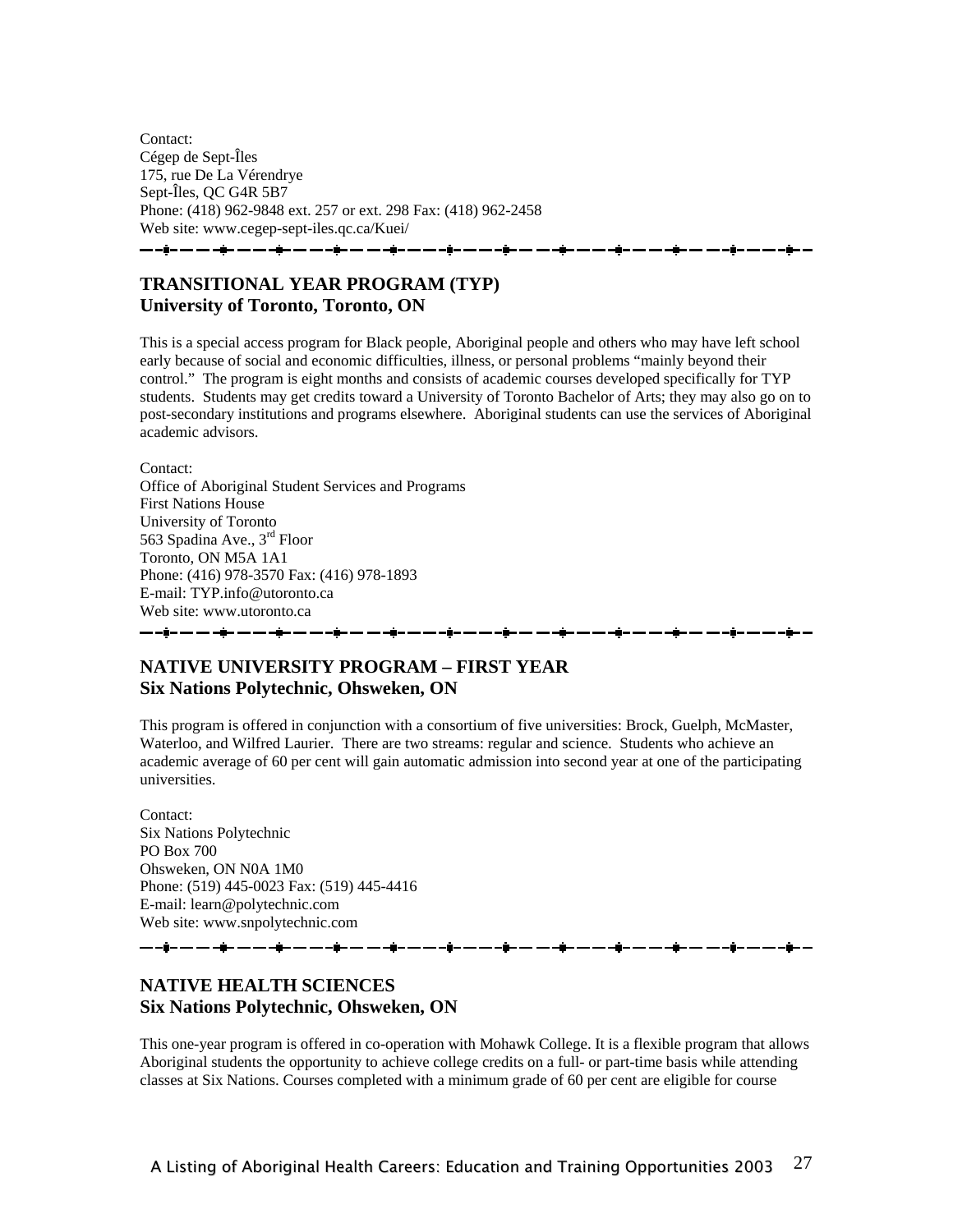exemptions in diploma and certificate programs at Mohawk College. Graduates of the program with such a grade will gain direct entry into the Native University Program described above.

Contact: Six Nations Polytechnic PO Box 700 Ohsweken, ON N0A 1M0 Phone: (519) 445-0023 Fax: (519) 445-4416 E-mail: learn@polytechnic.com Web site: www.snpolytechnic.com

——**ў**—— ——ў— ———ў— — ——ў— — ——ў— — ——ў— ———ў— —

#### *TEKARIHWAKE***/TWO OPPORTUNITIES (HEALTH AND HUMAN SERVICE STREAM) Mohawk College, Hamilton, ON**

This is a one-year program intended to prepare students for successful participation in other programs at Mohawk College (Practical Nursing; Occupational Therapist Assistant/Physiotherapy Assistant, etc.) and elsewhere. The program incorporates Aboriginal and western perspectives.

Contact: Mohawk College 135 Fennell Ave. W. Hamilton, ON L8N 3T2 Phone: (905) 575-1212 Fax: (905) 575-2378 E-mail: Andersr1@mail.mohawkc.on.ca Web site: www.mohawkc.on.ca

**å– — — –à– — — –à– — — –à– —** 

#### **NATIVE TRANSITIONS Canadore College of Arts and Technology, North Bay, ON**

This program allows students to achieve the following goals: explore career options; acquire necessary prerequisites; prepare for access to some university programs; and strengthen academic, interpersonal, and learning skills. The Native Transitions stream consists of prescribed curriculum and focuses on study and organizational skills, English and writing skills, First Nations legends, and book study. The program length is one to four semesters. Students can access the cultural and social support services of the Aboriginal Learning Unit at the college.

Contact: Aboriginal Learning Unit Canadore College of Arts and Technology 100 College Drive PO Box 5001 North Bay, ON P1B 8K9 Phone: (705) 474-7600 Fax: (705) 474-2384 E-mail: kerrl@canadorec.on.ca Web site: www.canadorec.on.ca 

#### **CUSTOMIZED LEARNING PACKAGES, ABORIGINAL LEARNING UNIT Canadore College of Arts and Technology, North Bay, ON**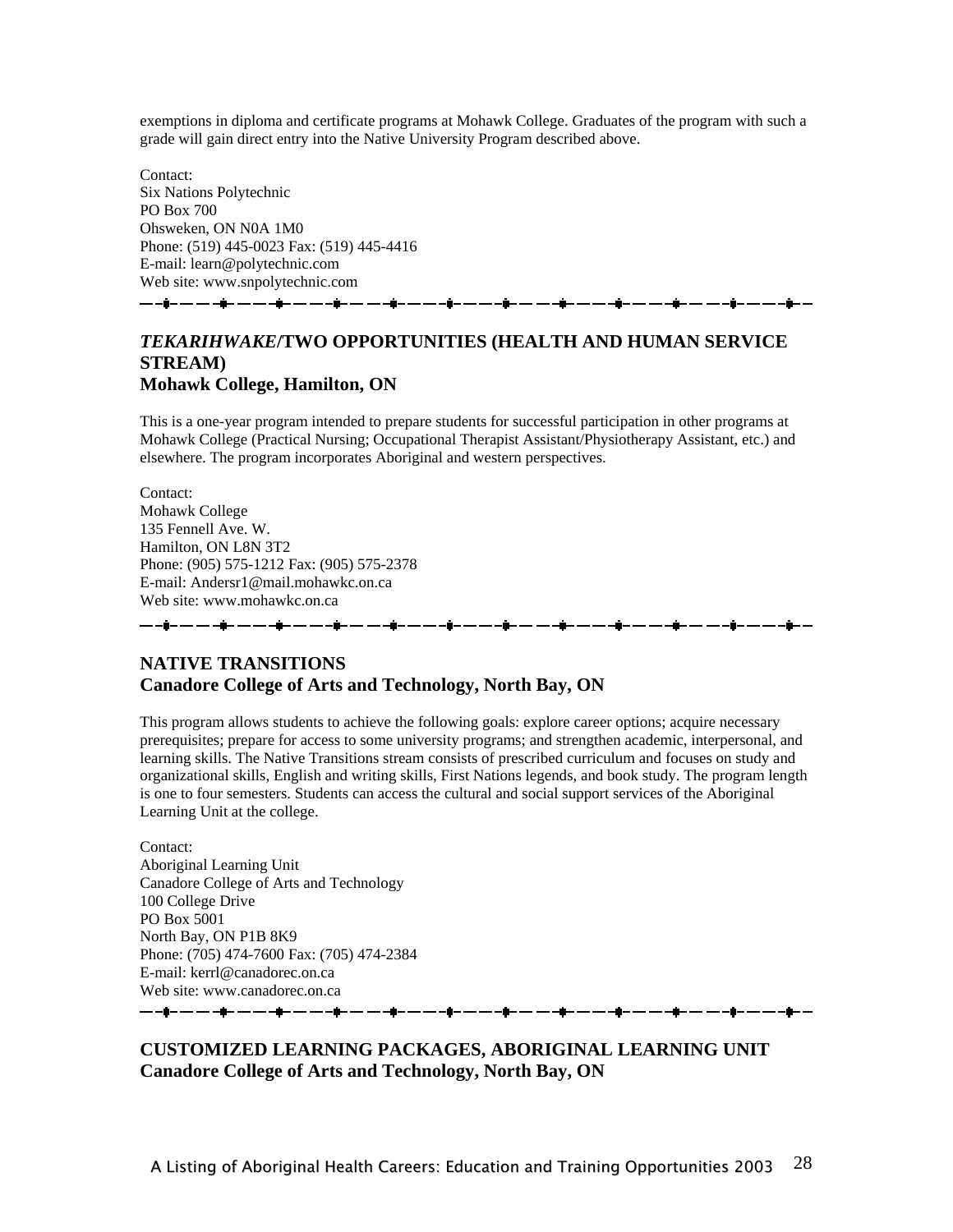Canadore College offers a certificate in College Entrance Strategies (as well as continuing education, customized contract training services, and community-based post-secondary and certificate program delivery). Ideas for certificate or community-based program development are encouraged.

Contact: Aboriginal Learning Unit Canadore College of Arts and Technology PO Box 5001, 100 College Dr. North Bay, ON P1B 8K9 Phone: (705) 474-7600 Fax : (705) 474-2384 E-mail: alu@canadorec.on.ca/services/alu Web site: www.canadore.on.ca 

#### **NATIVE ACCESS PROGRAM (GENERAL ARTS AND SCIENCES) Lakehead University, Thunder Bay, ON**

This program is designed for Aboriginal people who do not meet the criteria for regular or mature student admission. Applicants must be 21 or older and have been out of school for two or more years; they also need a recommendation from an Aboriginal organization. Upon completion of the program, students will be eligible to enter Lakehead's first-year programs. Besides the usual academic courses, the program also includes Native access courses that help develop the students' skills in time management, research, career planning, etc.

Contact: Aboriginal Initiatives Lakehead University 955 Oliver Rd. Thunder Bay, ON P7B 5E1 Phone: (807) 343-8599 Fax: (807) 346-7757 E-mail: Nova.Lawson@lakeheadu.ca Web site: www.lakeheadu.ca/~first nation/nap.html

--à-----à-----à-----**à----**

#### **ACCESS PROGRAM/SPECIAL PREMEDICAL STUDIES PROGRAM University of Manitoba, Winnipeg, MB**

The University of Manitoba's Access Program facilitates degree-level studies for people who have missed out on the experience for personal and other reasons. Preference is given to Aboriginal Manitobans. Financial assistance may be available.

The Special Premedical Studies Program prepares Aboriginal Manitobans for entry to the health professions such as medicine, dentistry, pharmacy, and physiotherapy. Once a student is accepted into one of the professional health faculties, he or she joins the Professional Health Program. Financial assistance may be available.

Contact: Aboriginal Recruitment Officer 424 University Centre Winnipeg, MB R3T 2N2 Phone: 1-800-432-1960 ext. 9983 E-mail: admissions@umanitoba.ca Web site: www.umanitoba.ca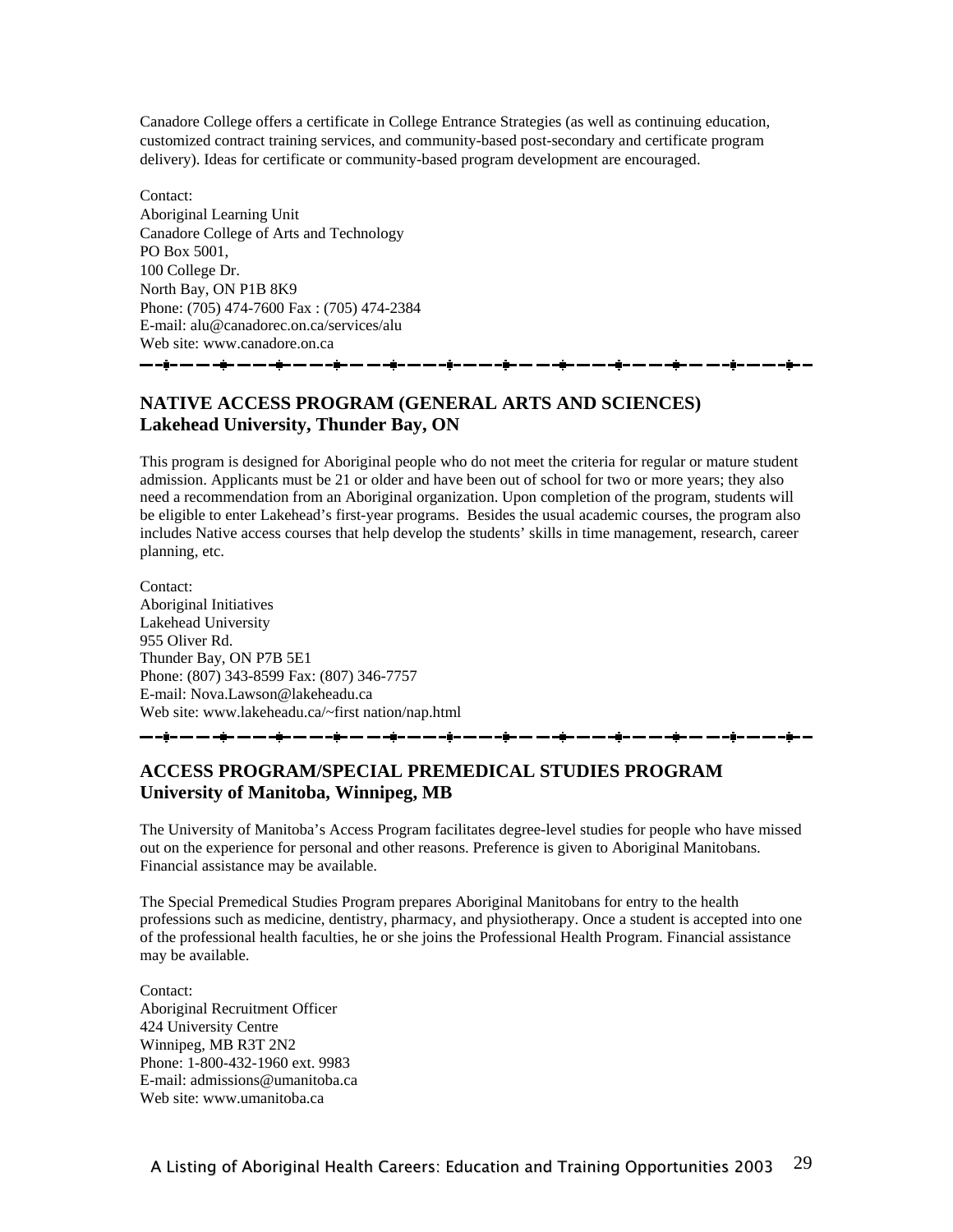#### **COLLEGE PREPARATION FOR ABORIGINAL STUDENTS Red River College of Applied Arts, Science and Technology, Winnipeg, MB**

This program prepares Aboriginal students for further training at the college. Its length ranges from five to 10 months. This flexibility is aimed at accommodating individual student needs.

The program begins with a one-week orientation session focused on group building, studying skills, goal setting, and time management. Students take courses in math, communications, computer awareness, science, and pre-trades, and are assessed on a monthly basis. All instructors are Aboriginal and Aboriginal perspectives are integrated throughout the program. There is an emphasis on personal as well as academic needs.

Contact: Red River College 2055 Notre Dame Ave. Winnipeg, MB R3H 0J9 Phone: (204) 632-3960 Web site: www.rrc.mb.ca

#### -----------

#### **TRANSITION YEAR PROGRAM Keewatin Community College, The Pas, MB**

This program is community-based and is targeted to Aboriginal and northern students who want to make the transition to post-secondary institutions. The affirmation of Aboriginal values, attitudes and behaviours is central to the program. The Transition Year Program is conducted in selected northern communities through an agreement between Keewatin, Inter-Universities North (IUN) and host communities. The program includes regular college and university courses as well as community and cultural involvement/awareness courses and guided study sessions.

Contact: Keewatin Community College Box 3000 The Pas, MB R9A 1M7 Phone: 1-866-627-8500 E-mail: admissions@keewatincc.mb.ca Web site: www.keewatincc.mb.ca

\_\_ \_\_ \_**\_\_** \_\_ \_\_ \_\_

**UNIVERSITY TRANSITION COURSES** 

#### **University of Saskatchewan, Saskatoon, SK**

The College of Arts and Sciences has a summer program of about six weeks that is intended to aid Aboriginal students (only) in the transition to first-year arts and sciences courses. The program includes tutorial services, sessions on cultural and spiritual activities, conflict resolution, and campus tours. In addition, students take one of three introductory courses: First People's Art History; Literature and Composition; and Introduction to Native Studies.

Contact: Office of the Dean Room 228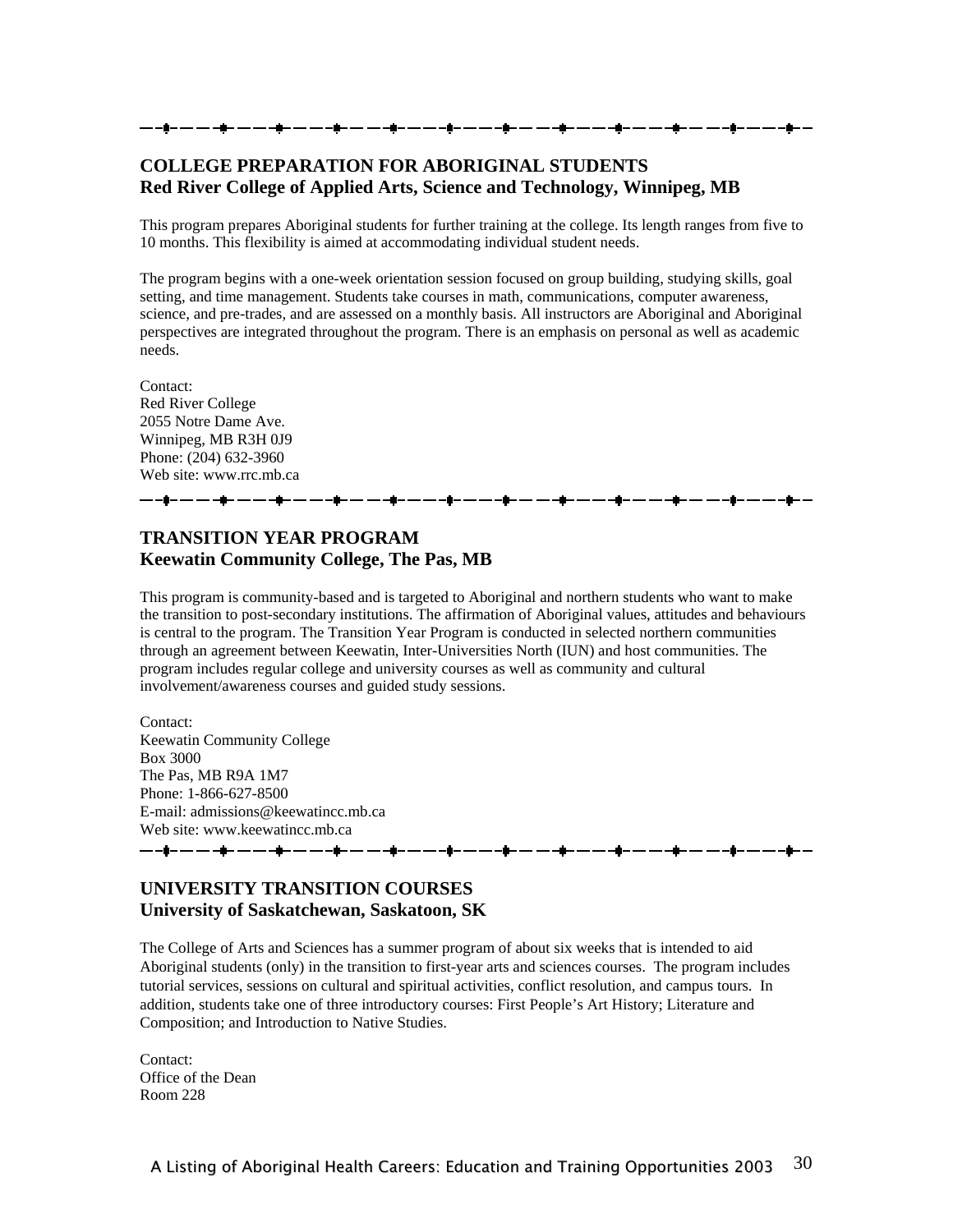Arts Tower College of Arts and Sciences University of Saskatchewan 9 Campus Dr. Saskatoon, SK S7N 5N5 Phone: (306) 966-4754 E-mail: charlotte.ross@usask.ca Web site: www.usask.ca 

#### **DESIGNATED SEATS College of Arts and Science, University of Saskatchewan, Saskatoon, SK**

Each year, 15 departments within the College of Arts and Science reserve a number of seats for first-year Aboriginal students to take introductory courses. The purpose of this program is to help students in the transition to university studies. Students wishing to enroll in this program must ask for permission through the dean's office. Aboriginal students have until Aug. 1 to apply for these spaces, after that time, the spaces will be open to all students.

Contact: Office of the Dean Room 228 Arts Tower Faculty of Arts and Sciences University of Saskatchewan 9 Campus Drive Saskatoon, SK S7N 5N5 Phone: (306) 966-4754 E-mail: charlotte.ross@usask.ca Web site: www.usask.ca 

#### **ABORIGINAL COLLEGE PREPARATION PROGRAM AND SCIENCE ACCESS PROGRAM Mount Royal College, Calgary, AB**

This program is aimed at students of Aboriginal ancestry who are preparing to pursue either a college diploma or a university degree. There are two main levels of study, depending on the student's skills.

There is also a Science Access program for those interested in pursuing a science-related qualification. Core academic courses are supplemented by courses in Aboriginal culture and languages, and a college preparation course focusing on study skills, career exploration, and time management. Culturallyappropriate materials are incorporated into the curriculum wherever possible.

Contact: Mount Royal Collge Lincoln Park Campus 4825 Richard Rd. SW Calgary, AB T3E 6K6 E-mail: admissions@mtroyal.ab.ca Web site: www.mtroyal.ab.ca \_\_ \_\_\_\_ \_\_ \_\_ \_\_\_\_\_\_\_\_\_ - -à- -- -- -à- -- -- -à- --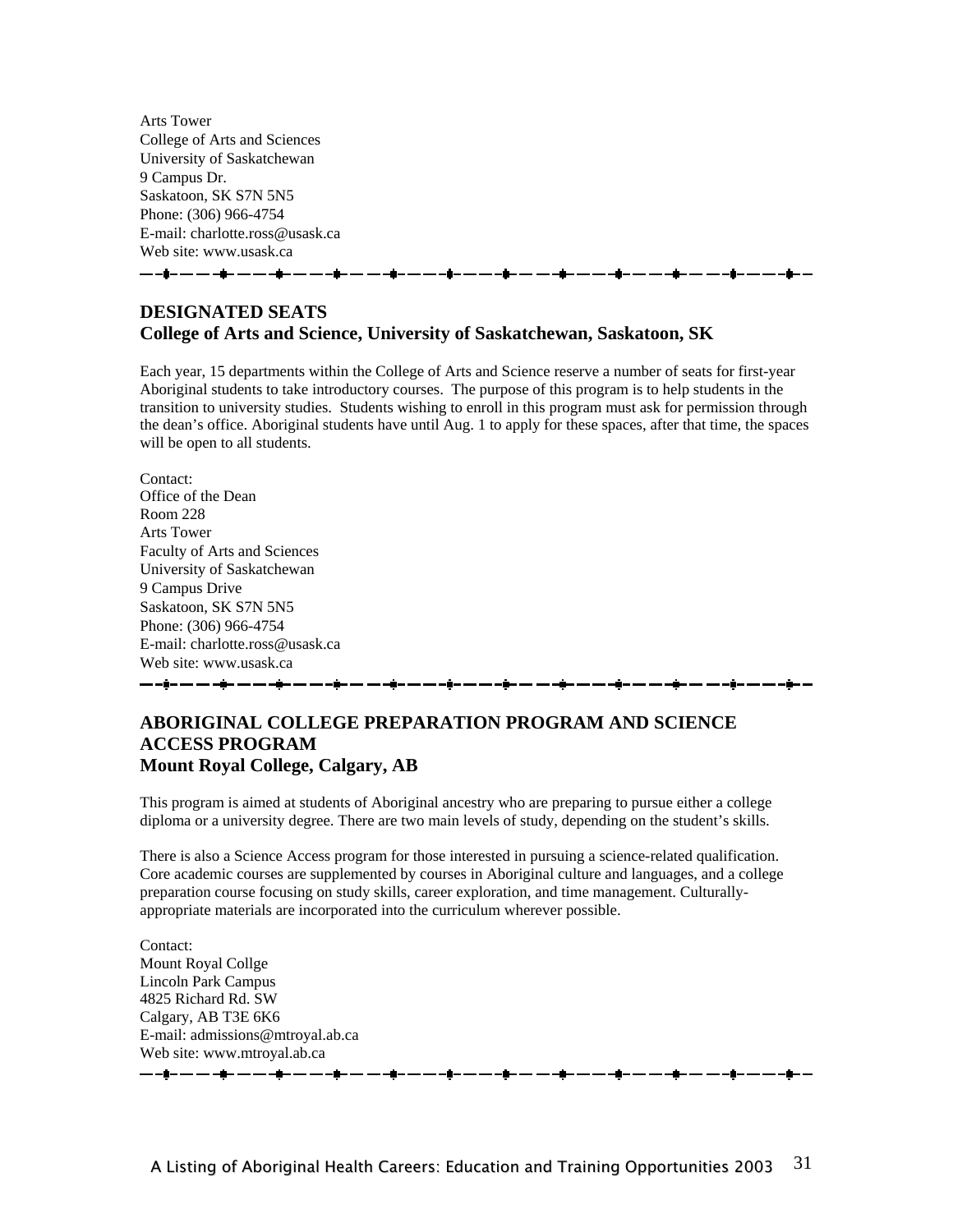#### **TRANSITIONAL YEAR PROGRAM (TYP) Grand Prairie Regional College, Grand Prairie, AB**

The TYP is a culturally-sensitive program that allows Aboriginal people to develop their writing, study and organizational skills in preparation for further post-secondary studies. Cultural components include sweatlodges, visits with Elders and talking circles.

Contact: Grand Prairie Regional College  $10726 - 106$  Ave. Grand Prairie, AB T8V 4C4 Phone: 1-888-539-4772 Web site: www.grpc.ab.ca

#### **ABORIGINAL UNIVERSITY AND COLLEGE ENTRANCE PROGRAM (UCEP) Concorida University, College of Alberta, Edmonton, AB**

The Aboriginal UCEP Program is designed for a maximum of 44 students and lasts eight months. Courses and student events emphasize Aboriginal culture, and students have access to personal support counselling. Applicants to the program must have English and math skills at the Grade 10 level.

In 2001, Concordia's UCEP and the University of Alberta's Transition Year Program (TYP) for Aboriginal students embarked on a partnership aimed at developing a two-step university preparation program. The UCEP students will have increased exposure to TYP and the University through joint "pursuit of excellence" seminars. These include presentations by Aboriginal role models, peer support and mentoring with YP students, and cultural events.

Contact: Concordia University Aboriginal UCEP Gold Bar Campus 10537 44 St. Edmonton, AB T6T 1W1 Phone: (780) 413-7829 Fax: (780) 466-9394 Web site: www.ucep.concordia.ab.ca

- -- -**i**-

#### **FIRST NATIONS COLLEGE PREPARATION PROGRAM Capilano College, North Vancouver, BC**

The First Nations College Preparation program was developed in co-operation with the region's First Nations. Its goal is to improve the participation and success rates of First Nations students making the transition to post-secondary institutions. The two-term program integrates social and educational aspects of successful college preparation.

Contact: Capilano College Foundation Division Birch Building, Room 344 2055 Purcell Way North Vancouver, BC V7J 3H5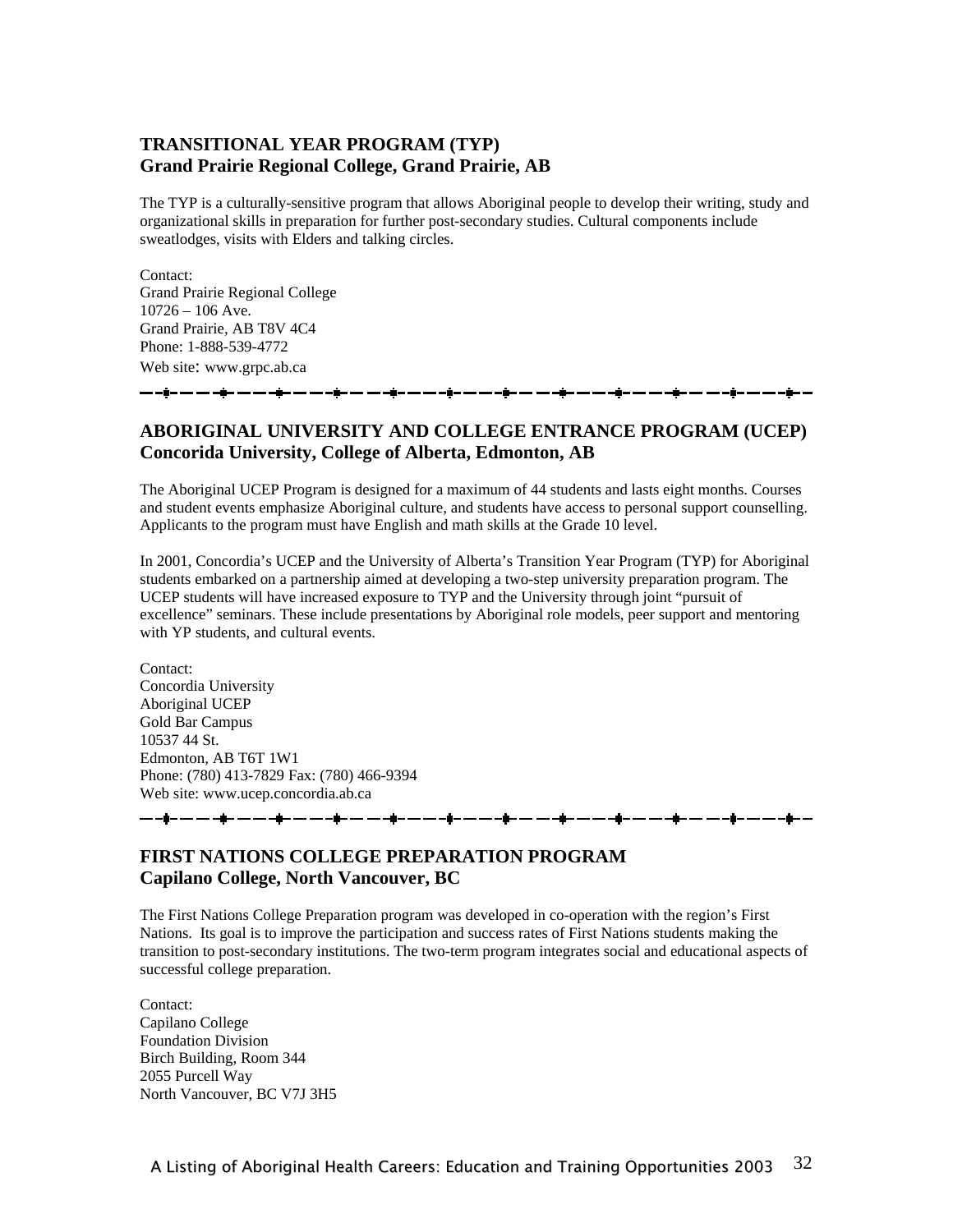#### **FIRST NATIONS ACCESS TO UNIVERSITY, TRADES AND TECHNOLOGY (FNAUTT) – COLLEGE PREPARATION University of College of the Cariboo/Secwepemc Education Institute,**

This eight-month access program provides education from a First Nations perspective. It is aimed at First Nations adults with a Grade 11 or higher score on the Canadian achievement test and who want to enter university or other post-secondary programs. Academic, career and life planning courses are included in the program. All courses are accredited through the University College of the Cariboo.

Contact: Secwepemc Education Institute 365 Yellowhead Hwy Kamloops, BC V2H 1H1 Phone: 1-800-399-5565 Fax: (250) 828-9864 E-mail: fnaep@secwepemc.org Web site: http://www.secwepemc.org/safe.html \_\_\_\_\_\_\_\_\_\_\_\_\_\_\_\_\_\_\_\_\_\_\_\_\_\_\_\_\_\_

#### **FIRST NATIONS ACCESS CERTIFICATE Yukon College, Whitehorse, YT**

The First Nations Access Certificate allows students to obtain pre-requisites for vocational and technical courses, university or college programs, or to master academic skills to meet other needs. Students will be placed through the College Prep English Assessment Test and an interview. The program includes one English course and three other college prep courses.

Students complete a common Northern Studies core in the first year and a selected concentration in one of five areas: Native Studies, Northern Justice and Criminology, Northern Science, Northern Outdoor, and Environmental or General Studies in the second year.

Contact: Yukon College 500 College Dr. Whitehorse, YT Y1A 5K4 Phone: (867) 668-8741 E-mail: sbeairst@yukoncollege.yk.ca Web site: www.yukoncollege.yk.ca <del>▁</del>▁▟▖▃▁▁<sub>▜</sub>▖▁▁▁<sub>▜</sub>▖▁▁▁<sub>▜</sub>▖▁▁▁<sub>▜</sub>▖▁▁▁<sub>▜</sub>▖▁▁▁<sub>▜</sub>▖▁▁▁▌<sub>▜</sub>▖▁▁▁▟▖▁▁▁▟▖▁▁▁▟▖▁▁▁▟▖▁▁▁▟▖▁▁▁

## **Professional Health Career Programs With Aboriginal Initiatives**

#### **CHIROPRACTIC**

Canadian Memorial Chiropractic College (CMCC) is the only school of its kind in Canada. It offers a fouryear program, following the completion of at least three years of undergraduate study, leading to the Doctor of Chiropractic.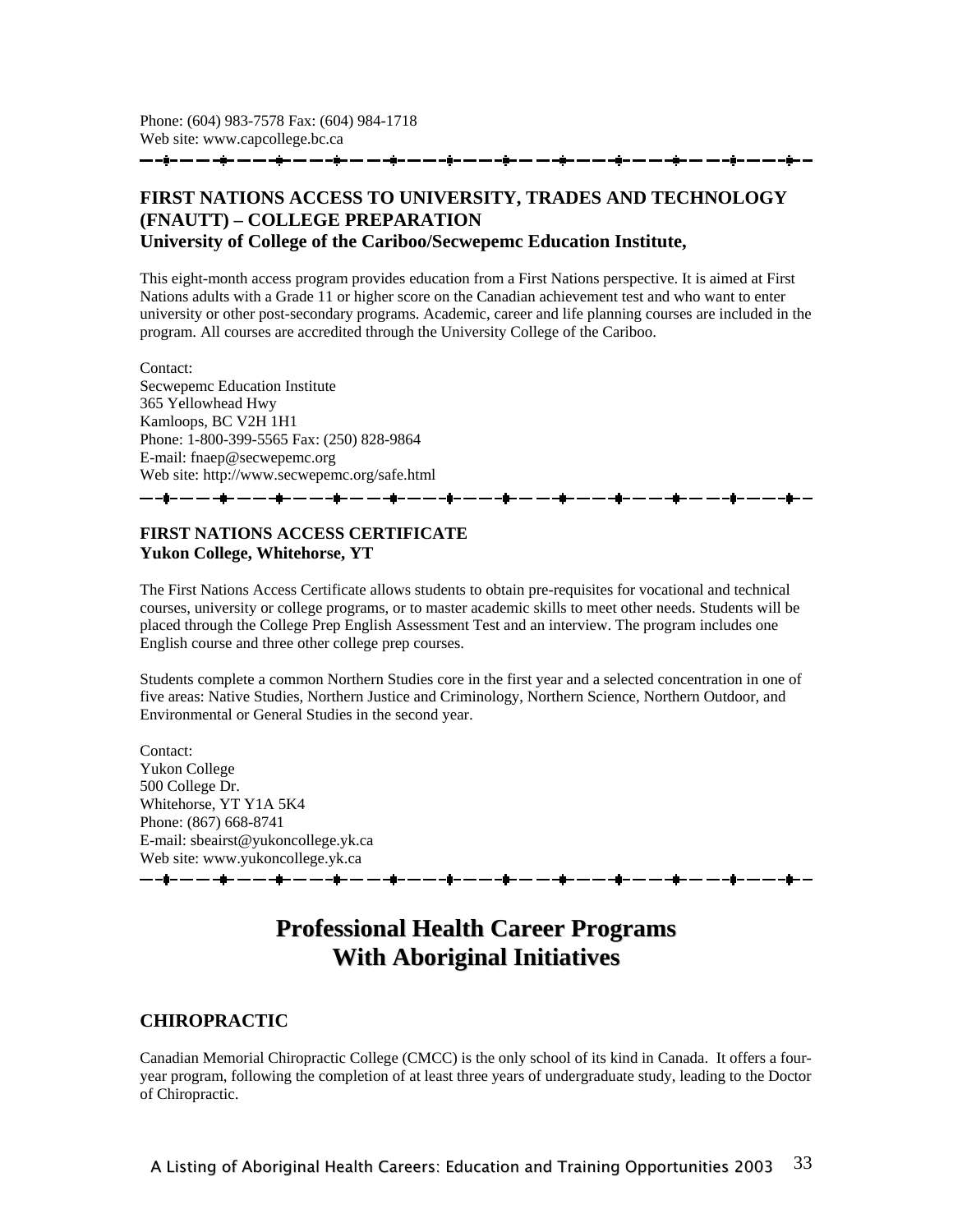Although the College's materials state that race, age, etc. are not factored in its admission policies, CMCC does have a designated tuition scholarship for Aboriginal students. This is a four-year renewable tuition scholarship for an Aboriginal student who has the highest overall admission score among the eligible applications received.

Contact: Canadian Memorial Chiropractic College 1900 Bayview Ave. Toronto, ON M4G 3E6 Phone: (416) 482-2340 E-mail: admissions@cmcc.ca Web site: www.cmcc.ca

- -- -- -**:**- -- -- <del>- i</del>

#### **DENTISTRY AND RELATED PROGRAMS**

Some, but not all, of the programs listed below have initiatives that support the admission of and successful program completion by Aboriginal people. Interestingly, all programs with such initiatives are located in universities and colleges in the prairie region.

#### **UNIVERSITY OF MANITOBA, Winnipeg, MB**

The University of Manitoba has a two-year diploma program in Dental Hygiene. Entry into the program follows one year of university studies.

Applicants who meet all of the academic admission requirements but are not competitive in the regular applicant category will be considered if they are of Native ancestry (or have two years experience in a related health field).

Contact: School of Dental Hygiene D-35, 780 Bannatyne Ave. Winnipeg, MB R3E 0W2 Phone: (204) 789-3683 E-mail: avignes@ms.umanitoba.ca Web site: www.umanitoba.ca

#### **SASKATCHEWAN INDIAN FEDERATED COLLEGE**

Saskatchewan Indian Federated College has a two-year program in Dental Therapy described in a previous sub-section of this report.

#### **UNIVERSITY OF SASKATCHEWAN, Saskatoon, SK**

A Doctor of Dental Medicine (DMD) degree program of four years duration is available at the University of Saskatchewan, following two years of pre-dentistry studies.

There is a separate admissions category in which three places are reserved for persons of Aboriginal descent. These applicants must also meet the regular minimum requirements for admission to the college.

Contact: Admissions College of Dentistry University of Saskatchewan Room B526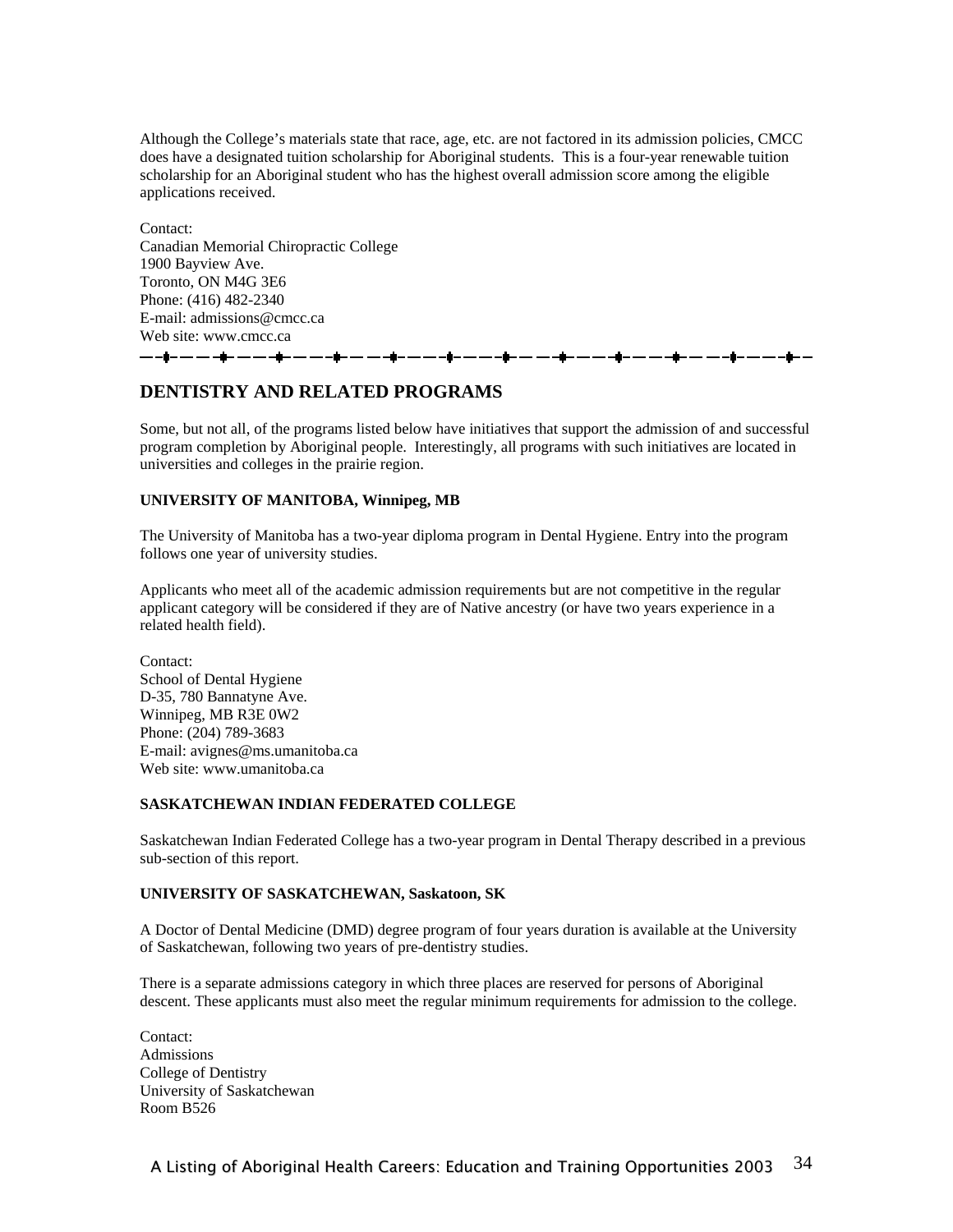Health Sciences Bldg. 107 Wiggins Rd. Saskatoon, SK S7N 5E5 Phone: (306) 966-5119 E-mail: denistry.admissions@usask.ca Web site: www.usask.ca/dentistry

#### **UNIVERSITY OF ALBERTA, Edmonton, AB**

The University of Alberta has a four-year program in dentistry leading to the Doctor of Dental Surgery degree. It also offers a Dental Hygiene Diploma and a Bachelor of Science degree with a Dental Hygiene Specialization. The two latter programs are linked; after three years, the diploma is awarded and the degree is granted if the student successfully completes a fourth year.

In each of these programs, one seat per year is set-aside for a qualified student of Aboriginal ancestry.

Contact: Faculty of Medicine and Dentistry 2-45 Medical Sciences Bldg. Edmonton, AB T6G 2H7 Phone: (780) 492-1319 E-mail: Eleanor.mcisaac@ualberta.ca Web site: www.med.ualberta.ca/ugme/doctorofdentalbrochure.cfm Also contact: Co-ordinator of the Native Health Careers Program Phone: (780) 492-9526 E-mail: anne-marie.hodes@ualberta.ca

#### **UNIVERSITY OF BRITISH COLUMBIA (UBC), Vancouver, BC**

UBC has two streams for students wanting to earn the Bachelor of Dental Science (BDSc) degree. The first option, for recent high school graduates or students with less than six university credits, takes four years of full-time study. This stream leads to both the BDSc and a Diploma in Dental Hygiene. The second option is for graduates of an accredited North American Dental Hygiene Program. They may take the Dental Hygiene completion course in one year full-time or two years part-time. This program leads to a degree in Bachelor of Dental Science.

UBC also offers programs leading to: the Diploma in Periodontics, the Master of Science in Dental Science and the PhD in Dental Science.

UBC would like to increase accessibility for Aboriginal Peoples (Indian, Inuit, Métis). Therefore, if an Aboriginal student with a 67 per cent average would like to enter into a first year program, he or she is encouraged to apply to the university programs. The application will be considered on an individual basis by the faculty and a representative from the First Nations House of Learning. The student will also have to show the University two letters of reference highlighting the students potential for academic success.

Contact: Admissions and Student Affairs Faculty of Dentistry The University of British Columbia 278 - 2199 Wesbrook Mall Vancouver, BC V6T 1Z3 Phone: (604) 822-8063 Fax: (604) 822-8279 E-mail: fodadms@interchange.ubc.ca Web site: www.ubc.ca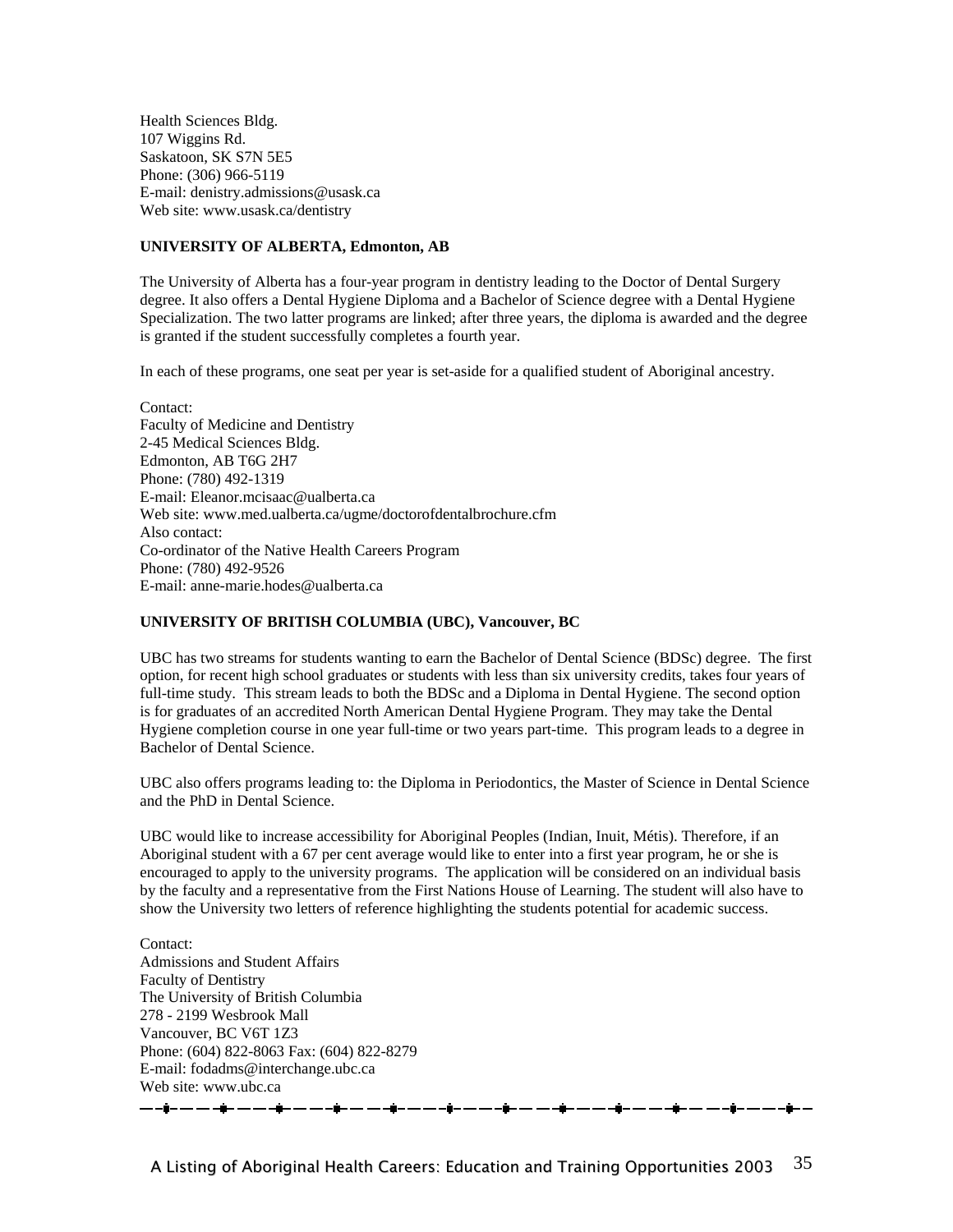#### **DIETETICS**

Note that the terms Registered Dietitian (RD) and Professional Dietitian (PD) are protected by law through legislation in each province so that only qualified practitioners can use these titles. The term Nutritionist is not protected by law in all provinces.

The Dietitians of Canada has more than 20 networks, including the Aboriginal Nutrition Network for dietitians and nutritionists working in Aboriginal communities or those with an interest in Aboriginal nutrition. Services of the Network include an annual meeting, membership roster for networking, online discussion group, and two newsletters per year.

#### **UNIVERSITY OF SASKATCHEWAN, Saskatoon, SK**

This college offers a four-year Bachelor of Science in Nutrition. It reserves two equity spaces for Aboriginal students from Saskatchewan and one space for an applicant with special circumstances. The program has a work experience component: a 36-week professional practice course is taken in the fourth year of the program and offers work experience at health districts and tribal councils.

Contact: College of Pharmacy and Nutrition University of Saskatchewan Rm. 116 Thorvaldson Building 110 Science Pl. University of Saskatchewan Saskatoon, SK S7N 5C9 Phone: (306) 966 5836/5826 Fax: (306) 966 6377 E-mail: berenbaum@sask.usask.ca Web site: www.usask.ca/pharmacy-nutrition/undergradprograms/bscnutrition.shtml

## .<br>.<br>.<br>.

#### **MEDICINE**

Canada's Faculties of Medicine trains physicians to provide primary health care for Canadians. The need for Aboriginal physicians is great with the ratio at one Aboriginal physician for every 33,000 Aboriginal people (the ratio is 1:115 for the non-Aboriginal population). Many of the country's Aboriginal physicians are members of Canadian Aboriginal Leaders in Medicine, which has an annual gathering.

Faculties of Medicine are very hierarchal, with considerable power accruing to the Dean. Therefore, it is useful to have a dean onside in lobbying for set-aside seats or other initiatives.

#### **QUEENS UNIVERSITY, Kingston, ON**

Queens University has recently decided to set aside four positions for qualified Aboriginal people to apply through an alternate method. Aboriginal students must submit an application to the Chairperson of the Admissions Committee, stating their Aboriginal ancestry, academic and personal background, and interest in medicine. Students should also include a letter from a First Nations community member or organization, showing support for the student's desire to enter medical school. A panel of representatives, including people from the Admissions Committee and Aboriginal communities will review the applicants' information.

Contact: School of Medicine Queens University Kingston, ON K7L 3N6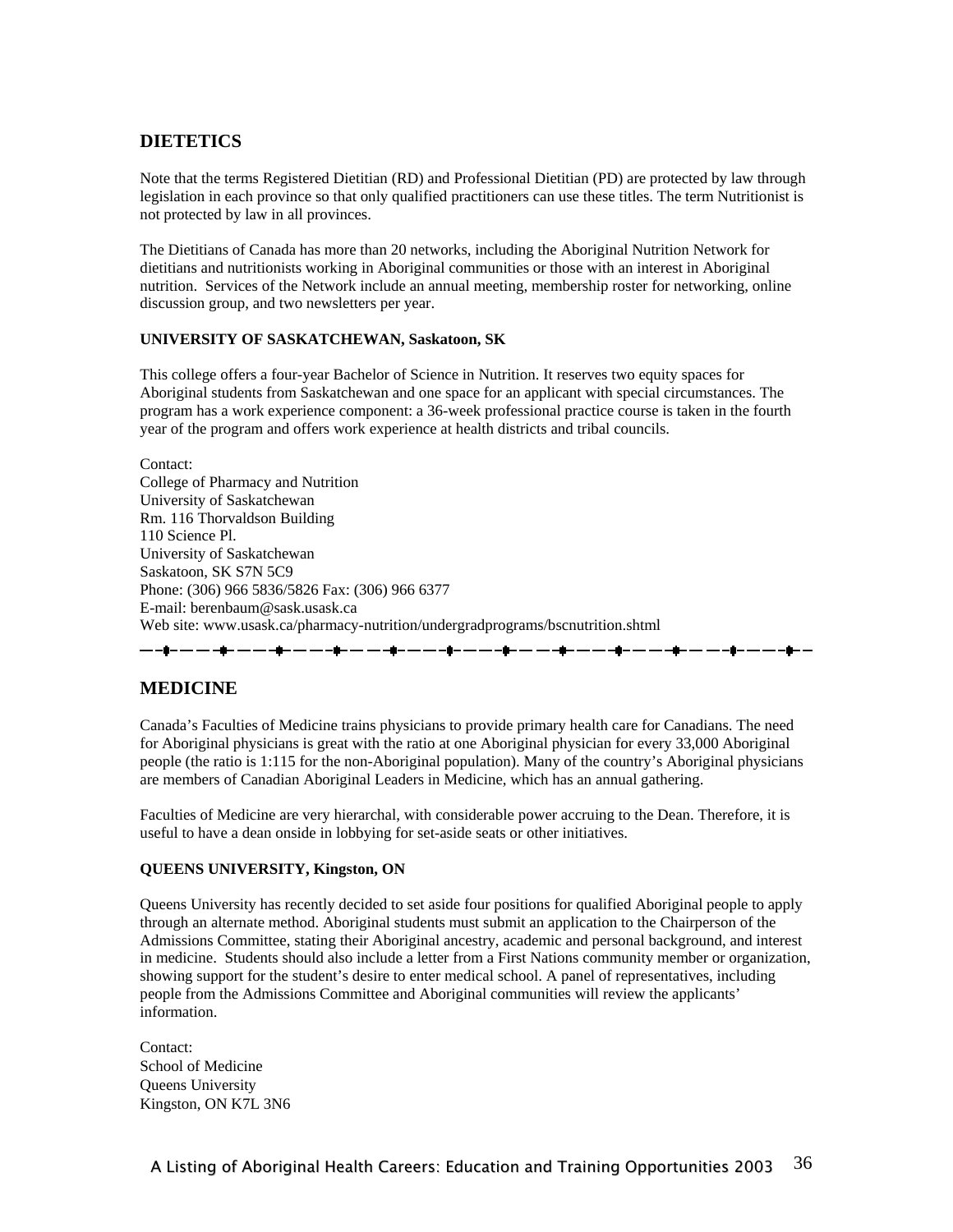Phone: (613) 533-2544 Web site: www.meds.queensu.ca

### **UNIVERSITY OF OTTAWA, Ottawa, ON**

This undergraduate, four-year program offers students training to acquire skills for prevention and management of severe health problems. Students will receive training in ambulatory, primary, secondary and tertiary settings. The grade-point average set for admissions will vary depending on order of priority. The order is: Franco-Ontarians, Aboriginal students, residents of under-serviced areas, bona fide residents of the Ottawa-Outaouais region, those of the province of Ontario, then those from other provinces.

Contact: Faculty of Medicine Ottawa University Phone: (613) 562-5459 or (613) 562-5800 ext. 8202 Fax: (613) 562-5452 E-mail: kdimock@uottawa.ca Web site: www.medicine.ottawau.ca

### **MCMASTER UNIVERSITY, Hamilton, ON**

McMaster University offers a three-year intensive program leading to the doctor of medicine degree. The university has just adopted a new policy for the admission of Aboriginal students to the undergraduate program in medicine. Aboriginal applicants will meet the regular admission requirements with modifications:

- The autobiographical statement will be evaluated by an Aboriginal Admissions Subcommittee
- The subcommittee will interview Aboriginal students
- The Aboriginal Admissions Subcommittee will participate in the final decision on admission

Contact: MD Admissions Office McMaster University, HSC 1M7 1200 Main St. W. Hamilton, ON L8N 3Z5 Phone: (905) 525-9140 ext. 22235 Fax: (905) 546-0349 E-mail: mdadmit@mcmaster.ca Web site: www.fhs.mcmaster.ca/mdprog/

### **UNIVERSITY OF TORONTO, Toronto, ON**

The four-year program consists of preclerkship in the first and second year, followed by two years of clerkship training. Five positions each year may be made available to Aboriginal applicants.

Contact: Associate Dean, Undergraduate Medical Education MSB 2111 The Medical Science Building, 1 Kings College Circle, Room 2124 University of Toronto, Toronto, ON M5S 1A8 Phone: (416) 978-4934 Fax: (416) 978-4194 E-mail: rick.frecker@utoronto.ca Web site: www.library.utoronto.ca/medicine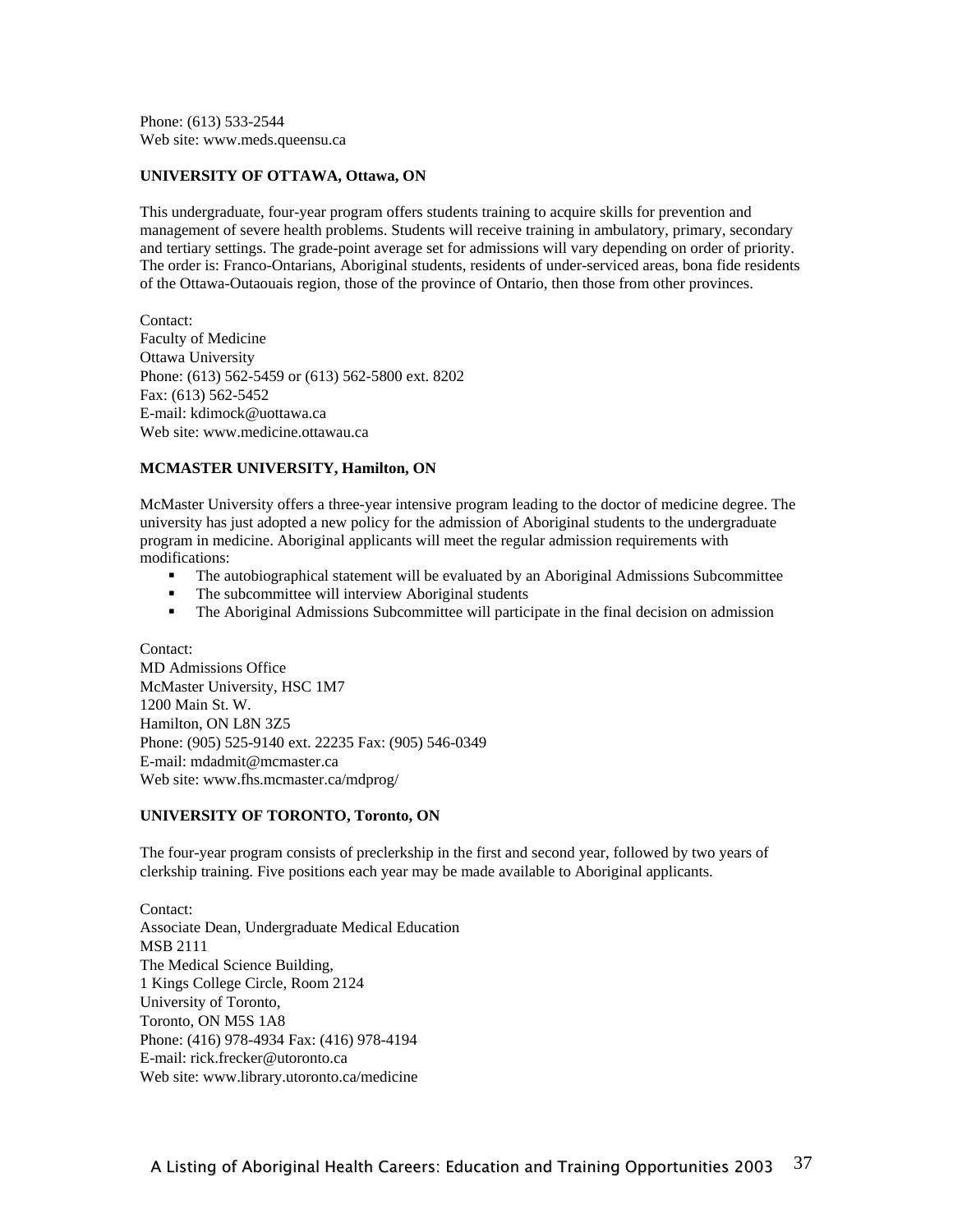### **UNIVERSITY OF MANITOBA, Winnipeg, MB**

People from the Native populations of Manitoba or those sponsored by the University of Manitoba Access Program (listed previously) are eligible to apply for admission in the special consideration category. (This category also includes members of the armed forces and people who already work in other health professions.) In 2001, eight out of 35 applicants to the special consideration category were admitted to the Faculty of Medicine.

The University of Manitoba has a Special Premedical Studies Program and a Professional Health Program. The Special Premedical Studies Program prepares Aboriginal Manitobans for entry to the health professions such as Medicine, Dentistry, Pharmacy, and Physiotherapy. Once a student is accepted into one of the professional health faculties, he or she joins the Professional Health Program. Financial assistance may be available. A goal at the university is to have an Aboriginal professional school population that is representative of Manitoba's as a whole (about 15 per cent). In addition, partnerships with Aboriginal communities are planned. In 2001/2002, 26 Aboriginal students were enrolled in the Professional Health Program.

Contact: Assistant Dean for Admissions Faculty of Medicine 753 McDermot Ave., Rm. S-204 Winnipeg, MB R3E 0W3 Phone: (204) 789-3499 Fax: (204) 789-3929 E-mail: Registrar\_med@umanitoba.ca Web site: www.umanitoba.ca/faculties/medicine

### **UNIVERSITY OF SASKATCHEWAN, Saskatoon, SK**

The College of Medicine has an Aboriginal Equity Access Program for Saskatchewan residents of Aboriginal descent who wish to enter the Doctor of Medicine program. Three first-year spaces are reserved. While applicants are required to meet the same requirements for other Saskatchewan residents, they compete only with each other, not the entire applicant pool.

Contact: College of Medicine 107 Wiggins Rd. Saskatoon, SK S7N 5E5 Phone: (306) 966-6135 Fax: (306) 966-6164 E-mail: registrar@usask.ca Web site: www.usask.ca/medicine

#### **UNIVERSITY OF ALBERTA, Edmonton, AB**

Since 1988, the University of Alberta's Faculty of Medicine and Dentistry has an Office of Aboriginal Health Care Career Programs to assist Aboriginal students gain admission and graduate from the Faculty. As of 2001, 23 Aboriginal physicians from Inuit, Métis, and 10 First Nations backgrounds have graduated. Two spaces are set aside per year. If these are not filled in a particular year, they are carried over to the next year. Applicants can come from any part of Canada, although preference may be given to Alberta residents. Applicants must meet all the regular admission requirements to the faculty.

Contact: Coordinator, Aboriginal Health Care Careers Program Faculty of Medicine and Dentistry 2-45 Medical Sciences Building Edmonton, AB T6G 2H7 Phone: (780) 492-9526 Fax: (780) 492-9531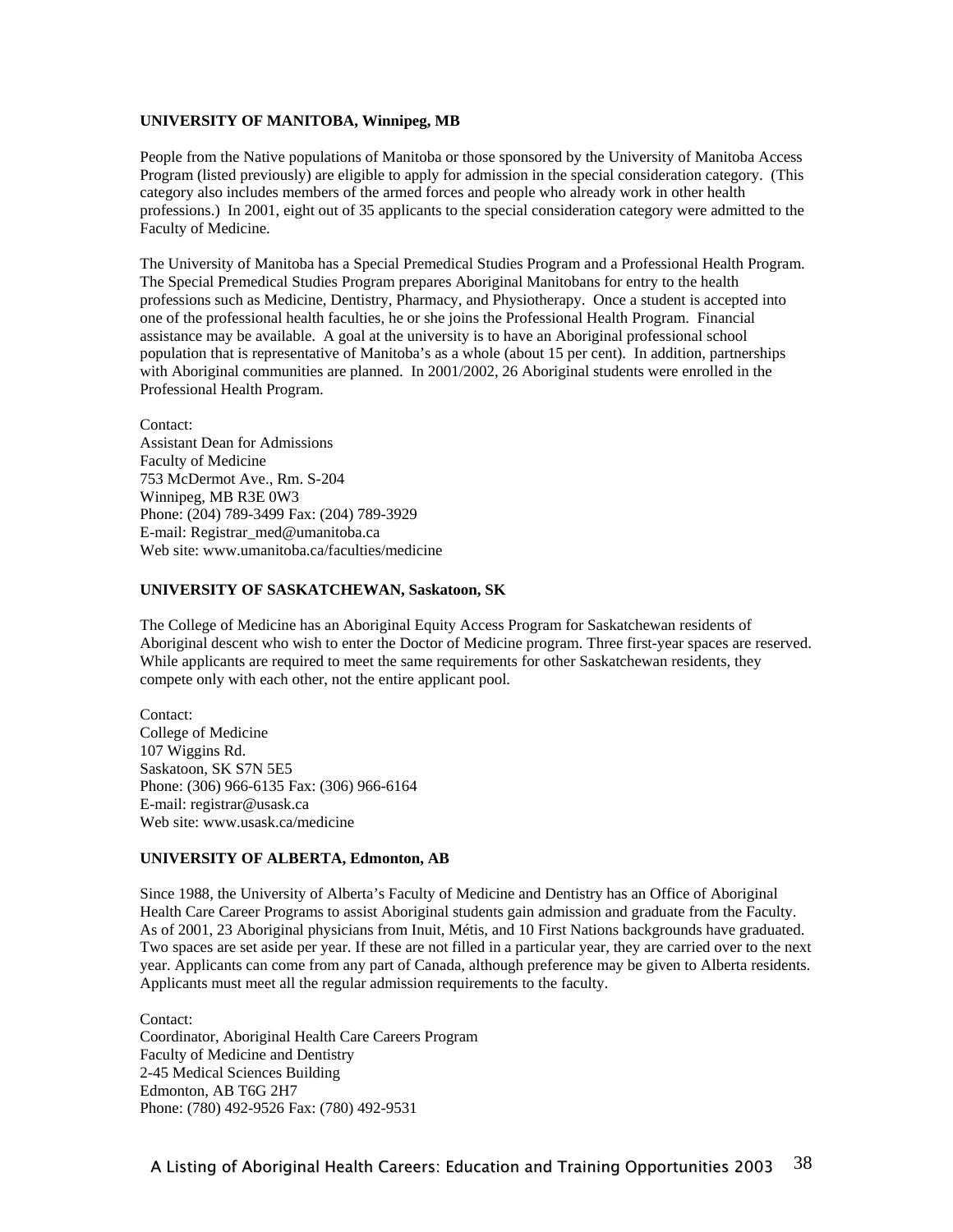E-mail: anne-marie.hodes@ualberta.ca Web site: www.med.ualberta.ca/education/aboriginal

### **UNIVERSITY OF BRITISH COLUMBIA, Vancouver, BC**

UBC's Faculty of Medicine has just committed six of its 128 seats for Aboriginal applicants. Beginning in 2004, the program will be offered at the University of Northern British Colombia in Prince George and, in 2008, the University of Victoria. UBC has also implemented a First Nations residency program in the Department of Family Practice where Aboriginal students can complete their training in Aboriginal communities. First Nations, Métis and Inuit applicants can contact the Community Liaison Co-ordinator at the Institute for Aboriginal Health at the number and e-mail below for further information.

Contact:

Aboriginal Program Co-ordinator Institute for Aboriginal Health and Faculty of Medicine 2194 Health Sciences Mall Vancouver, BC V6T 1Z3 Phone: (604) 822-5677 Fax: (604) 822-2495 E-mail: jrandrew@interchange.ubc.ca Web site: www.med.ubc.ca \_\_ \_\_ \_**j\_** \_

### **MIDWIFERY**

### **UNIVERSITY OF BRITISH COLUMBIA, Vancouver, BC**

This is a four-year, full-time course. The first two years of the Bachelor's Degree in Midwifery will consist of on-campus courses and the last two years will consist of clinical courses. In the final year of the course, students will be expected to travel to complete their clinical placement, which could be located anywhere in the province.

UBC admits Aboriginal students with an average of 67 per cent or higher.

Contact: T201-2211 Wesbrook Mall Vancouver, BC V6T 2B5 Phone: (604) 822-7444 Fax: (604) 822-7466 E-mail: elaine.carty@ubc.ca Web site: www.ubc.ca

#### 

### **NURSING AND RELATED PROGRAMS**

(Note that all identified Nursing and related programs are listed in this section, including those that are Aboriginal-focused and offered at a non-Aboriginal institution.)

### **NUNAVUT ARCTIC COLLEGE, Iqaluit, NU**

In conjunction with Dalhousie University in Nova Scotia, Nunavut Arctic College offers a four-year Bachelor of Science in Nursing (Arctic Nursing) program. Students may exit the program after three years with a Diploma in Nursing awarded by the college. These programs are designed to educate Inuit as nurses and to prepare students to respond to the health care needs of the people of Nunavut. The curriculum emphasizes Inuit culture.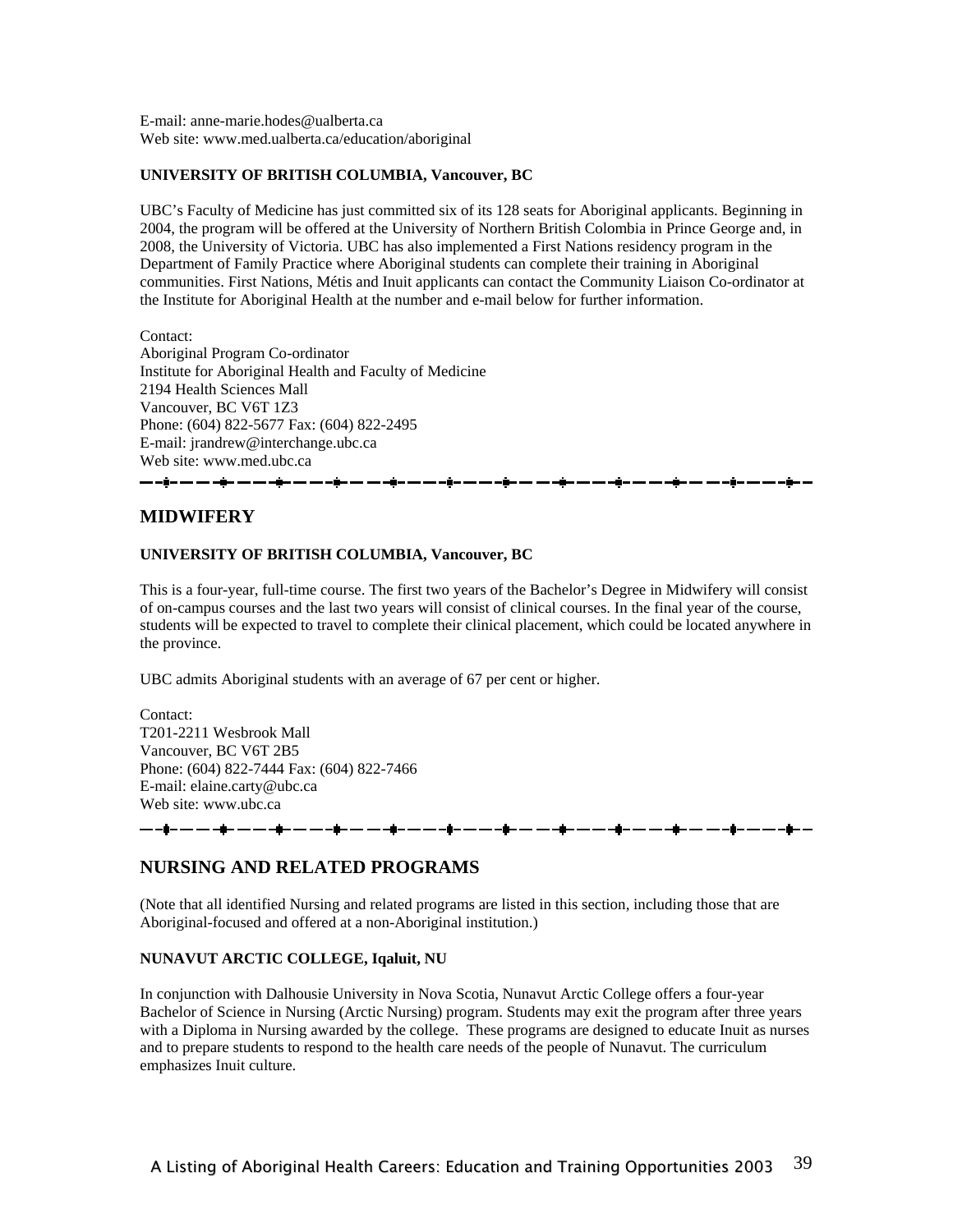Admission is subject to space availability and academic criteria. Priority will be given to eligible beneficiaries of the Nunavut Land Claims.

Contact: Nunatta Campus Nunavut Arctic College Box 600 Iqaluit, NU X0A 0H0 Phone: (866) 979-7222 E-mail: nunatta@nac.nu.ca Web site: www.nac.nu.ca/programs/nursing.htm

### **UNIVERSITY OF TORONTO, Toronto, ON**

The Bachelor of Science in Nursing is a two-year degree that focuses on theory, research and practice relevant to health care of people with acute and chronic conditions. Students wishing to enroll in this course must have already completed 10 university courses with a 3.0 GPA. Aboriginal applicants who are eligible for funding by the government of Canada may qualify for available positions.

Contact: Faculty of Nursing 50 St. George St. Toronto, ON M53 3H4 Phone: (416) 978-2865 Fax: (416) 978-8222 E-mail: Nursing@utoronto.ca Web site: www.nursing.utoronto.ca

### **LAKEHEAD UNIVERSITY, Thunder Bay, ON**

The Native Nurses Entry Program is a nine-month program intended to prepare students for successful completion of the four-year nursing degree program. Besides academic courses, the program includes courses in communications, professional orientation and study skills/logical reasoning. There is also a twoweek field experience.

Those considered for admission to the program include mature students, health care workers (community health representatives and registered nursing assistants) with a minimum of Ontario Grade 10, and individuals with one year of study at the college level in a field related to nursing.

Many of the students in the program live at the Native students' residence, Kashadaying. They receive personal and academic support from Native Support Services, and social and cultural support from the Native Student Centre (feasts, powwows and an Elders' program).

The Nursing Program itself sets aside 15 seats each year for Aboriginal students.

Contact: Office of the Registrar Lakehead University Thunder Bay, ON P7B 5E1 Phone: (807) 343-8446 Toll-free (ON, MB, SK): 1-800-465-3959 Fax: (807) 343-8246 Web site: www.lakeheadu.ca

### **RED RIVER COLLEGE, Winnipeg, MB**

The Southern Nursing Program is an access program for low-income residents of Manitoba who have not had the opportunity to become nurses because of social, cultural, geographic, or economic factors. People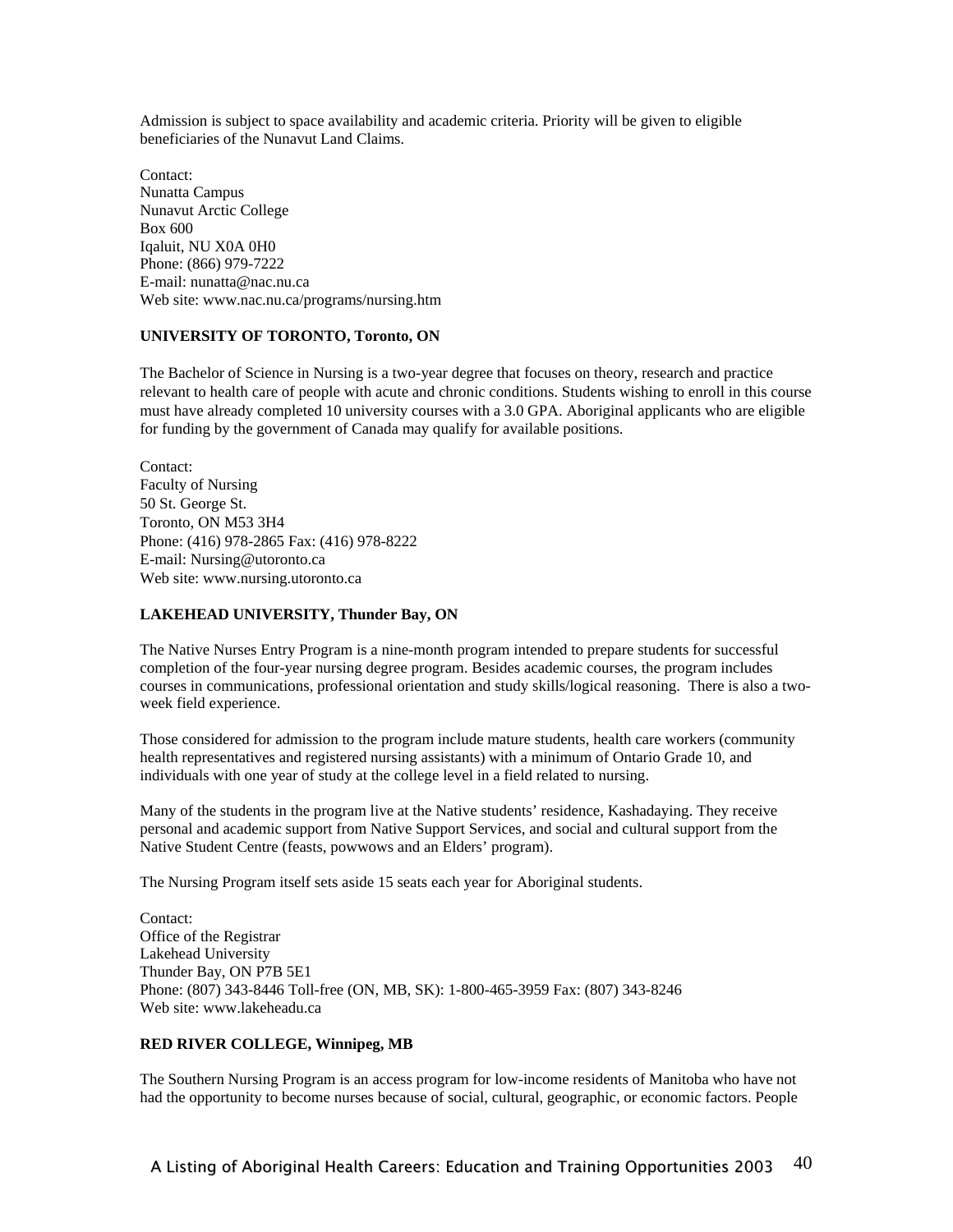who are Aboriginal, Métis, or Inuit are encouraged to apply for admission. Once accepted, students become part of the College Preparation for Nursing Program, a one-year certificate program. This program prepares students to enter the Joint Baccalaureate Nursing Program, which leads to the bachelor's degree in Nursing.

Contact: Access Model Programs F210-2055 Notre Dame Ave. Winnipeg, MB R3H 0J9 Phone: (204) 632-2180 Fax: (204) 633-1437 E-mail: pstevens@rrc.mb.ca Web site: www.rrc.mb.ca

### **UNIVERSITY OF SASKATCHEWAN, Saskatoon, SK**

Students enrolled in this four-year degree program can do courses in Saskatoon and Regina. Students may enroll on a part-time basis as long as they complete the program within seven years.

Aboriginal students enrolled in this program are encouraged to take advantage of the support offered by the Native Access Program to Nursing. Academic assistance, tutors, personal counselling, and Elders are all part of the program. Aboriginal students can also attend the orientation program and the one-week CPR/First Aid training offered through the Access program.

Contact: College of Nursing 107 Wiggins Rd. Saskatoon, SK S7N 5E5 Phone: (306) 966-6221 Fax: (306) 966-6621 Web site: www.usask.ca/nursing/

### **UNIVERSITY OF ALBERTA, Edmonton, AB**

The Bachelor of Science in Nursing degree takes four years to complete. Mature students must be aged 24, residents of Alberta, the Yukon or the Northwest Territories. Up to three additional spaces per year are available for Aboriginal students wanting to enter the program.

(The Faculty also offers Masters and PhD degrees, and programs for RNs wanting to upgrade to bachelor's status.)

Contact: Academic Planning and Undergraduate Programs Faculty of Nursing  $3<sup>rd</sup>$  Floor Clinical Sciences Building University of Alberta Edmonton, AB T6G 2G3 Phone: (780) 492-9546 Toll-free: 1-888-492-8089 Fax: (780) 492-4844 E-mail: undergraduate@ua-nursing.ualberta.ca Web site: www.nursing.ualberta.ca

### **NORQUEST COLLEGE, Edmonton, AB**

Norquest has a Practical Nursing program focused on Aboriginal practice and health concerns and work with Aboriginal clients. Its duration is 56 weeks and is first being delivered in Hobbema, Alta., with subsequent programs being offered in other Aboriginal communities. Two awards are available for students in the program.

Contact: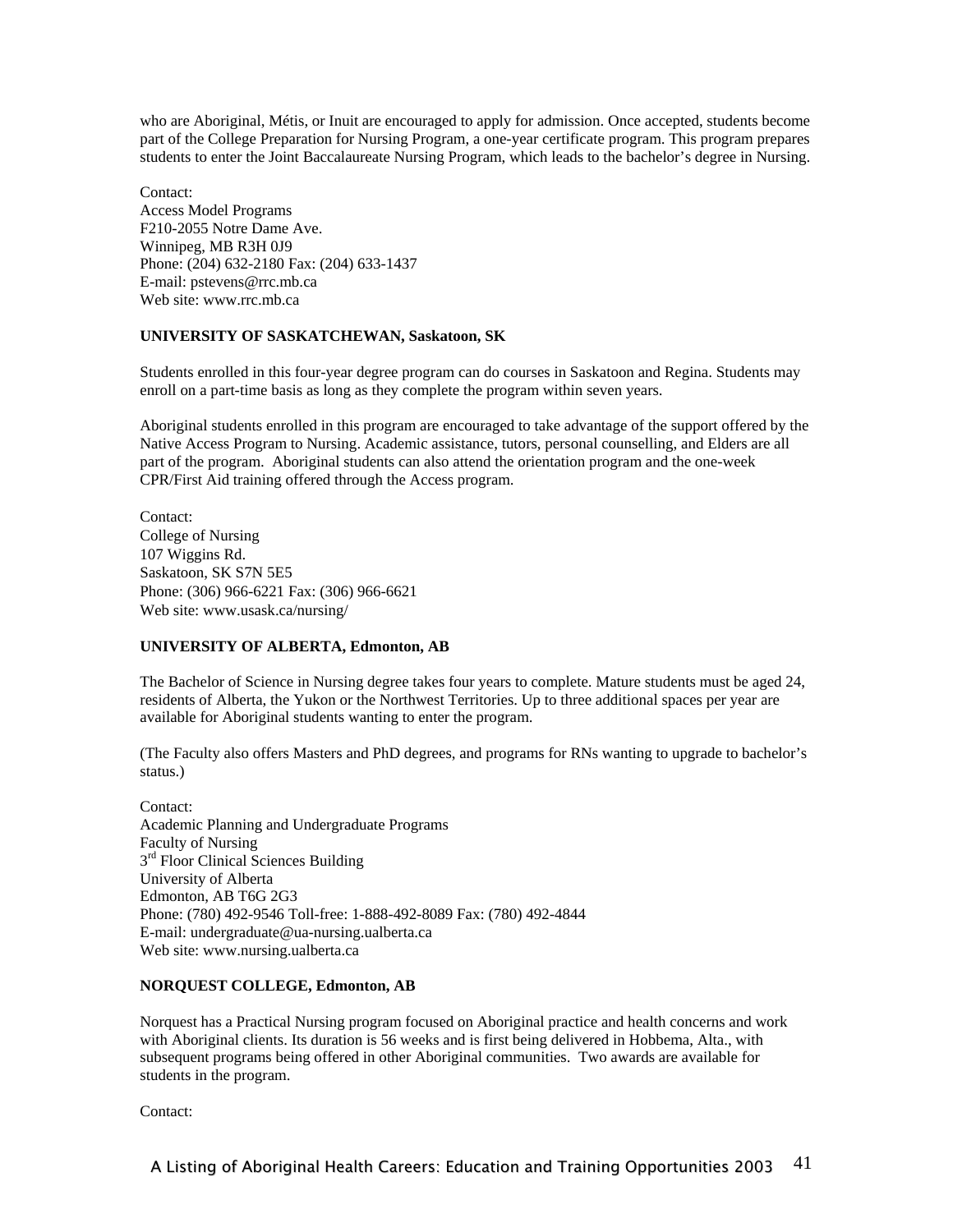Aboriginal Student Liaison 10215-108 St. Edmonton, AB T5J 1L8 Phone: (780) 427-5530 Fax: (780) 427-7433 E-mail: health.careers@norquest.ab.ca Web site: www.norquest.ab.ca

### **NORTHERN LAKES COLLEGE, Timmins, ON**

Northern Lakes College, in partnership with the Little Shuswap Indian Band of Chase, B.C., offers a oneyear Licensed Practical Nurse program. Upon completion of this program, students may enter the one-year Emergency Medical Technician/Paramedic program. In the third year, they may take a Bachelor of Science in Nursing, while in the fifth year, they may complete a Community Health Nurse specialization.

Students may transfer credit to the University of Alberta and Grant McEwan University College. Applicants are required to have a Grade 11 science, Grade 10 math, and other non-academic pre-requisites. Students should attend the pre-training program to receive their First Aid training and do other preparation.

Contact: Admissions and Liaison Northern Lakes College PO Box 3211 Timmins, ON P4N 8R6 Phone: (705) 235-7222 or (705) 235-3211 ext.222 Fax: (705) 235-7279 E-mail: info@northernc.on.ca Web site www.northernc.on.ca

### **GABRIEL DUMONT TECHNICAL INSTITUTE, Prince Albert, SK**

The Gabriel Dumont Technical Institute is the only post-secondary institute that is owned and run solely by Métis. The Institute offers the Licensed Practical Nurse (LPN) program. The program is 57 weeks and begins in September or March (the starting dates alternate). The LPN prepares students for work in hospitals, home care, community health centres, and long-term facilities. Graduates receive a dual certification from both the Dumont Technical Institute and Saskatchewan Institute of Applied Science and Technology. The Gabriel Dumont Institute gives preference to Métis people in its admissions policies.

Contact: Gabriel Dumont Technical Institute 48th-12th St. E. Prince Albert, SK S6V 1B2 Phone: (306) 657-2254 Fax: (306) 242-0002 Web site: www.gdins.org

### **UNIVERSITY OF MANITOBA, Winnipeg, MB**

The University of Manitoba Bachelor of Nursing is a four-year program. Through the Access program, it is offered to students who traditionally might not have had the opportunity to receive post-secondary education because of social, economic and cultural barriers, lack of formal education, or due to living in remote areas. Preference is given to Aboriginal people, Northern residents of Manitoba, and/or low- income earners. Only Manitoban residents can apply.

Contact: ACCESS Programs University of Manitoba 505 University Centre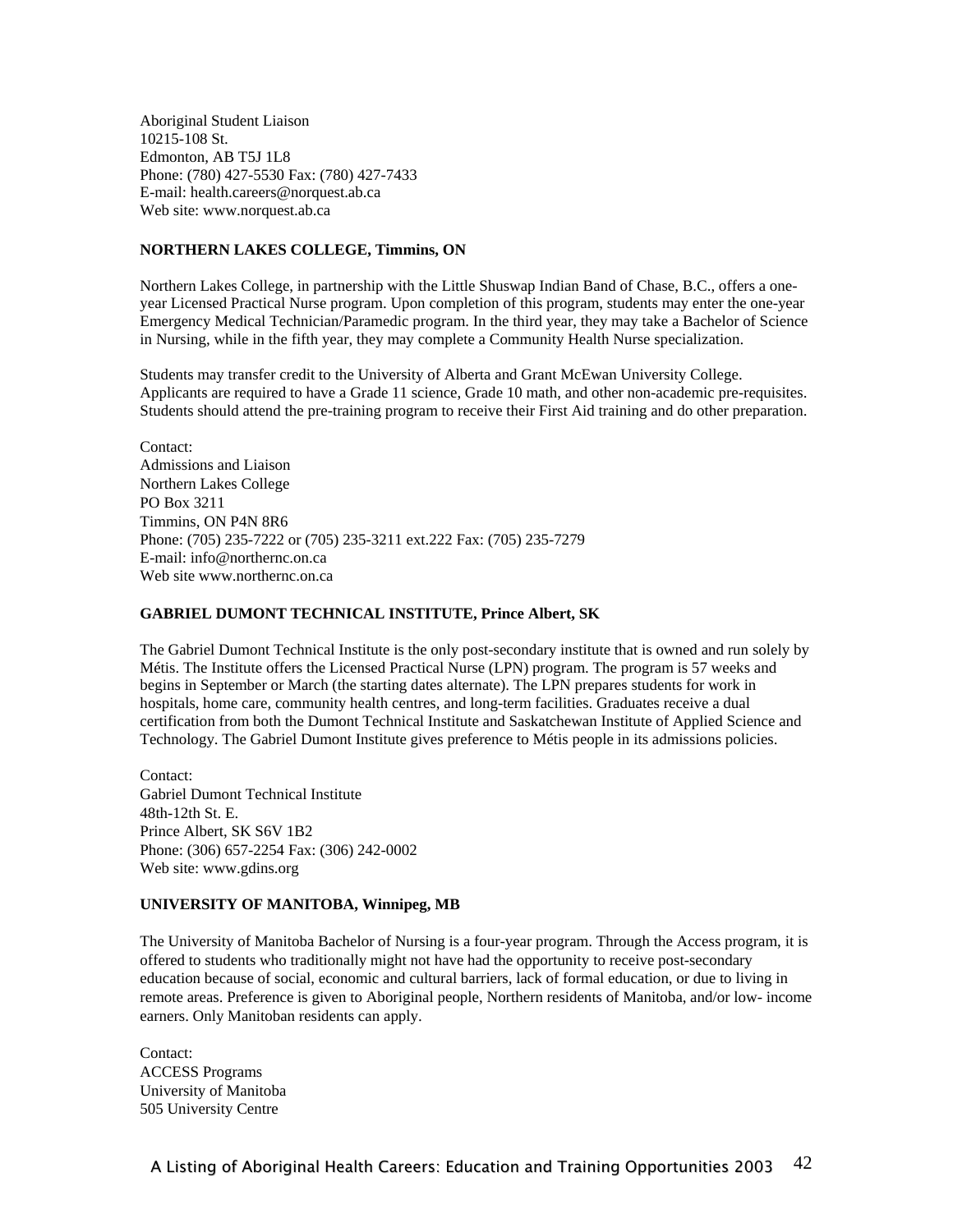Winnipeg, Manitoba R3T 2N2 Phone: (204) 474-8000 Toll-free: 1-800-432-1960 ext. 8000 Fax: (204) 275-6489

### **KEYANO COLLEGE, Fort McMurray, AB**

This is a four-year nursing program, although students may leave after three years with a diploma through the Diploma Completion Option. Four positions will be made available to applicants of Aboriginal ancestry (Indian, Inuit and Métis).

Contact: Keyano College 8115 Franklin Ave. Fort McMurray, AB T9H 2H7 Phone: (780) 791-4800 Toll-free: 1-800-251-1408 Fax: (780) 791-1555 E-mail: Bev.Maron@keyano.ca Web site: www.keyano.ca

### **UNIVERSITY OF BRITISH COLUMBIA, Vancouver, BC**

UBC's Multiple Entry Option program gives students three different education options. Students entering into the program from high school take four years to complete the Bachelor of Science in Nursing degree. The first two years of the program are based on academic from science and humanities courses while the final two years are concerned with nursing education and practice. The second option offers students with advanced standing or previous bachelor degrees to complete the course in two years. The third option is offered to registered nurses who wish to attend full-time or part-time studies. The full-time program takes 12 months for RNs to complete or a maximum of six years part-time.

UBC admits all Aboriginal students with an average of 67 per cent and higher.

Contact: University of British Columbia School of Nursing T201-2211 Wesbrook Mall Vancouver, BC V6T 2B5 Phone: (604) 822-7420 Fax: (604) 822-7466 Web site: www.nursing.ubc.ca

### **AURORA COLLEGE, Yellowknife, NT**

Aurora has a two-year program in Northern Nursing. It emphasizes traditional knowledge and healing practices and includes clinical practicum throughout the Northwest Territories. Upon successful completion of the program, students are eligible to write the Canadian Registered Nurse Examination administered by the Northwest Territories Registered Nurses Association.

Aurora also has an 11-month program in Licensed Practical Nursing, a one-year Nursing Access program, and a 16-month Nurse Practitioner program for RNs, offered through an agreement between the college and the Centre for Nursing Studies in St. John's, Nfld.

Aurora College has a course for faculty called Living a Life: A Nursing Perspective on Aboriginal Health, designed by two Elders. There are plans to make this a required course in the Bachelor of Nursing program.

Contact: Aurora College  $5004 - 54$ <sup>th</sup> St.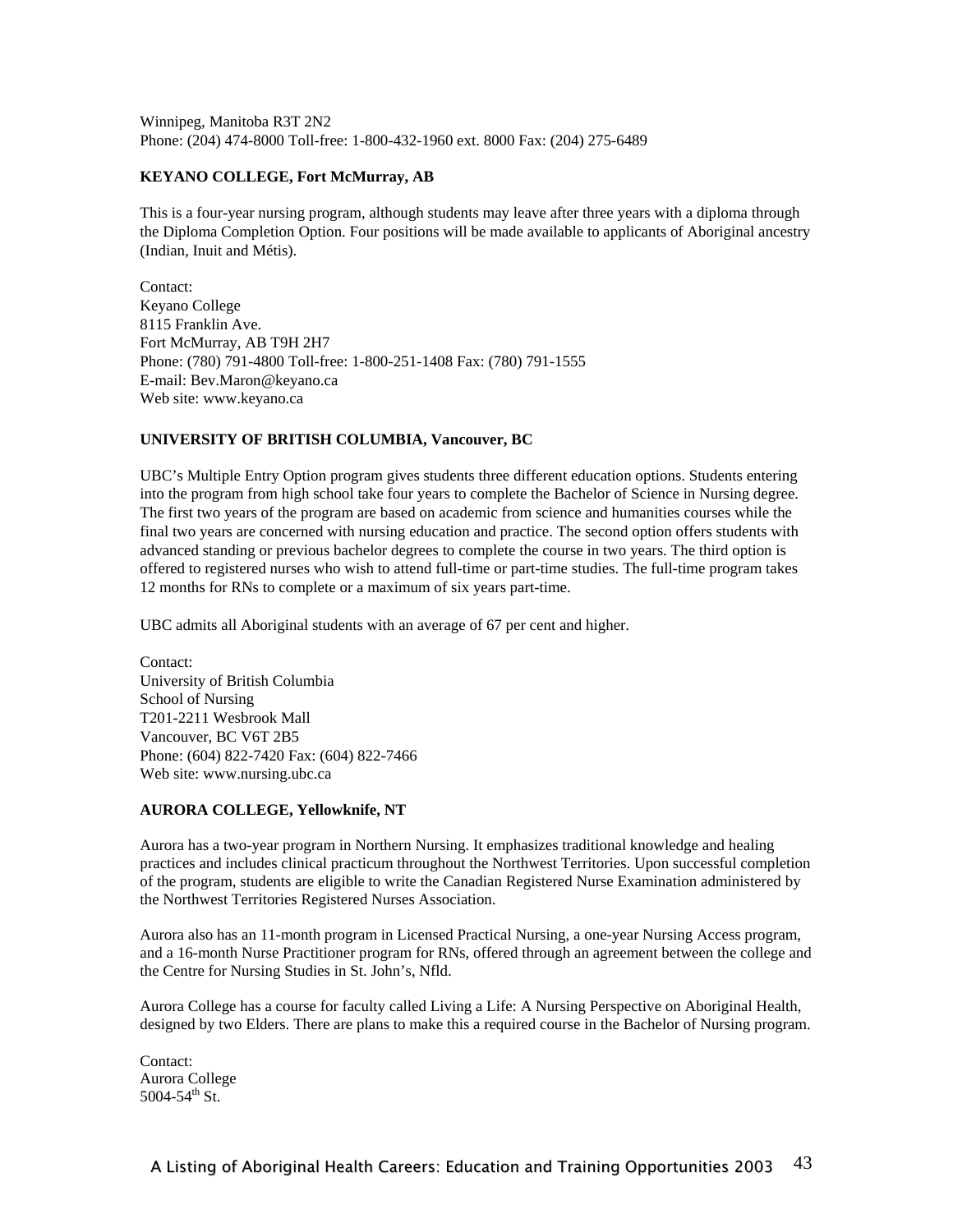Northern United Place PO Bag Service 9700 Yellowknife, NWT X1A 2R3 Phone: (867) 777-7800 Web site: www.auroracollege.com

**NUTRITION** 

### **UNIVERSITY OF SASKATCHEWAN, Saskatoon, SK**

The Bachelor of Science in Nutrition degree is a four-year program offered by the University of Saskatchewan. Of the 80 places in the BSN program, two Saskatchewan resident spaces are reserved for Aboriginal students under the Education Equity Program for Aboriginal Students. One additional person may be considered for admission under special circumstances or compassionate reasons.

Contact: College of Pharmacy and Nutrition Rm. 116 Thorvaldson Building 110 Science Place Saskatoon, SK S7N 5C9 Phone: (306) 966-6327 Fax: (306) 966-6377 E-mail: undergrad-pharmacy-nutrition@usask.ca Web site: www.usask.ca/pharmacy-nutrition

### **OCCUPATIONAL THERAPY**

### **UNIVERSITY OF TORONTO, Toronto, ON**

The Master of Science in Occupational Therapy (M.Sc.O.T.), offered by the University of Toronto is for students already holding a four-year bachelor's degree. The M.Sc.O.T. takes 24 consecutive months to complete, including fieldwork placements. The course incorporates research and professional issues.

One position in this program is reserved for a student of Aboriginal ancestry.

Contact: Chairperson, Faculty of Occupational Therapy 265 McCaul St. Toronto, ON M5T 1W5 Phone: (416) 978-2765 or (416) 978-5936 Fax: (416) 978-4363 Web site: www.library.utoronto.ca/ot/

#### **UNIVERSITY OF ALBERTA, Edmonton, AB**

The Bachelor of Science in Occupational Therapy is a four-year program offered to students with a minimum of two years of university-level coursework (preferred courses are listed on the Faculty's Web site).

Two positions in the Occupational Therapy program are available to people of Aboriginal ancestry who meet the minimum admission requirements outlined above.

Contact: Office of Professional Programs and Teaching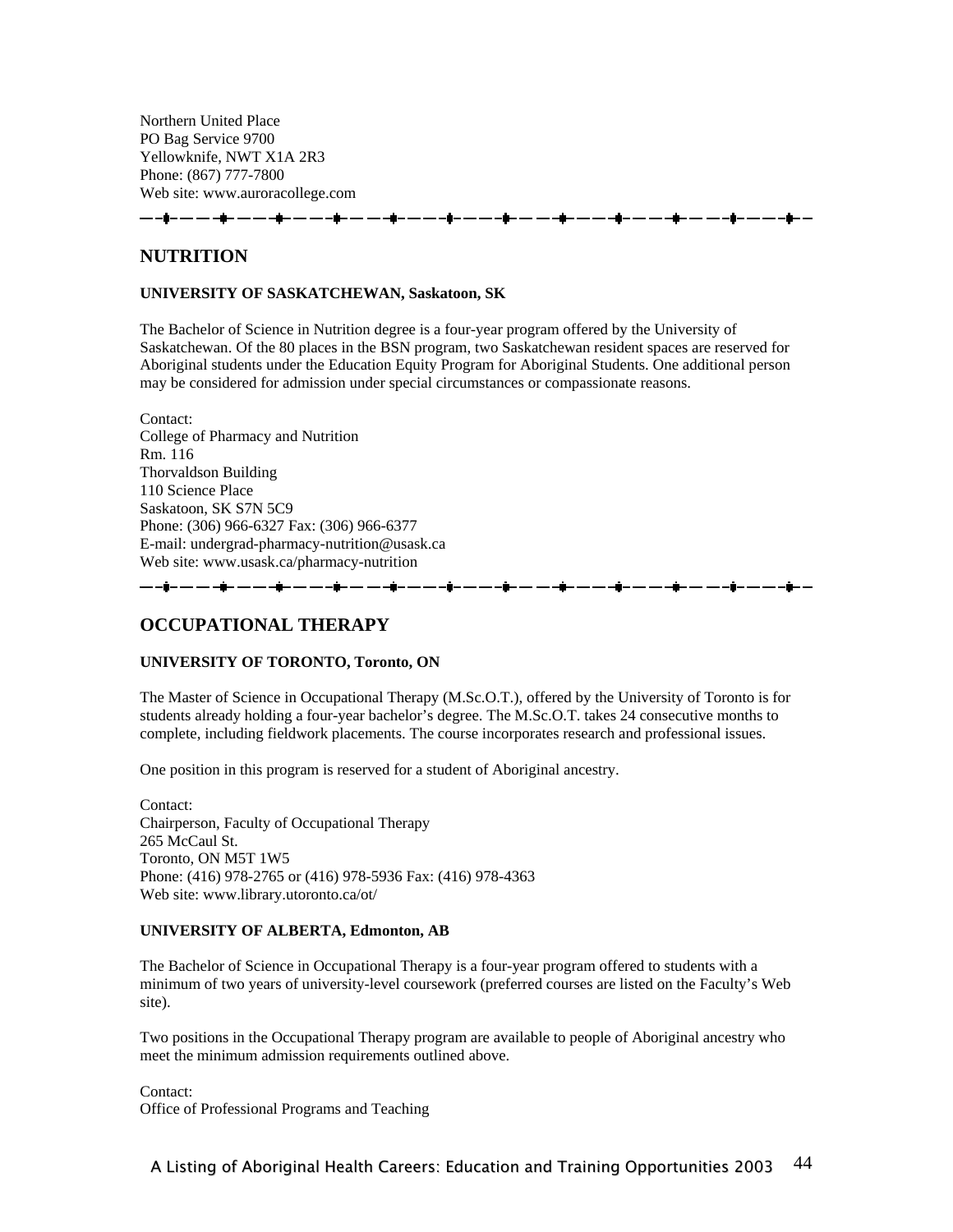Faculty of Rehabilitation Medicine 350 Corbett Hall Edmonton, AB T6G 2G4 Phone: (780) 492-5949 Fax: (780) 492-1626 E-mail: Natalie.craig@ualberta.ca Web site: www.rehabmed.ualberta.ca/ot

### **UNIVERSITY OF BRITISH COLUMBIA, Vancouver, BC**

The four-year Bachelor of Science in Occupational Therapy (B.Sc.O.T.) currently offered by the University of British Columbia is being suspended in 2003-2004. This is part of a move by all Canadian universities towards offering master's degrees only in occupational therapy offered by the University of British Columbia. Previously, applicants to the B.Sc.O.T. program were required to have four years of postsecondary education.

The University of British Columbia would like to increase accessibility for Aboriginal peoples (Indian, Inuit and Métis). Therefore, if an Aboriginal student with a 67 per cent average would like to enter into a first-year program, he or she is encouraged to apply to university programs. The application will be considered on an individual basis by the faculty and a representative from the First Nations House of Learning. The student will also have to show the University two letters of reference highlighting the student's potential for academic success.

Contact: University of British Columbia T325-2211 Wesbrook Mall Vancouver, BC V6T 2B5 Phone: (604) 822-7392 Fax: (604) 822-7624 Web site: www.rehab.ubc.ca/ المسارسين ويشمر مسارسين ويشرب مسارسين والمنازل

### **PHARMACY**

### **UNIVERSITY OF TORONTO, Toronto, ON**

The University of Toronto offers a four-year program leading to the degree of Bachelor of Science in Pharmacy. Applicants from qualified persons of Aboriginal ancestry will receive special admission consideration; that is, their applications will be reviewed separately from the mainstream applicants. This includes people of Métis, Indian, and Inuit heritage. In addition, a scholarship of \$1,000 is available for one Aboriginal student entering the first year.

Contact: Faculty of Pharmacy University of Toronto 19 Russell St. Toronto, ON M5S 2S2 Phone: (416) 978-3967 Fax: (416) 978-8511 E-mail: adm.phm@utoronto.ca Web site: www.utoronto.ca/pharmacy

### **UNIVERSITY OF SASKATCHEWAN, Saskatoon, SK**

The Bachelor of Science in Pharmacy (BSP) degree is a four-year program offered by the University of Saskatchewan. Of the 80 places in the BSP program, two Saskatchewan resident spaces are reserved for Aboriginal students under the Education Equity Program for Aboriginal Students. One additional person may be considered for admission under special circumstances or compassionate reasons.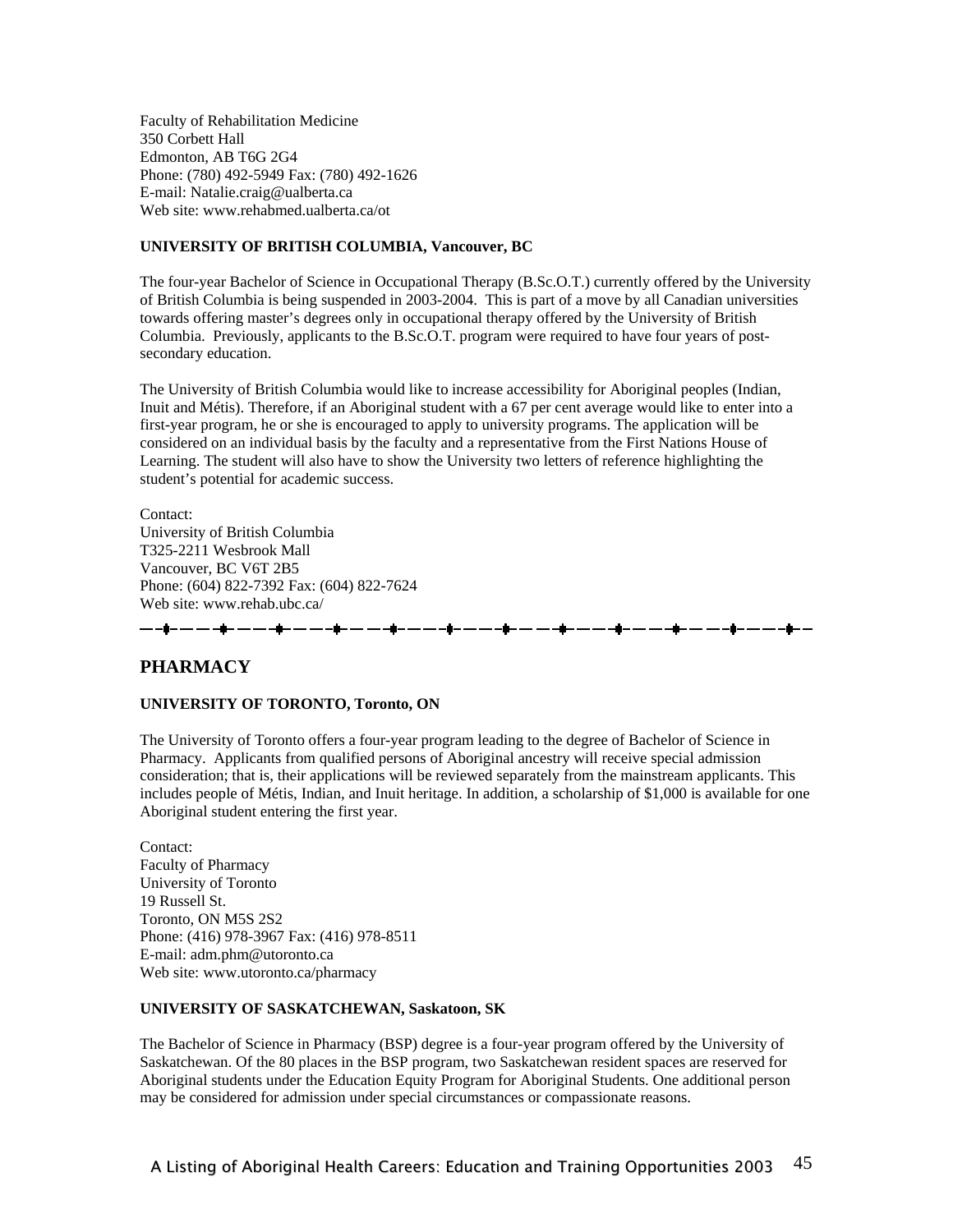Contact: College of Pharmacy and Nutrition Rm. 116 Thorvaldson Building 110 Science Place Saskatoon, SK S7N 5C9 Phone: (306) 966-6327 Fax: (306) 966-6377 E-mail: undergrad-pharmacy-nutrition@usask.ca Web site: www.usask.ca/pharmacy-nutrition

# **PHYSICAL THERAPY**

### **UNIVERSITY OF TORONTO, Toronto, ON**

The four-year Bachelor of Science in Physical Therapy program involves evidence-based practice, critical thinking, self-directed learning, and the integration of basic and clinical sciences.

Students can enter the University of Toronto's two-year Master of Science in Physical Therapy Program upon completion of a four-year degree including prerequisites. A non-academic assessment will be given to all students applying to the program. One position each year may be made available to a student of Aboriginal ancestry.

Contact: Department of Physical Therapy Faculty of Medicine University of Toronto 256 McCaul St. Toronto, ON M5T 1W5 Phone: (416) 978-2765 Fax: (416) 978-4363 E-mail: physther.facmed@utoronto.ca Web site: www.utoronto.ca/pt

### **UNIVERSITY OF SASKATCHEWAN, Saskatoon, SK**

The university's Aboriginal Equity Program allows two students of Aboriginal descent (Indian, Inuit, or Métis), who meet the mandatory requirements, to enter the School of Physical therapy. These two positions are open to residents of Saskatchewan, the Yukon, the Northwest Territories, and Nunavut. The degree program includes two years of pre-Physical Therapy courses and three years of Physical Therapy.

Contact: School of Physical Therapy University of Saskatchewan 1121 College Dr. Saskatoon, SK S7N 0W3 Phone: (306) 966-6585 E-mail: bev.cuzner@usask.ca Web site: www.usask.ca/phyther

### **UNIVERSITY OF ALBERTA, Edmonton, AB**

Beginning in September 2003, the University of Alberta will replace its current undergraduate degree in physical therapy with an entry-level Masters of Physical Therapy (MPT). This program will be one and a half years long, including clinical placements in regional, national, and international locations. Students are responsible for the costs associated with these placements.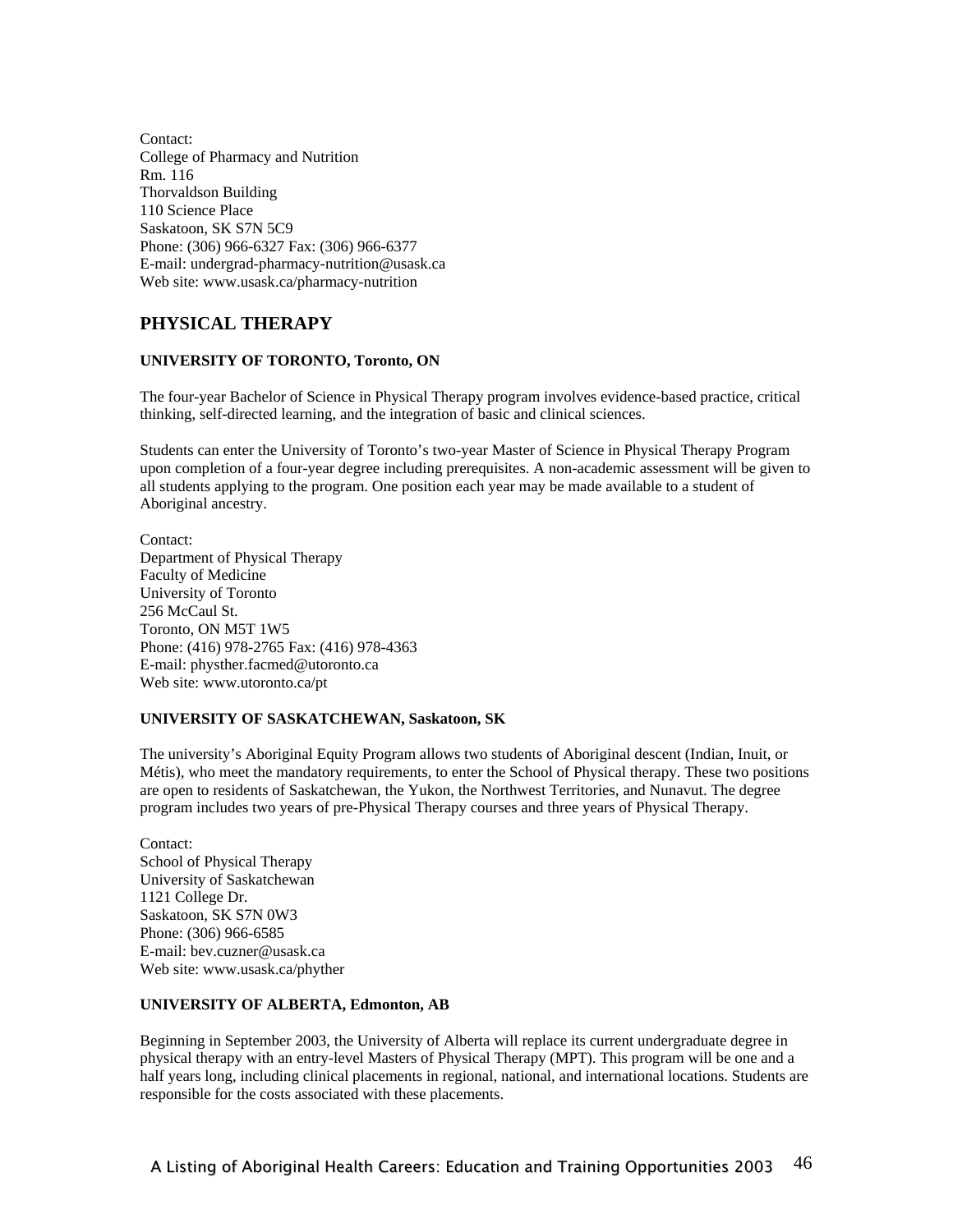Two positions are available to students of Aboriginal ancestry as defined in the Constitution Act 1982, Part 2, s. 35.2 (First Nations, Inuit and Métis). All Aboriginal applicants meeting the minimum academic and interview requirements will be ranked among themselves until the two positions are filled. Aboriginal applicants who are competitive within the 70 general positions will be admitted in this group.

Contact: Office of Professional Programs and Teaching Faculty of Rehabilitation Medicine 350 Corbett Hall Edmonton, AB T6G 2G4 Phone: (780) 492-5949 Fax: (780) 492-1626 E-mail: Natalie.craig@ualberta.ca Web site: www.rehab.ualberta.ca

### **SOCIAL WORK**

### **DALHOUSIE UNIVERSITY, Halifax, NS**

-8- -- -- -8- -- -8- -- -- -8- --

Dalhousie offers a two-year Bachelor of Social Work (BSW) for students with an undergraduate or as a three-year program for qualified applicants who have one year of university. The program is available parttime. The Masters of Social Work (MSW) may be taken in 11months or part-time over three years.

The School has an Educational Equity Program that applies to applicants from the Maritime region (Nova Scotia, New Brunswick, and PEI) who are Aboriginal, Acadian, black, or have a disability. The Equity Program applies to both the BSW and the MSW.

Contact: Maritime School of Social Work 6414 Coburg Rd. Halifax, NS B3H 3J5 Phone: (902) 494-3760 Fax: (902) 494-6709 E-mail Joan.Trueman@Dal.ca Web site: www.dal.ca/socialwork

### **ST. THOMAS UNIVERSITY, Fredericton, NB**

The Bachelor of Social Work (BSW) is a four-year program that teaches students about understanding the causes of Canada's social problems, theories of social intervention, skills development, social policy, and professional ethics. Students enrolled in this course must take two field placements, which will provide students with extensive practical experience.

The BSW has an Affirmative Action policy that allows for historically disadvantaged groups to gain access to the university. This includes: blacks, Aboriginals, people with disabilities, and people who have had to rely on social services agencies for the basic necessities.

Contact: Professional Studies Building Rm. 311 St. Thomas University 51 Dineen Dr. Fredericton, NB E3B 5G3 Phone: (506) 452-0540 Fax: (506) 452-0611 E-mail: Jknox@stu.ca Web site: www.stthomasu.ca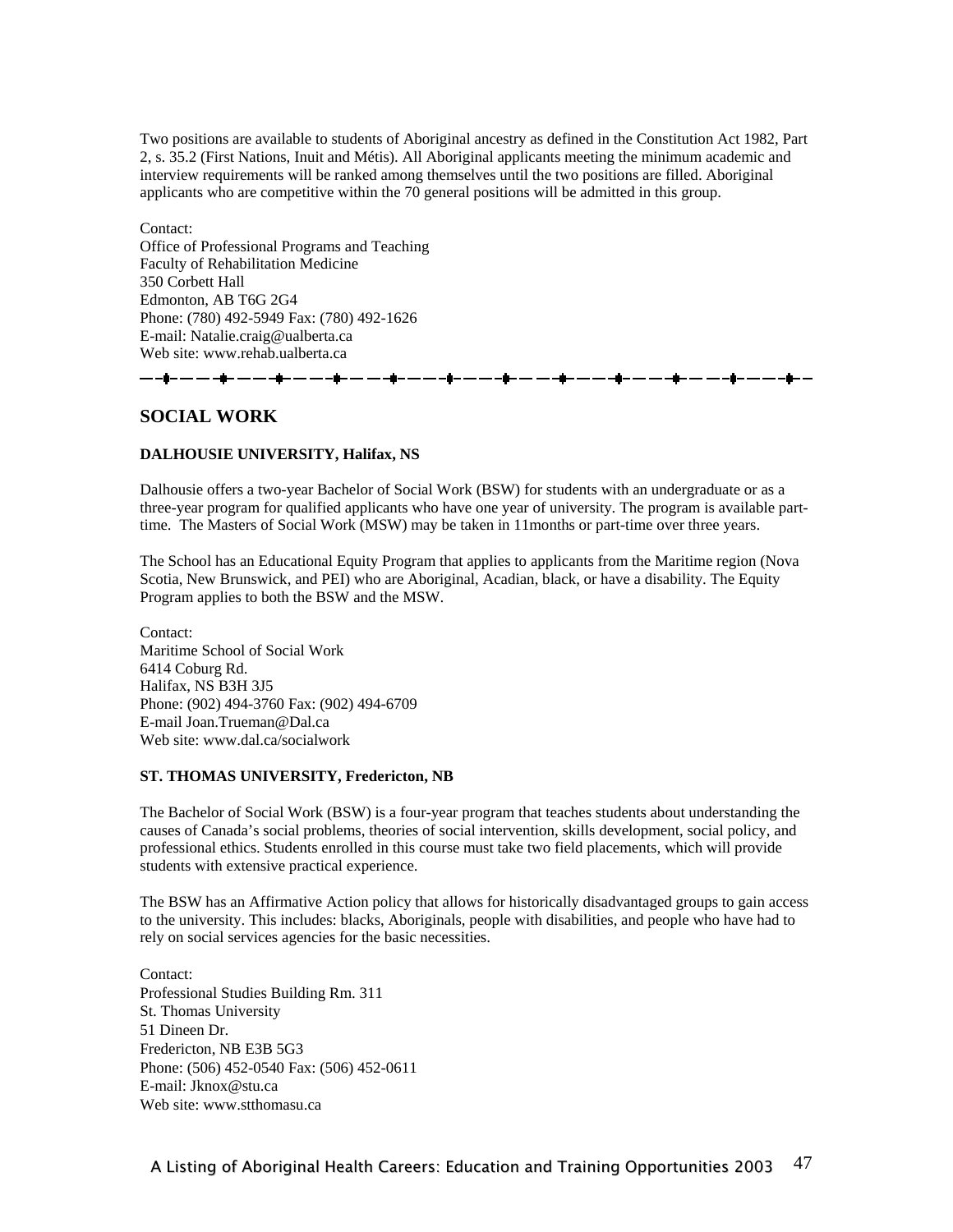### **MCGILL UNIVERSITY, Montreal, QC**

The Certificate in Aboriginal Social Work Practice prepares Aboriginal students for social work practice in their own communities. Courses are designed to reflect the socio-cultural characteristics and specific social service needs of Aboriginal communities.

The Certificate in Northern Social Work Practice is available only in the North and is for Inuit community workers employed by Nouveau Quebec. It is offered through McGill's Centre for Continuing Education.

Contact: School of Social Work Wilson Hall, Rm. 300 3506 University St. Montreal, QC H3A 2A7 Phone: (514) 398-7070 Fax: (514) 398-4760 Web site: www.arts.mcgill.ca/programs/socialwork

### **CARLETON UNIVERSITY, Ottawa, ON**

Carleton University offers the Bachelor of Social Work (BSW) and the Masters of Social Work (MSW), both on a full- and part-time basis (the BSW is four years full-time). The curriculum focuses on inequalities in society. Two practical courses and a research project are included in the BSW program. Some courses are scheduled in the evenings to accommodate mature students with children.

Carleton University and the School of Social Work have adopted a mission statement expressing a commitment to education equity for persons from groups that have been disadvantaged historically, including Aboriginal people. This commitment is being implemented through the following:

- Continuing curriculum development and review<br>• Faculty hiring
- Faculty hiring
- **•** Diversification of field practical courses
- **Support for new research by students and faculty**
- A review of the school's admissions policies and procedures

Contact: School of Social Work 506 Dunton Tower Carleton University Ottawa, ON K1S 5B6 Phone: (613) 520-5601 Fax: (613) 520-7496 Web site: www.carleton.ca

### **LAURENTIAN UNIVERSITY, Sudbury, ON**

The Honours Bachelor of Social Work Degree – Native Human Services is a four-year program aimed at producing qualified social workers for First Nations and other communities. Students may complete the last two years of their program through distance education on a part-time basis, after they have done the first two years full-time. Accelerated options may be available for students already holding a degree or those experienced in human services work.

Contact: Native Human Services University of Sudbury Laurentian University 935 Ramsey Lake Rd. Sudbury, ON P3E 2C6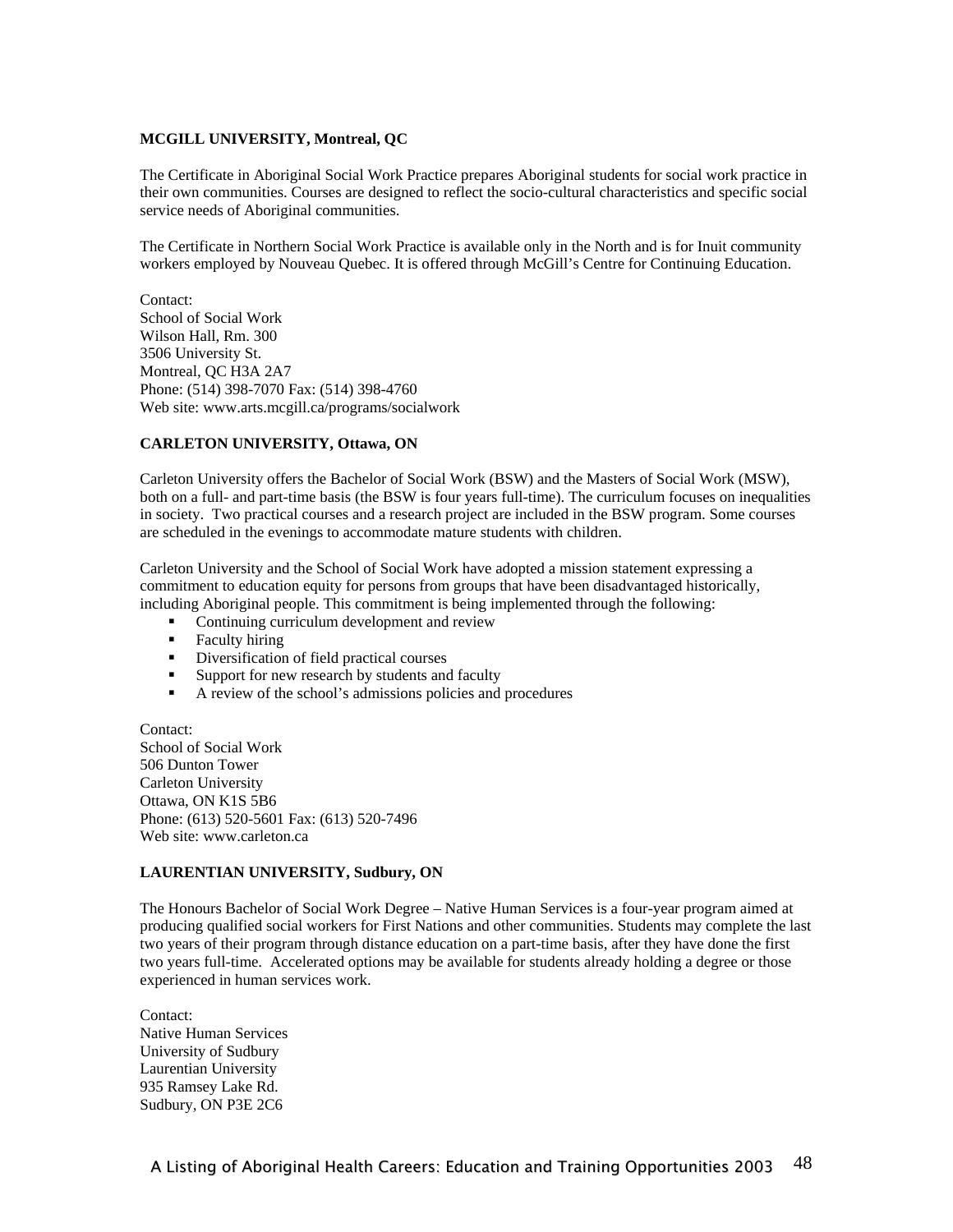Phone: (705) 675-1151, ext. 5082 Fax: (705) 675-4817 E-mail: frecollet@nickel.laurentian.ca Web site: www.laurentian.ca

### **UNIVERSITY OF MANITOBA, Winnipeg, MB**

The Faculty offers a fully-accredited, four-year Bachelor of Social Work (BSW) program, including at least one year of university studies in any faculty. Students with more than one year of studies may complete the program earlier. The BSW may be completed on a full- or part-time basis or by distance education and is delivered at two satellite sites: inner city Winnipeg and Thompson, Man. Delivery at these sites is directed at Aboriginal people, immigrants, and others who qualify for affirmative action.

Applicants may identify themselves as Aboriginal, Access program participants, visible minorities, immigrants, refugees, and/or persons with disabilities. Up to one-third of all places in the program will be reserved for qualified applicants in this category. There are 13 places available for Aboriginal people.

The Northern Bachelor of Social Work Program (NBSWP) offered at Thompson is for students from Northern Manitoba who meet Access Program criteria, including at least six months residency north of the  $53<sup>rd</sup>$  parallel, a minimum age requirement of 21, and demonstrated need (personal, financial, etc.) that would hinder attendance at the main campus. About 18 to 20 students are accepted into the program each year.

The Faculty also has a Master of Social Work (MSW) program that requires a minimum of 12 months to complete. The principle of affirmative action is applied in the admissions process. Applicants who meet affirmative action criteria and who possess a grade point average between 2.5 and 2.94 will also be considered on the basis of their non-academic components.

Contact: Faculty of Social Work University of Manitoba Winnipeg, MB R3T 2N2 Phone: (204) 474-9356 Fax: (204) 474-7594 E-mail: sdeane@ms.umanitoba Web site: www.unmanitoba.ca

### **UNIVERSITY OF REGINA, Regina, SK**

The Faculty has programs leading to the Certificate of Social Work, Bachelor of Social Work and Master of Social Work, which can be done on a full- or part-time basis. Social work courses are offered in Regina, Saskatoon and Prince Albert.

The Faculty has a number of places allotted to people who self-identify as Aboriginal people, persons with disabilities, or members of a visible minority. Students in these categories must meet the admission requirements for the Faculty.

### **SASKATCHEWAN INDIAN FEDERATED COLLEGE, SK**

See first subsection on Aboriginal Education Institutes for information on SIFC's accredited social work programs.

### **BLUE QUILLS FIRST NATIONS COLLEGE, AB**

See first subsection for information on the College's diploma and access programs that includes Status, Non-Status Indians, Métis and Inuit peoples.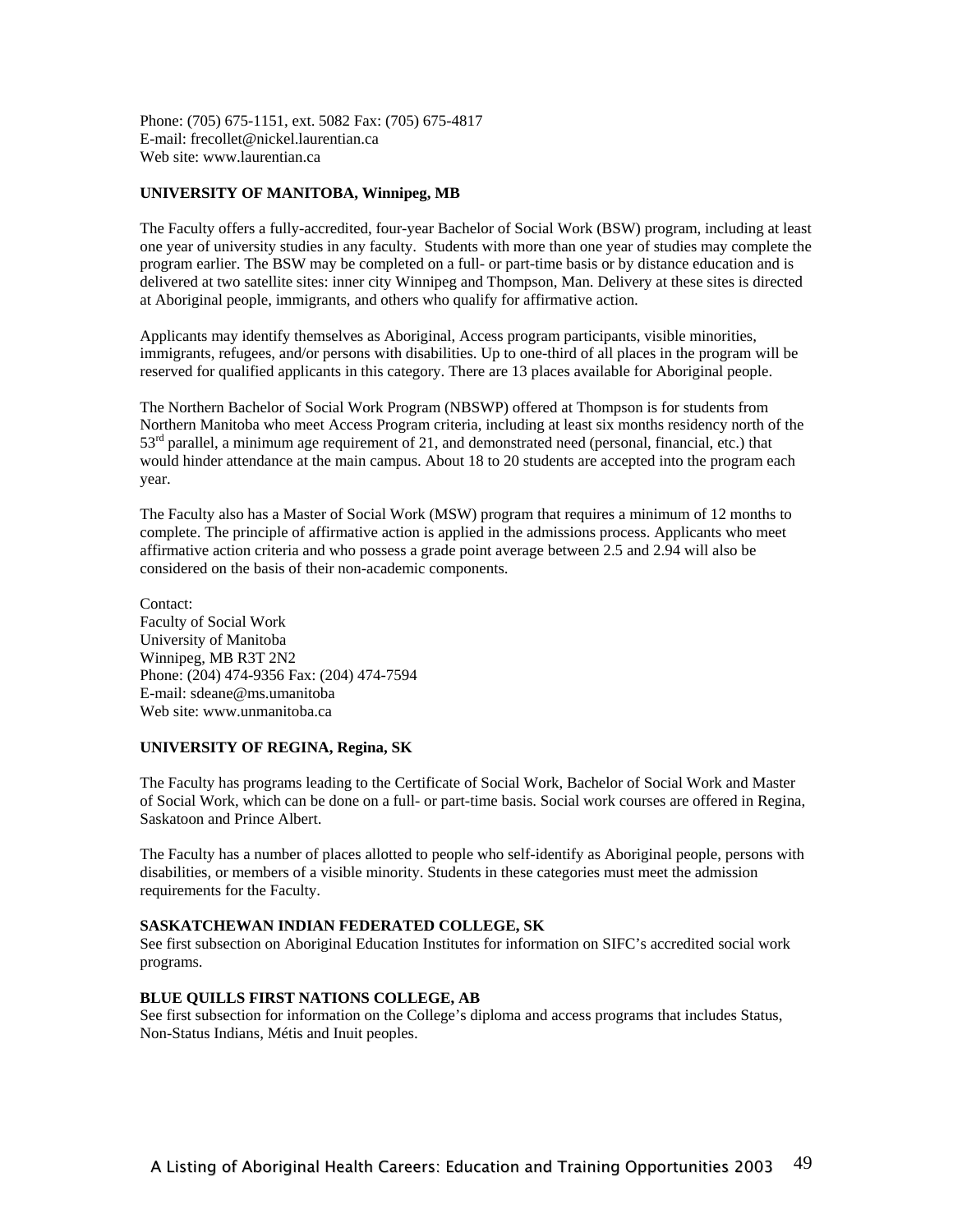### **RED CROW COMMUNITY COLLEGE, Regina, AB**

See first subsection for information on RCCC's social work programs, delivered through a partnership arrangement with the University of Calgary; RCCC is a member of the American Indian Higher Education Consortium (AIHEC).

Contact: Faculty of Social Work Red Crow Community Collge Regina, SK S4S 0A2 Phone: (306) 585-4118 Fax: (306) 585-4872 E-mail: angela.martin@uregina.ca Web site: www.uregina.ca

### **UNIVERSITY COLLEGE OF THE CARIBOO, Kamloops, BC**

The four-year Bachelor of Social Work (BSW) program is offered at the main campus at Kamloops. (It is also offered to First Nations students at the Nicola Valley Institute of Technology in Merritt, BC. See entry in Section 3.

The School has an equity admissions policy that reserves one-quarter of all positions to qualified applicants from minority populations (e.g. Aboriginal peoples, people of colour, people with disabilities).

### **UNIVERSITY OF NORTHERN BRITISH COLOMBIA, Prince George, BC**

UNBC offers a Bachelor of Social Work (BSW) Program and a Master of Social Work program, the latter on a part- as well as full-time basis. Admission to the BSW takes place in the third year of university studies. Both programs focus on social work in Northern and remote areas, Aboriginal Peoples, women, etc. Applicants who do not meet the academic requirements for admission may be considered under affirmative action. In addition, UNBC offers a certificate in Métis Studies.

Contact: Faculty of Health and Human Services Social Work Programme 3333 University Way Prince George, BC V2N 4Z9 Phone: (250) 960-6629 Fax: (250) 960-5536 E-mail: Vicki@unbc.ca Web site: www.unbc.ca

### **UNIVERSITY OF VICTORIA, Victoria, BC**

The School offers Bachelor of Social Work (BSW) and Master of Social Work programs through oncampus and distance education. Courses may also be offered by special arrangement in First Nations community-based initiatives. The BSW program has specializations in First Nations, and First Nations Child Welfare; both of these options are open only to Aboriginal students.

One of the masters program is to acknowledge Aboriginal ways of knowing. It also aims to foster social work research and practice by Aboriginal peoples.

Contact: School of Social Work PO Box 1700 Victoria, BC V8W 2Y2 Phone: (250) 721-6275 Fax: (250) 721-6228 E-mail: lbrown@uvic.ca Web site: www.uvic.ca/socw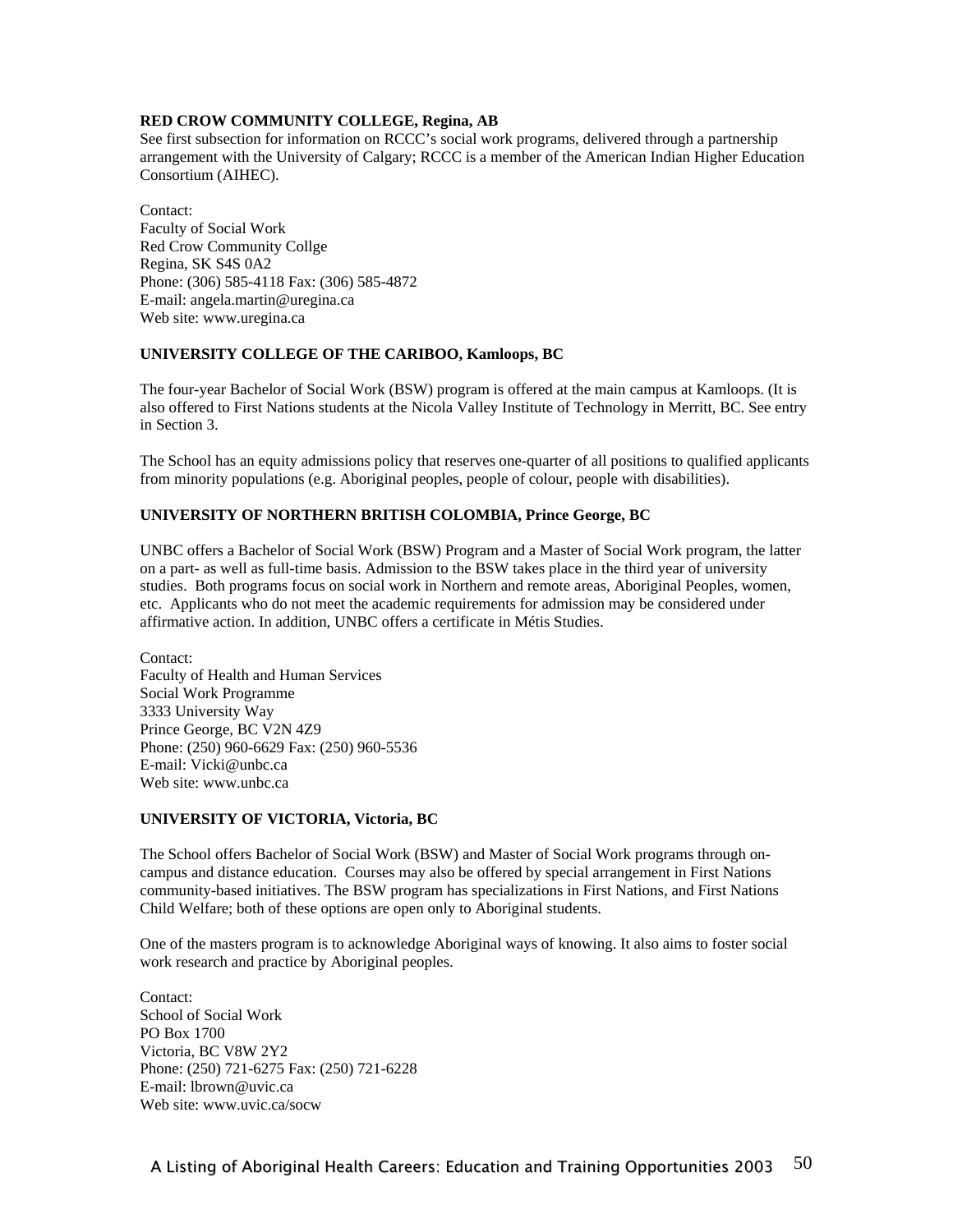### **AURORA COLLEGE, Yellowknife, NT**

The Social Work Diploma Program is designed to be of particular relevance to the Northwest Territories and its social issues, cultural groups, delivery systems, and resources. It is intended for students who will be working in the North after graduation, as well as those continuing on with social work studies, and is designed for adult, multi-cultural learners.

Aurora College also offers: Criminal Justice (community health); Community Development; Social Work Access Year; Natural Resources (environmental health issues); Recreation Leadership (community/personal health); and Aboriginal Language and Culture Instructor (public schools), all relevant to community and individual health.

Contact: Aurora College  $5004 - 54$ <sup>th</sup> St. Northern United Place PO Bag Service 9700 Yellowknife, NT X1A 2R3 Phone: (867) 777-7800 Web site: www.auroranet.net.ca

### **YUKON COLLEGE, Whitehorse, YT**

A four-year program leading to a Northern Human Service Worker/Bachelor of Social Work degree is offered to Aboriginal students in co-operation with the Yukon First Nations and the University of Regina.

Contact: NHSW/BSW Program Yukon College Box 2799 Whitehorse, YT Y1A 5K4 Phone: (867) 668-8845 E-mail: info@yukoncollege.yk.ca Web site: www.yukoncollege.yk.ca

### **NUNAVUT ARCTIC COLLEGE, Arviat, NU**

Arctic College offers a two-year diploma program in Social Services, with a potential to transfer credits to the University of Calgary or University of Regina. Current courses offered by Arctic College are: Alcohol and Drug Counsellor, Enviromental Technology Diploma/Certificate Program, School Community Counsellor Program, Career Development Certificate, Community Health Representative, and a Bachelor or Diploma Program in Nursing.

Contact: HEAD OFFICE Nunavut Arctic College PO Box 230 Arviat, NU X0C 0E0 Toll-free: 1-866-988-4636 General email inquiries: info@nac.nu.ca General regional inquiries: Kitikmeot@nac.nu.ca, Kivalliq@nac.nu.ca, Nunatta@nac.nu.ca

### **MEMORIAL UNIVERSITY, St. John's, NF**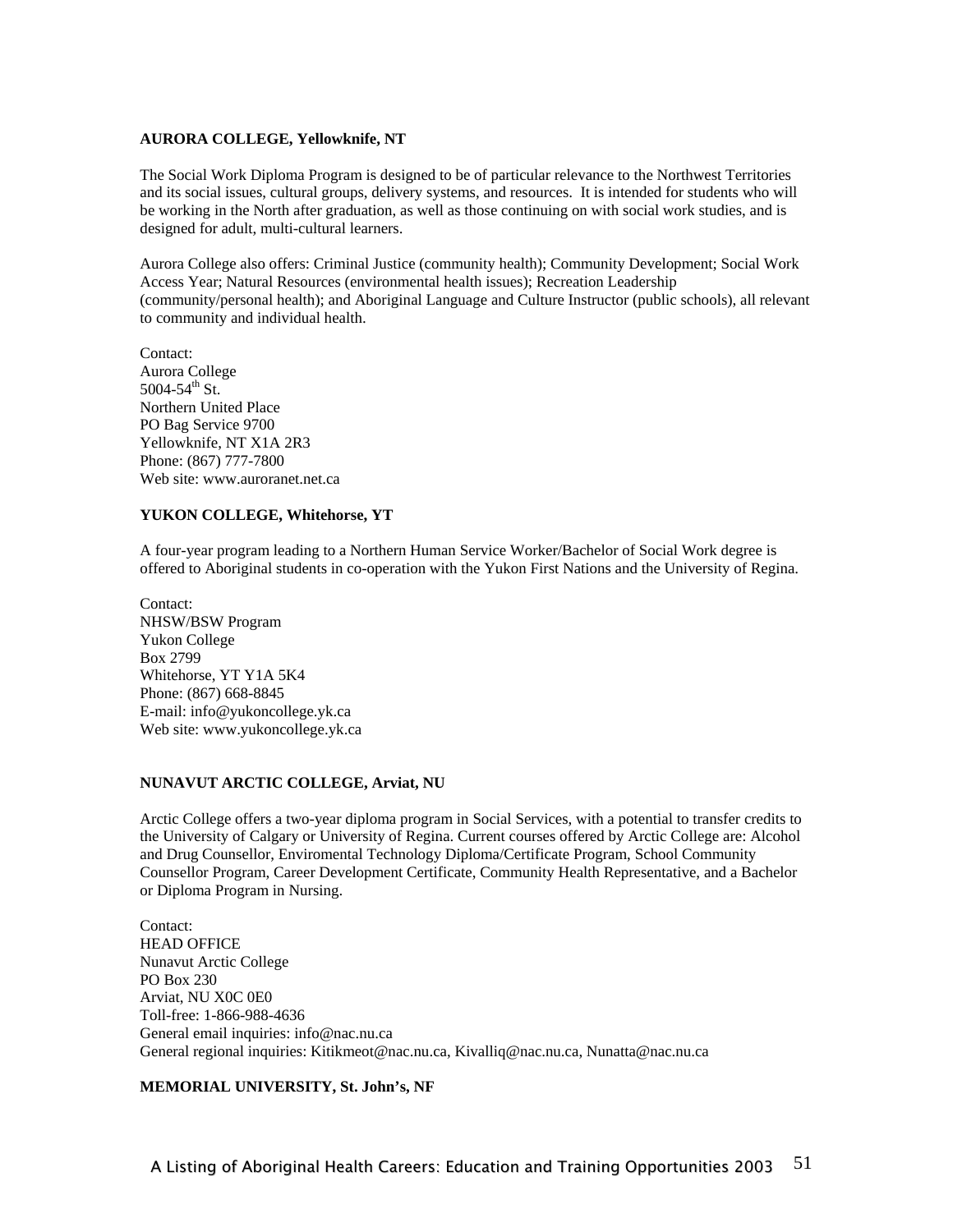Memorial University offers a two-year diploma in Social Work for Labrador Inuit and Aboriginal students. Students interested should check the Web site for availability of the Labrador Community Health diploma and the Native and Northern Teacher Training Programs. This campus offers the services of an Aboriginal Liaison Officer to assist Inuit students.

Med Quest is a successful summer program organized by the Faculty of Medicine. It is six one-week sessions where students are introduced to careers such as medicine, nursing, pharmacy, occupational therapy, physiotherapy and speech/language pathology. The Labrador Inuit Association sponsors students to attend. The program's effectiveness of recruiting rural students in pursuing health careers is shown by nearly 50 students who subsequently entered health sciences careers.

Contact: St. John's Main Campus Memorial University of Newfoundland St. John's, NF A1C 5S7 Phone: (709) 737-8000 Fax: (709) 737-4569 Web site: www.mun.ca/univrel/gazette/1995-96/Jul.11/n06-stud.html

### **COLLEGE OF THE NORTH ATLANTIC, Happy Valley-Goose Bay, NF**

This campus offers Health Sciences Programs (i.e. physiotherapists assistant, medical radiography, occupational therapist assistant, respiratory therapy, diagnostic ultrasonography), Access and Natural Resources. Special services to students include an Inuit Education Co-ordinator, an Aboriginal Liaison Officer and Community Relations Officers.

Contact: Happy Valley-Goose Bay Campus PO Box 1720, Station B Happy Valley-Goose Bay, NF A0P 1E0 Phone: (709) 896-6300 Fax: (709) 896-3733 Web site: www.northatlantic.nf.ca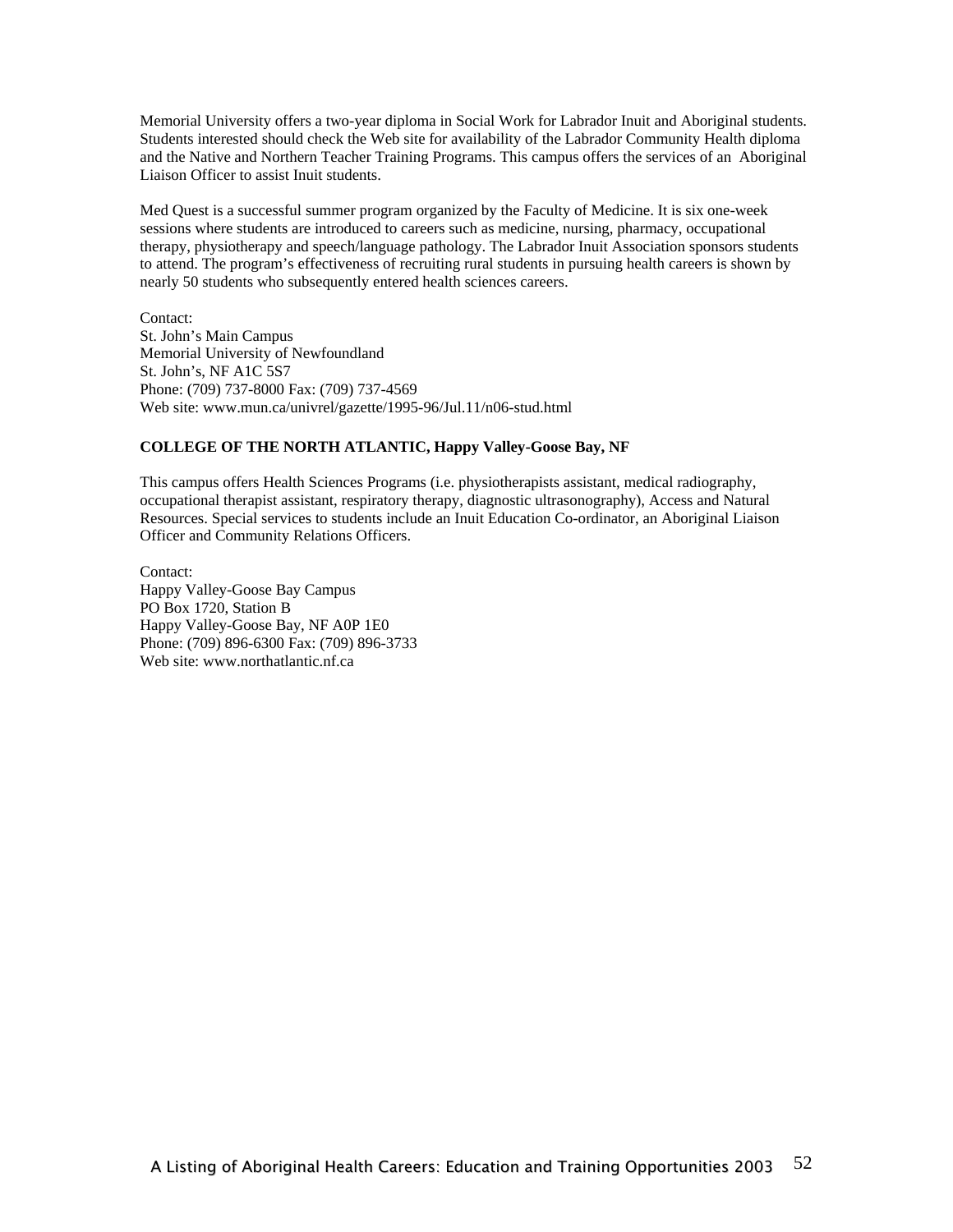# **Section 2 – Scholarships and Bursaries for Aboriginal Students in Health Career Education and Training Programs**



# **THE NATIONAL ABORIGINAL ACHIEVEMENT FOUNDATION (NAAF)**

The NAAF offers a large number of scholarships and bursaries to Aboriginal students (First Nations [Status and Non-Status], Inuit and Métis) from all over Canada. Many are specific to health. These awards include:

### **Aboriginal Health Careers Program**

Aboriginal students pursuing health sciences studies at a post secondary institute may be eligible for assistance through this program. Students will be judged on the following criteria:

- academic performance (students must have at least an 80 per cent average)
- **Financial need**
- **faculty assessment**
- commitment to their studies and a career in health
- potential to succeed

The amount students receive depends on the numbers applying and the availability of funding. Application forms are available online at the National Aboriginal Achievement Awards Web site. The deadline for these awards is May 1 each year.

### **Business, Sciences and General Education Program**

This award varies from \$1,000 to \$8,000 value. Aboriginal students may be eligible to apply for assistance if they are in educational programs such as Business, Science, Law, Engineering, Information Technology, Education, Social Work, and the Social Sciences. Applicants will be made a priority if they are in a business and science program or heirs of Aboriginal veterans. Applications and other required materials are due June 1 each year. Applications will not be accepted until two weeks before the deadline.

### **Aboriginal Social Work Scholarship**

This award was established by Diana Fowler Leblanc to help assist Aboriginal students to pursue Social Work studies at a post secondary institution. Preference will be given to:

- mature students planning to enroll or already enrolled in a social work program and
- students in financial need.

### **National Aboriginal Achievement Awards – Special Youth Award**

Aboriginal youth between the ages of 15 and 24 may be nominated for this award. A resume and two letters of support should be included with the application. The recipient of this award will receive \$10,000 at the nationally-televised awards ceremony, which will go towards their educational or career goals.

### **Indian and Inuit Health Careers Program Scholarship**

Several scholarships of \$1,000 are available to Aboriginal students taking courses within a health-related program such as Medicine, Nursing, Dentistry, Hospital Administration, Pharmacology, Radiology, Nutrition, Lab Technology, Psychology, etc. Applications must be submitted by May 15. Previously administered by the Indian and Inuit Health Careers Program, contact NAAF for eligibility criteria.

### **Indian and Inuit Health Career Program Bursary**

Aboriginal students pursuing a career in a professional health careers program may be eligible to apply for this award. Students may not be eligible for this bursary if they have received financial assistance from any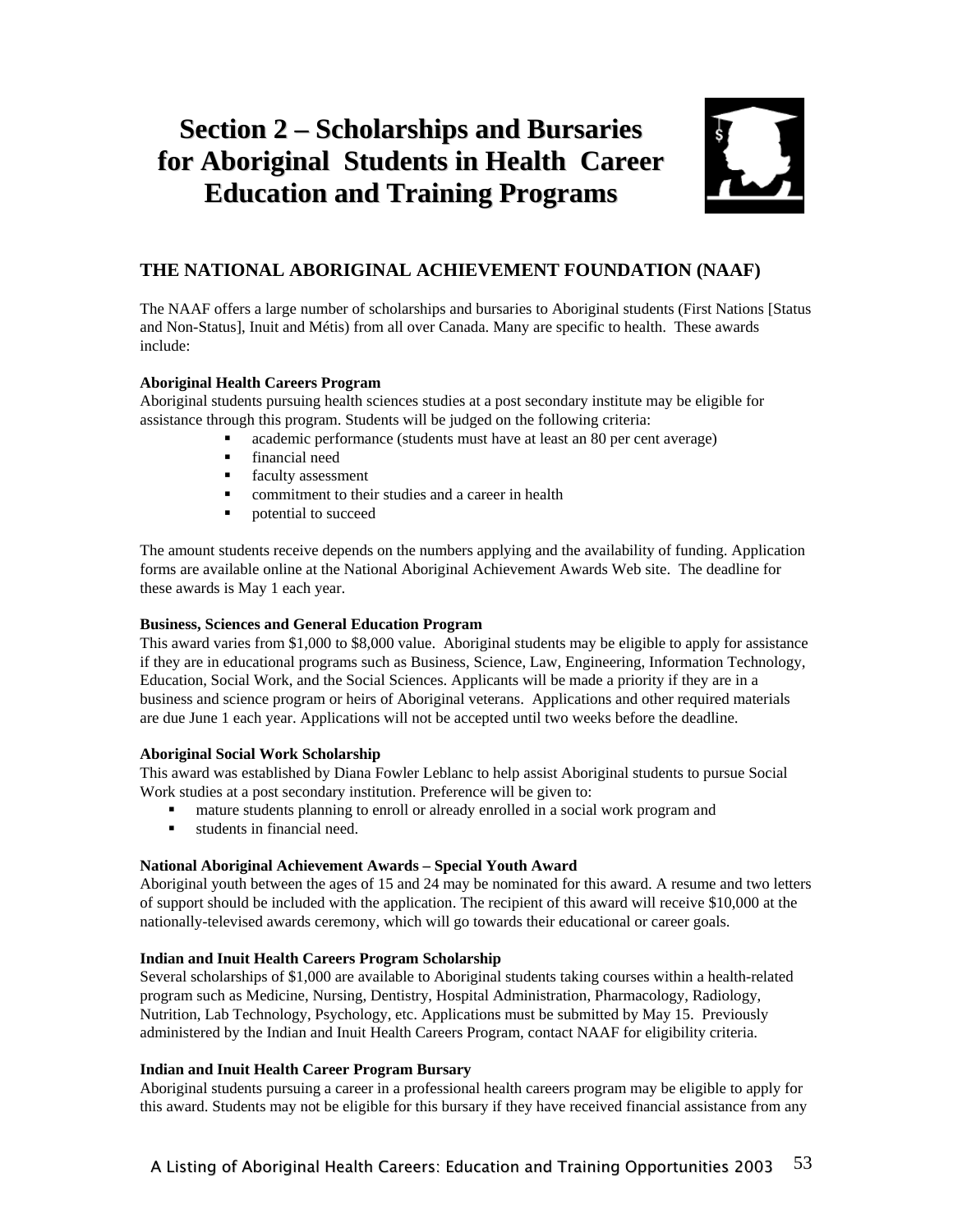other source. Applications must be submitted by May 1 each year. Previously administered by the Indian and Inuit Health Careers Program, contact NAAF for eligibility criteria. Other awards include:

- **CIBC** Achievers
- Shell Aboriginal Awards
- <sup>3</sup> 3M Canada Aboriginal Health Education Awards
- Sun Life Careers in Health Awards
- **BP Canada Aboriginal Young Achievers Scholarship**
- **TD Bank Financial Group Scholarships**
- Wayerhaeuser Aboriginal Scholarship

Students applying for more than one scholarship or bursary through the National Aboriginal Achievement Foundation should specify which awards they would like to be considered for, but only include one application, unless otherwise stated.

Contact: The National Aboriginal Achievement Foundation 70 Yorkville Ave. Suite 33A Toronto, ON M5R 1B9 Phone: (416) 925-0775 Toll-free: 1-800-329-9780 Fax: (416) 926-7554 E-mail: naaf@istar.ca Web site: www.naaf.ca

## **CANADIAN MEMORIAL CHIROPRACTIC COLLEGE, ON**

Four-year renewable scholarship is available for an Aboriginal student. See Section 1 for program details.

### **SPECIAL INCENTIVES PLAN, NORTHLANDS COLLEGE, SK**

The Special Incentives Plan of Northlands College provides additional financial assistance to full-time students whose needs are not being met by government student loans programs. To qualify, a student must be a Non-Status Indian, Métis, or a Northerner, which includes Status Indians.

Health-related programs offered at the College include: Home Care/Special Care; Emergency Medical Technician; Advanced Medical Technician; Home Management; Practical Nurse; Youth Care Worker; and Chemical Dependency Worker.

Contact: Administration Office Box 1000 Air Ronge, SK S0J 3G0 Phone: (306) 425-4480 Fax: (306) 425-3002 Web site: www.northlandscollege.sk.ca

### **PRACTICAL NURSING AWARDS, NORQUEST COLLEGE, AB**

There are two awards available for students in the Practical Nursing program (see Section 1 for program details): Clinical Excellence Award and Canadian Licensed Practical Nurse Association Outstanding Student Nominee Award.

### **ABORIGINAL SCHOLARSHIP, UNIVERSITY OF TORONTO**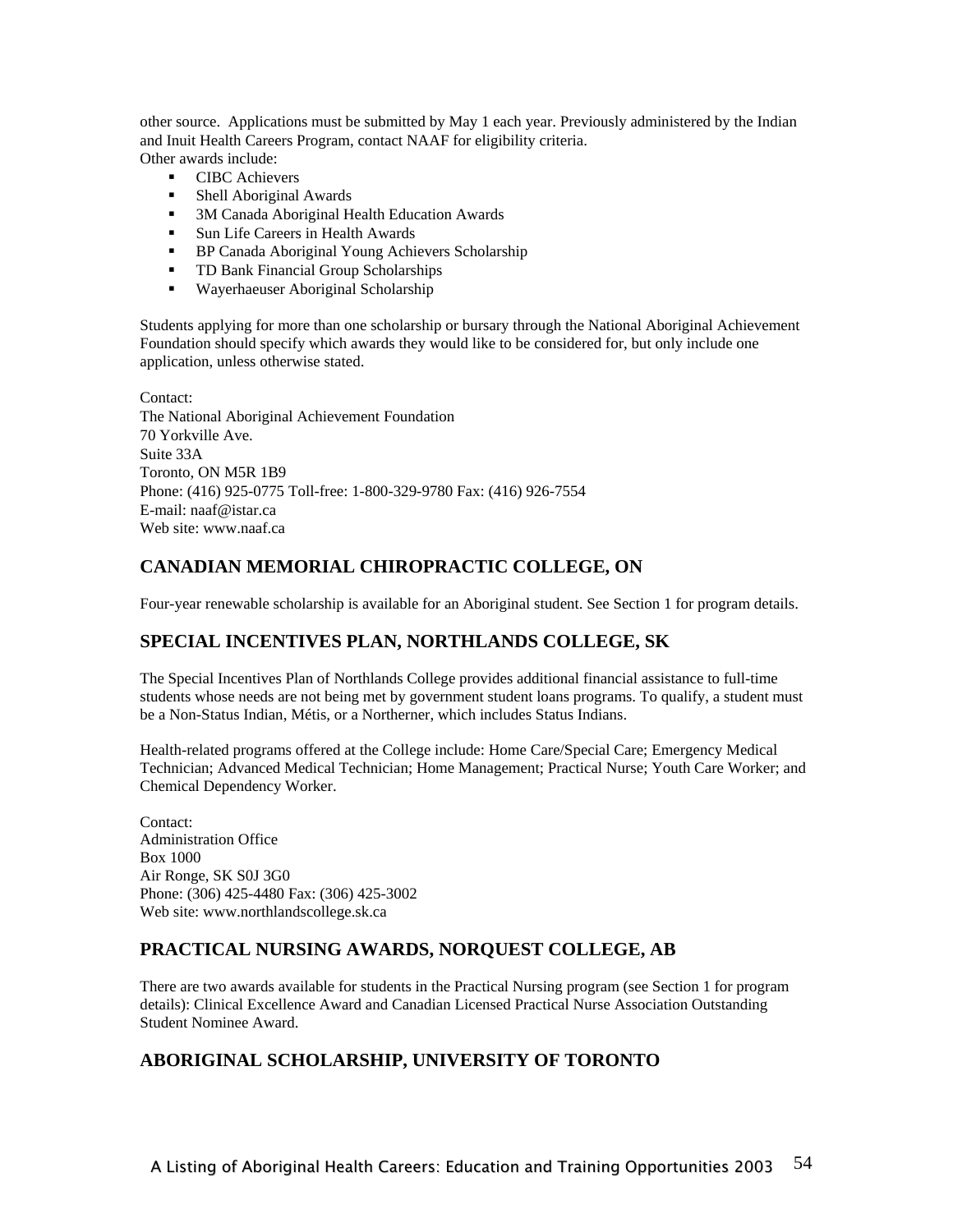A scholarship of \$1,000 is available for one Aboriginal student entering the first year of the Pharmacy program. See program details in Section 2.

# **CANADIAN MEDICAL ASSOCIATION (CMA)**

The Dr. John Big Canoe Memorial Scholarship is valued at \$2,000. The scholarship is awarded in memory of Dr. John Big Canoe, an Aboriginal physician who died in a boating accident in 1994 at age 33.

The scholarship is awarded to an undergraduate Aboriginal student enrolled in the last or second-to-last year of study in a Canadian school of medicine and who has demonstrated both strong academic performance and outstanding contributions to the Aboriginal community.

The CMA also offers Special Bursaries for undergraduate Aboriginal medical students in amounts ranging from \$750 to \$4,000 per recipient. Sixteen awards were given in 1998. The CMA special bursaries are awarded on the basis of financial need and are provided towards the end of the academic year. In addition to receiving financial assistance, special bursary recipients will receive memberships in the CMA (national), a provincial or territorial division of the CMA, and the Native Physicians Association in Canada (NPAC).

Contact: Manager Canadian Medical Foundation 1867 Alta Vista Dr. Ottawa, ON K1G 3H7. Phone: (613) 731-8610, ext. 2291 Toll-free: 1-800 663-7336, ext. 2291 Fax: (613 565-7704) Web site: www.cma.ca

## **ABORIGINAL NURSES ASSOCIATION OF CANADA**

Since 1985, the Aboriginal Nurses Association of Canada (A.N.A.C.) has administered the Baxter Corporation-Jean Goodwill annual scholarships to Aboriginal nursing students. These two scholarships are each worth \$2,500 and are awarded to Aboriginal nursing students who plan to pursue their professional careers in the north.

Students must specialize in: community health nursing, outpost nursing, or midwifery. Also eligible are graduate nurses already serving in isolated communities, who are accepted into one of the above specialized training programs, or people who are or will be enrolled in a bachelor level nursing program.

Within 10 months of completing his or her program of study, the successful applicant must obtain employment in an isolated northern native community, or provide documentation that he or she has made reasonable efforts to do so.

A.N.A.C. has compiled a useful Scholarship Database for Aboriginal Students that can be accessed through its Web site at www.surf.ca/anac/scholarships.php.

Contact: Aboriginal Nurses Association of Canada 56 Sparks St, Suite 502 Ottawa, ON K1P 5A9 Phone: (613) 724-4677 Fax: (613) 724-4718 Web site: www.anac.on.ca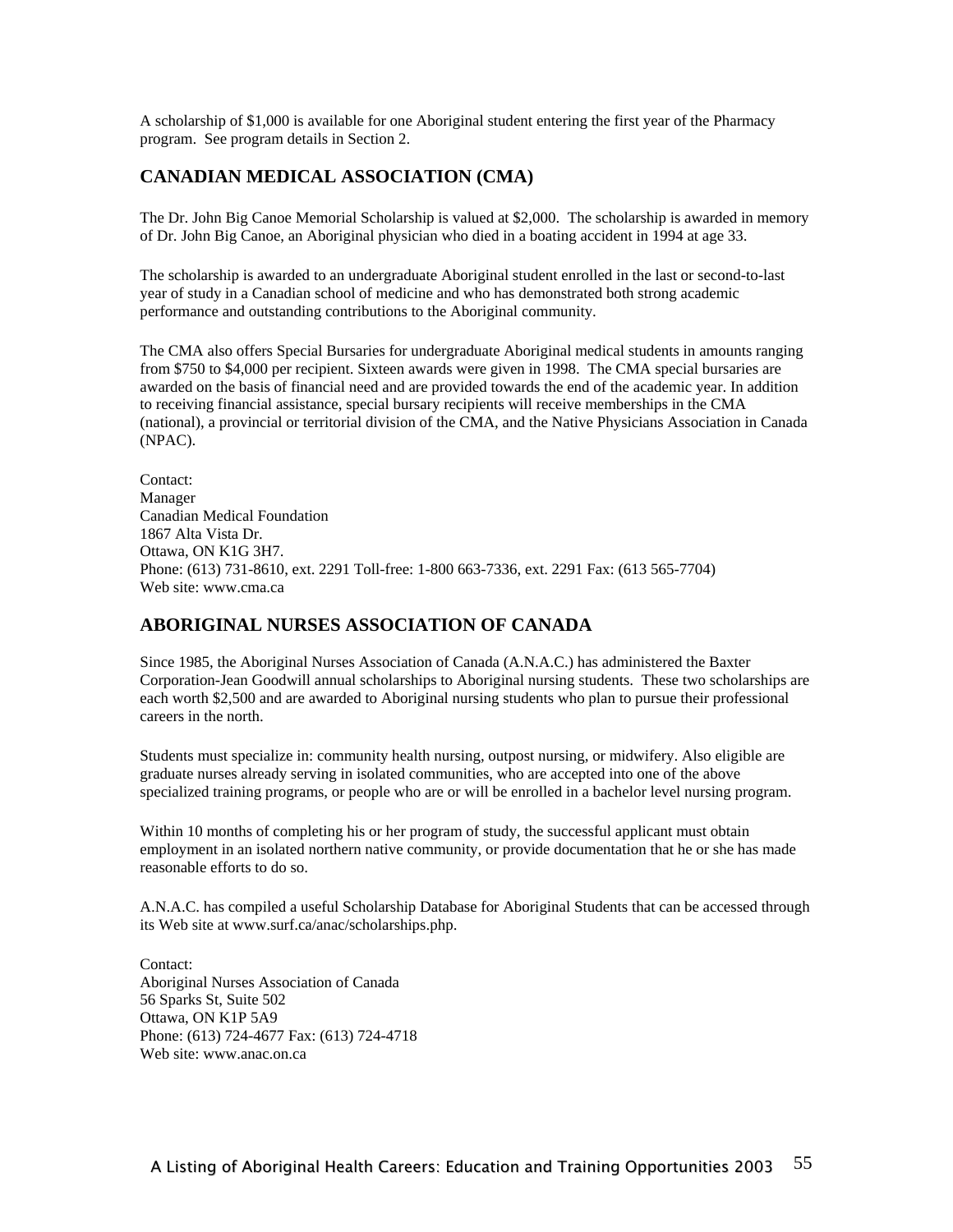# **Section 3 – Special Projects And Programs Related To Health Career Education And Training**



# **ABORIGINAL EDUCATION AND TRAINING STRATEGY, ON**

This initiative was created with the help from the Aboriginal Education Council and the Ontario Ministry of Education. The Aboriginal Education Strategy (AETS) was meant to:

- improve the number of Aboriginal students in post-secondary institutions in Ontario
- raise awareness of Aboriginal cultures and issues
- **EXECUTE:** increase Aboriginal participation in decision-making about the post-secondary education of Aboriginal people

Seven Aboriginal organizations, representing First Nations, Inuit, Métis as well as Aboriginal women (specific) participated in drafting the strategy. Valued at \$34 million, AETS was in operation for a sevenyear period through the 1990s.

# **ABORIGINAL RECRUITMENT COORDINATION OFFICE (ARCO), ON**

Funded by Indian and Northern Affairs Canada, ARCO is an Ontario-based organization offering support to First Nations communities that offer health and social services to students taking health-related education programs at a post-secondary institute. Communities can participate by targeting youth through initiatives such as:

- health career fairs
- community health career workshops
- student essay writing models
- tours of health facilities
- curriculum enhancement
- health career needs assessments

A maximum of \$5,000 is available to communities who apply for funding. Also, ARCO encourages Aboriginal students who have graduated from a health services program to find employment within Aboriginal communities and organizations.

The Summer Student Employment is another of ARCO's programs. This program provides Aboriginal students enrolled in a health program a chance to work in:

- health promotions activities
- the development of health career related resource material
- **research projects**
- on-the-job training

The Role Model Program is offered by the Indian and Inuit Health Careers Program through ARCO. This regional project encourages Aboriginal students to stay in school, become a role model and work towards the promotion of Aboriginal health.

Contact: Aboriginal Recruitment Coordination Office 1000 Chippewa Rd. Thunder Bay, ON P7J 1B6 Phone: (807) 624-2110 Toll-free: 1-800-346-9318 Fax: (807) 623-0644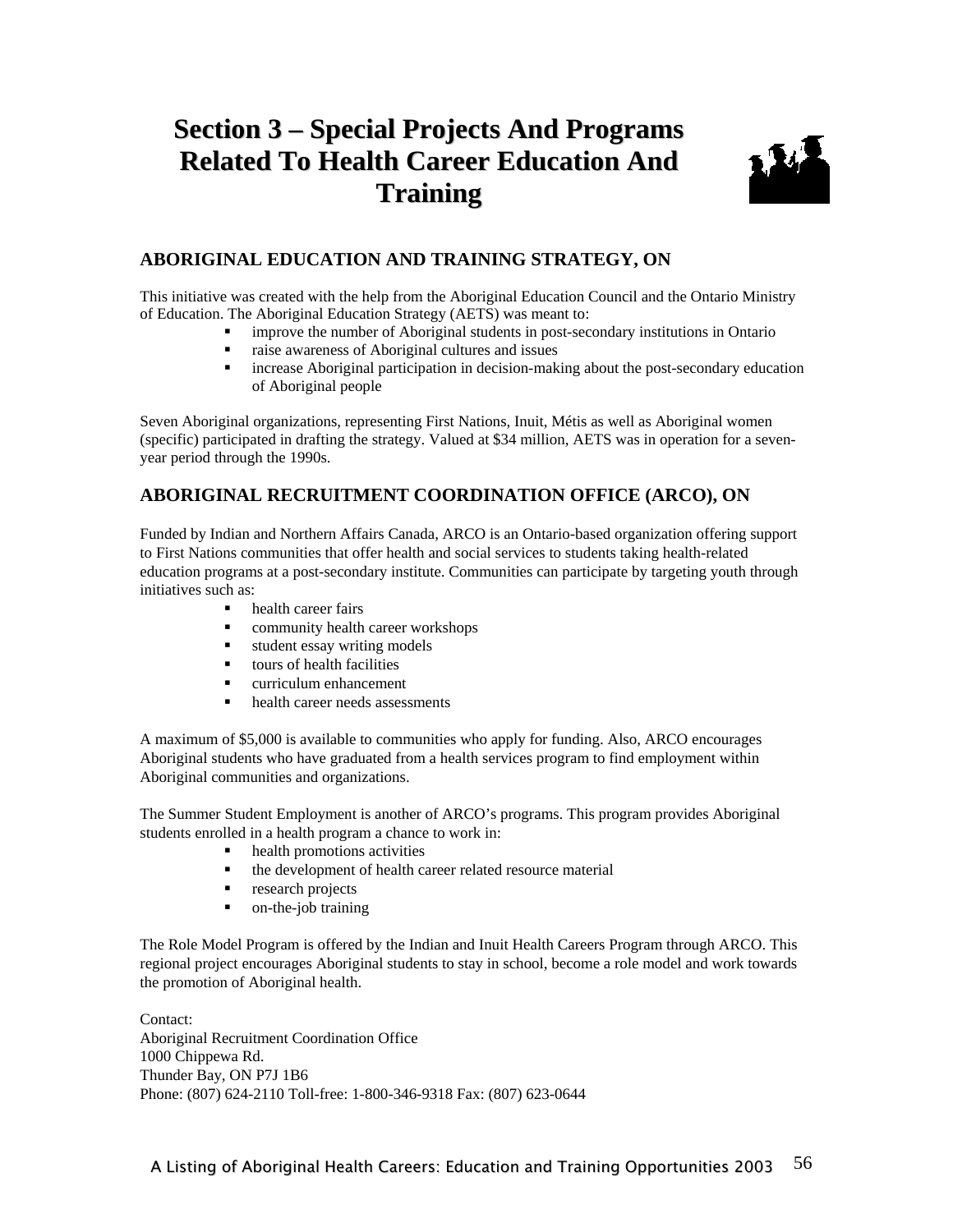E-mail: info@arco.ca Web site: www.arco.ca

### **ABORIGINAL HEALTH ADMINISTRATION INTERNSHIP, WINNIPEG REGIONAL HEALTH AUTHORITY, MB**

The Winnipeg Regional Health Authority (WRHA) has an internship program for First Nations, Inuit, nonstatus Indian, and Métis people who are interested in pursuing a career in health administration.

Successful candidates are hired for a one-year term and participate in a program that features mentorship, coaching and project assignments. The program prepares them for entry-level management roles.

Ideal candidates have a university degree or college diploma, although an equivalent combination of education and experience will be considered. Also desirable is a knowledge of the diverse Aboriginal cultures, values, and traditions in Manitoba and an understanding and appreciation of Aboriginal healing systems and their applicability throughout the health care system. The salary is \$35,000.

Contact: Regional Director Aboriginal Human Resources Initiative Winnipeg Regional Health Authority Suite 1800-155 Carlton St. Winnipeg, MB R3C 4Y1 Fax: (204) 926-7107

### **SIX NATIONS 2020 VISION, ON**

In June 2002, Chief Roberta Jamieson of Six Nations of the Grand River launched the 2020 Vision Project in Brantford, ON. This project has the goal of recruiting increased numbers of Aboriginal people from Ontario into careers in medicine and nursing by the year 2020.

2020 Vision has two Working Groups: the Designated Seats Working Group and the Political Working Group. At present, the Designated Seats Working Group is collecting relevant data to forward to the Political Working Group to be used in lobbying efforts.

A conference celebrating Aboriginal health education achievements is being planned for 2003.

Contact: Grand River Post Secondary Education Office PO Box 339 Ohsweken, ON NOA 1M0 Phone: (519) 445-2219 Toll-free: 1-877-837-5180 Fax: (519) 445-4296 E-mail: grpseo@worldchat.com Web site: www.grpseo.org

# **FIRST NATIONS AND INUIT COMMUNITY HEALTH SERVICES (FNICHS) ACCREDITATION PROGRAM, CANADIAN COUNCIL ON HEALTH SERVICES ACCREDITATION (CCSHA)**

Accreditation is a voluntary, non-government process that helps organizations improve and maintain their standards and enhance accountability. This program was approved in March, 2002 following a process that involved First Nations and Inuit co-ordinators and providers of community health services, an Elder, Health Canada (FNIHB) funding partners, and the Canadian Council on Health Services Accreditation (CCHSA).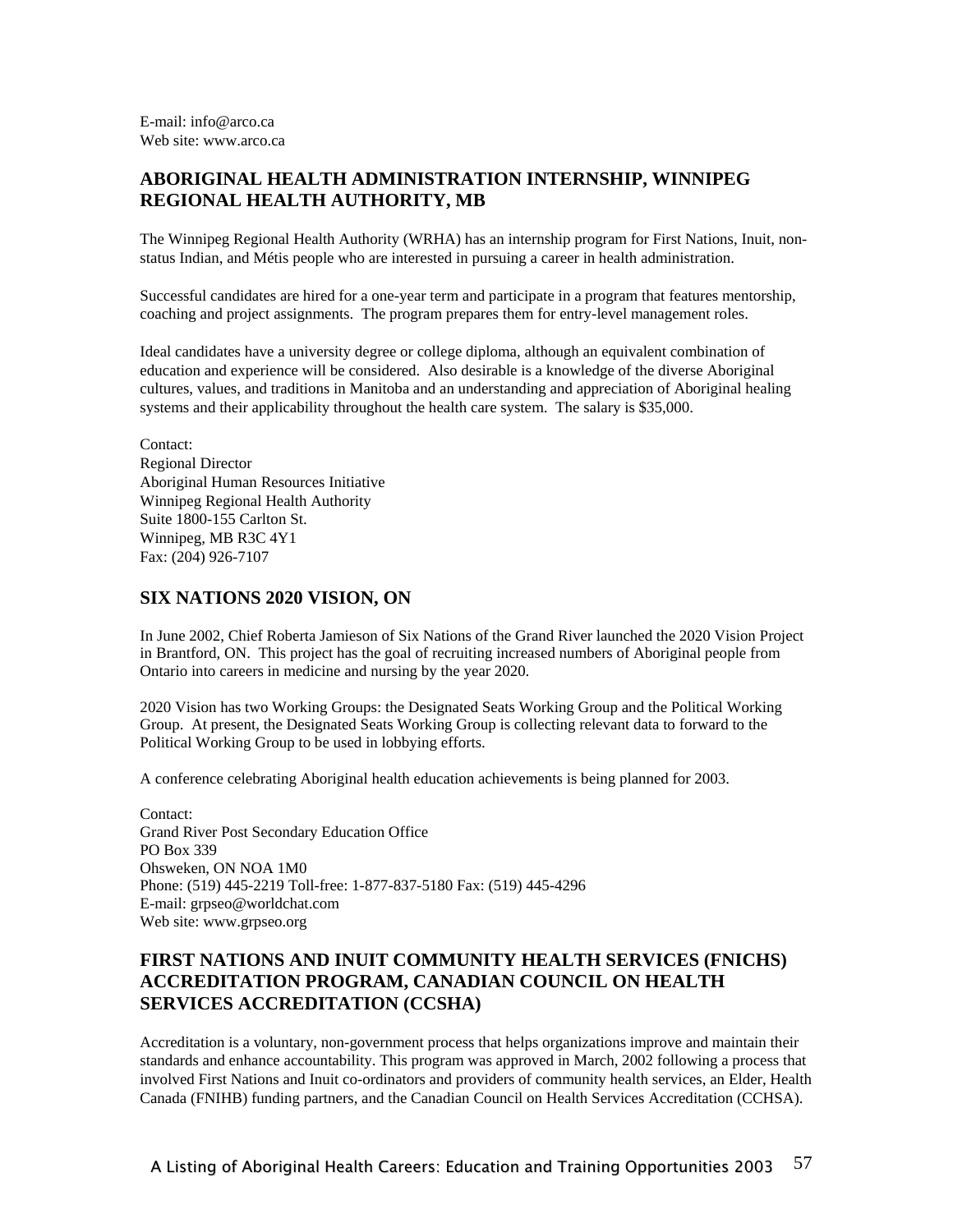It incorporates references to First Nations and Inuit values and beliefs related to wellness, healing and health.

As of January 2002 eight health centres are either preparing for their first accreditation survey or have already been accredited. The accreditation program is described in the video, Telling Our Own Stories (see entry 2, Section 2).

In addition, the CCHSA Board has designated one of its rotating client member seats to a First Nations and Inuit representative. (Members serve three-year terms.)

Contact: Manager, Emerging Markets Canadian Council on Health Services Accreditation 1730 St. Laurent Blvd., Suite 100 Ottawa, ON K1G 5L1 Phone: (613) 247-3005 Fax: (613) 738-3755 E-mail: davc@cchsa.ca Web site: www.cchsa.ca

# **FIRST NATIONS AND INUIT ADDICTION SERVICES (FNIAS), ACCREDITATION PROGRAM CANADIAN COUNCIL ON HEALTH SERVICES ACCREDITATION (CCSHA)**

The FNIAS program was first implemented in 2000 and is targeted towards National Native Alcohol and Drug Abuse Programs (NNADAP) and Youth Solvent Abuse Centres (YSAC). As of January 2002 twelve NNADAP and seven YSAC centers are either preparing to have their first accreditation survey or are already accredited.

Contact: Manager, Emerging Markets Canadian Council on Health Services Accreditation 1730 St. Laurent Blvd., Suite 100 Ottawa, ON K1G 5L1 Phone: (613) 247-3005 Fax: (613) 738-3755 E-mail: davc@cchsa.ca Web site: www.cchsa.ca

# **INDIANS INTO MEDICINE (INMED), UNIVERSITY OF NORTH DAKOTA, USA**

Indians into Medicine (INMED) is an educational program at the University of North Dakota that offers academic, personal and financial support to students who wish to pursue health careers. INMED was created in 1973 as a response to these factors:

- lack of health professionals in Aboriginal communities<br>■ lack of Aboriginal health professionals
- lack of Aboriginal health professionals
- lack of proper health care for Aboriginal peoples

This program is offered in areas that have great Aboriginal health needs. Students can take a variety of different health-related specialties including nursing and clinical psychology. The impact of INMED is noticeable; 20 per cent of the Aboriginal physicians in the United States have graduated from this program.

In addition, INMED offers a summer enrichment program that assists students at the junior high, high school and medical preparatory levels in such areas as math and science skills. Students are provided with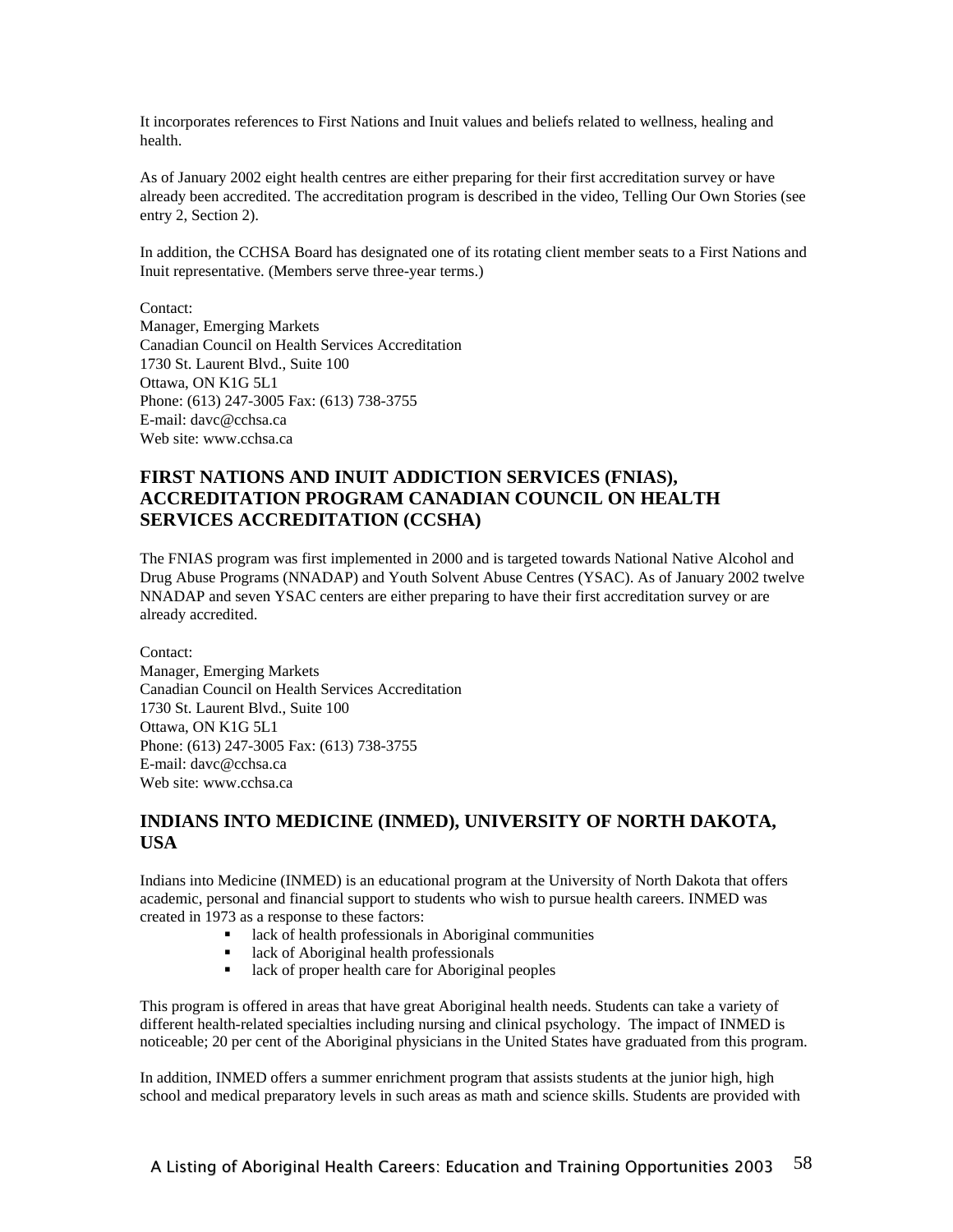information on health sciences and health careers. More than 100 students attend the summer programs. Besides academics, the summer program includes field trips, recreation, powwows, and Aboriginal awareness workshops.

Contact: University of North Dakota Grand Forks, ND USA, 58202 Phone: (701) 777-2011 Toll-free: 1-800-CALL-UND E-mail: web@und.edu Web site: www.und.edu/naprograms/

# **MINI-MEDICAL SCHOOL, UNIVERSITY OF TORONTO, ON, AND MCGILL UNIVERSITY, QC**

These courses are not specific to Aboriginal people, but they are interesting in that they give anyone who is interested the opportunity to learn about many facets of health. The University of Toronto course consists of six evening classes of two hours each. Topics covered include: anatomy; genetics; brain function; heart disease; cancer prevention; and depression and anxiety. Visits to labs are included.

There is a high demand for mini-medical schools. The first one at the University of Toronto in the fall of 2002 attracted 500 participants and a waiting list of 200. Participants include people who want to maintain or improve their health as well as those interested in becoming medical students.

# **PHYSICIAN RECRUITMENT PROGRAM, DEPARTMENT OF HEALTH, GOVERNMENT OF MANITOBA, MB**

This program is not Aboriginal-specific, but it is of interest given its goals. This program aims to increase the number of medical school graduates and retain as many as possible. The number of places in the medical school program at the University of Manitoba has been increased from 70 to 85. In addition, student doctors are offered grants in exchange for promising to practice in Manitoba for one year following graduation. About 100 student doctors are participating in the \$2 million program in 2002; 12 have agreed to work in rural areas.

# **SASKATCHEWAN INDIAN FEDERATED COLLEGE (SIFC) SCIENCE, MATH AND HEALTH CAREERS SUMMER CAMP, SK**

SIFC's Science, Math and Health Careers Summer Camp aims to motivate Aboriginal youth to explore careers in the health professions; lower their apprehensions about science and math learning in general; and ease the transition between community and university environments (see discussion in Section 8). Traditional Aboriginal math and science components are included.

Students from a variety of First Nations backgrounds are welcome to apply. Ninety students – three camp sections over 14 days – will be selected. Up to two Aboriginal participants will be selected from each province with the remainder from Saskatchewan.

Accommodations and meals are provided while transportation to and from the University of Regina are the responsibility of the student's band, sponsor or recommending educational institution. Plans for a province-wide summer science festivals (2003) will focus on whole families and using pre-service teachers as facilitators.

Contact: Saskatchewan Indian Federated College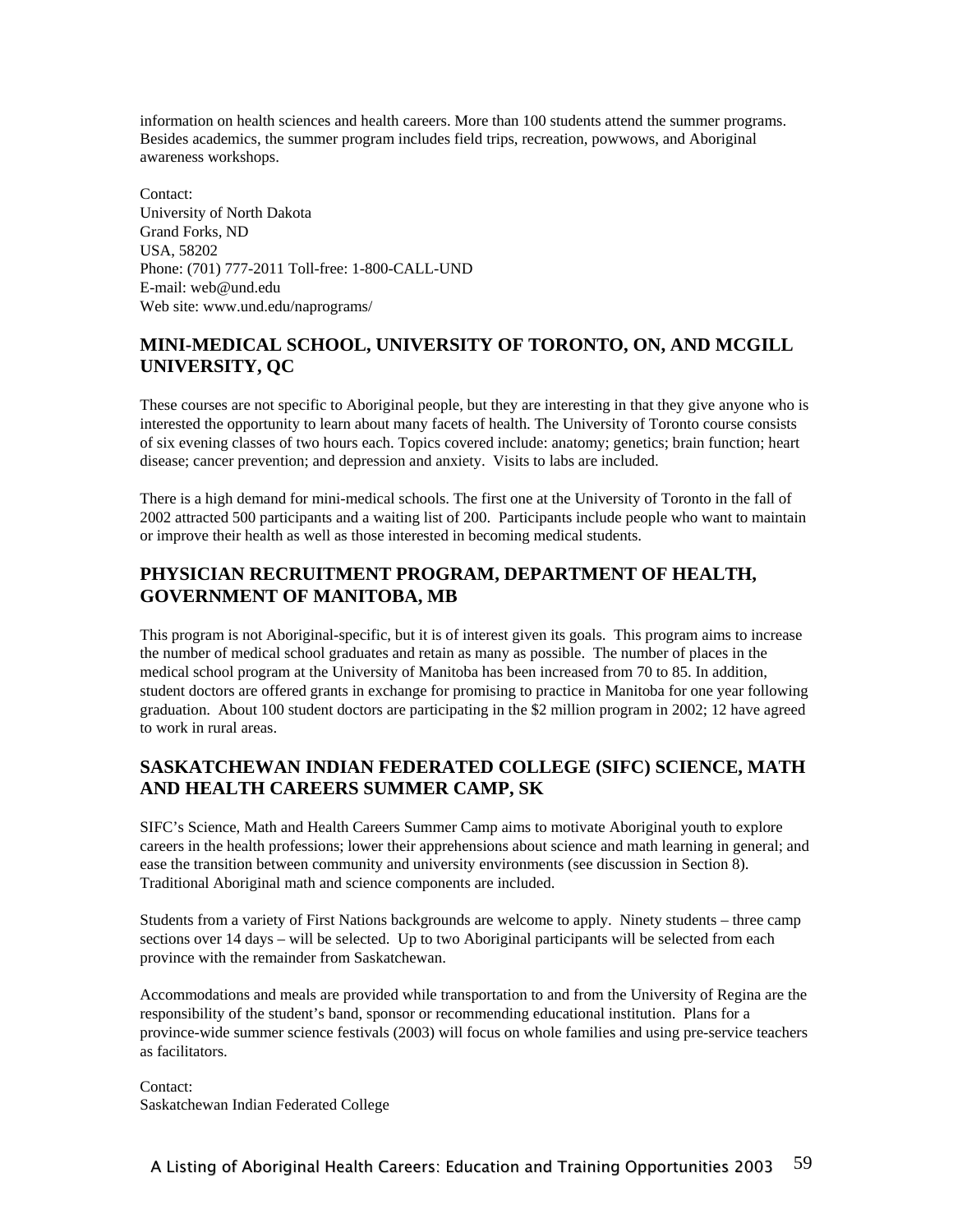Department of Science Room 118, College West Building University of Regina Regina, Saskatchewan S4S 0A2 Phone: (306) 546-8552 Fax: (306) 546-8413 E-mail: hmichell@sifc.edu Web site: www.sifc.edu

# **ONTARIO MINISTRY OF HEALTH AND LONG-TERM CARE'S FREE TUITION PROGRAM**

Although not targeted at Aboriginal people, this program has the potential to recruit and retain Aboriginal physicians, particularly in underserviced areas of the province. Final year medical students, residents, and recently-graduated physicians are eligible for the program. Participants must complete a full-time returnof-service commitment in an approved community. The length of service required is equivalent to the number of years for which tuition is paid. The minimum length of service is three years, while the maximum is four.

Successful applicants may be eligible to participate in other incentive programs including:

- Underserviced Area Program (UAP) Incentive Grants
- Northern Group Funding Plans (Alternative Payment Plan)
- Community Sponsored Contracts (Alternative Payment Plan)

Contact: Free Tuition Program Co-ordinator Ministry of Health and Long-Term Care North Region, Health Care Programs 159 Cedar St., Suite 406 Sudbury, ON P3E 6A5 Phone: (705) 564-7280 Fax: (705) 564-7251 E-mail: Susan.mills@moh.gov.on.ca Web site: www.gov.on.ca/health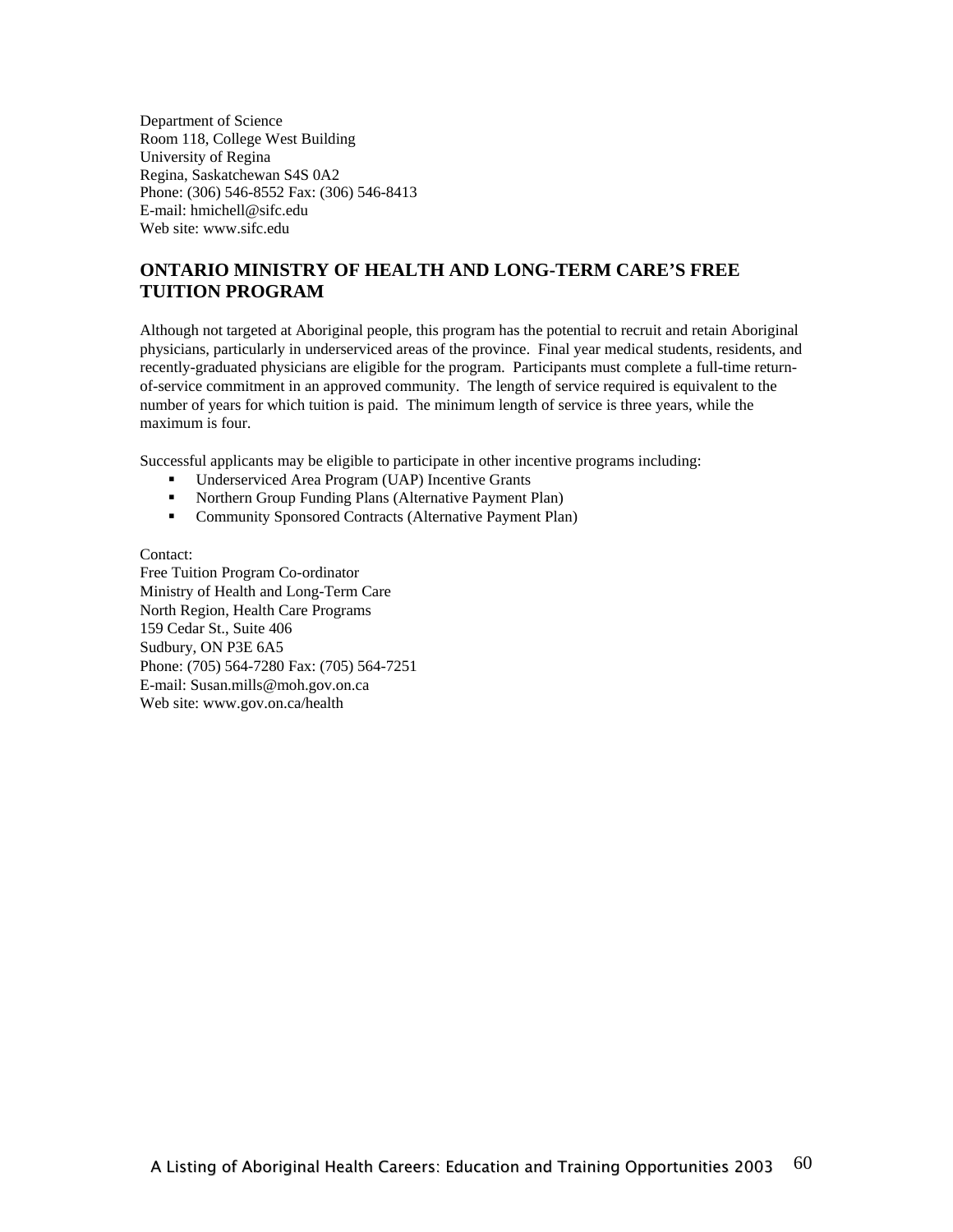# **Section 4 – Resources And Guides**



# **Guide to Planning Career Days**

Health and Welfare Canada (1992). *Planning Together: A Guide for Organizing a Career Information Day.* Ottawa: Minister of National Health and Welfare

This guide provides information on how to organize a career development day for Aboriginal youth. Its primary audience is guidance and education counsellors. Some of the central tasks explained are:

- creating a working committee
- prioritizing the participants, and
- developing community interest and support.

## **Telling Our Own Stories: The First Nations and Inuit Health Services Accreditation Programs**

This 18-minute video describes the formation of the First Nations and Inuit accreditation programs. It is targeted to organizations that wish to join the accreditation program.

Contact: Canadian Council on Health Services Accreditation 1730 St. Laurent Blvd, Suite 100 Ottawa, ON K1G 5L1 Phone: (613) 738-3800 Fax: (613) 738-1244 E-mail: guig@cchsa.ca Web site: www.cchsa.ca

# **Guarding The Unborn Spirit: It Takes All Nations**

This video was produced by the Association of Iroquois Allied Indians to promote awareness about Fetal Alcohol Syndrome and how it impacts children throughout their lives.

Contact: Kem Murch Productions Inc. 330 Central Ave. London, ON N6B 2C8 E-mail: kemmurch@execulink.com

# **Video Documentaries – First Nations Partnership Programs in Canada, Early Childhood and Youth Care**

*Highlights* (Nine minutes) *The Generative Curriculum Model No. 1* (19 minutes) *The Generative Curriculum Model No. 2* (24 minutes) *The First Nations Partnership Programs* (44 minutes)

Prices: \$78 for entire set plus \$5 for shipping and handling

Contact: First Nations Partnership Program School of Child and Youth Care University of Victoria PO Box 1700, Stn. CSC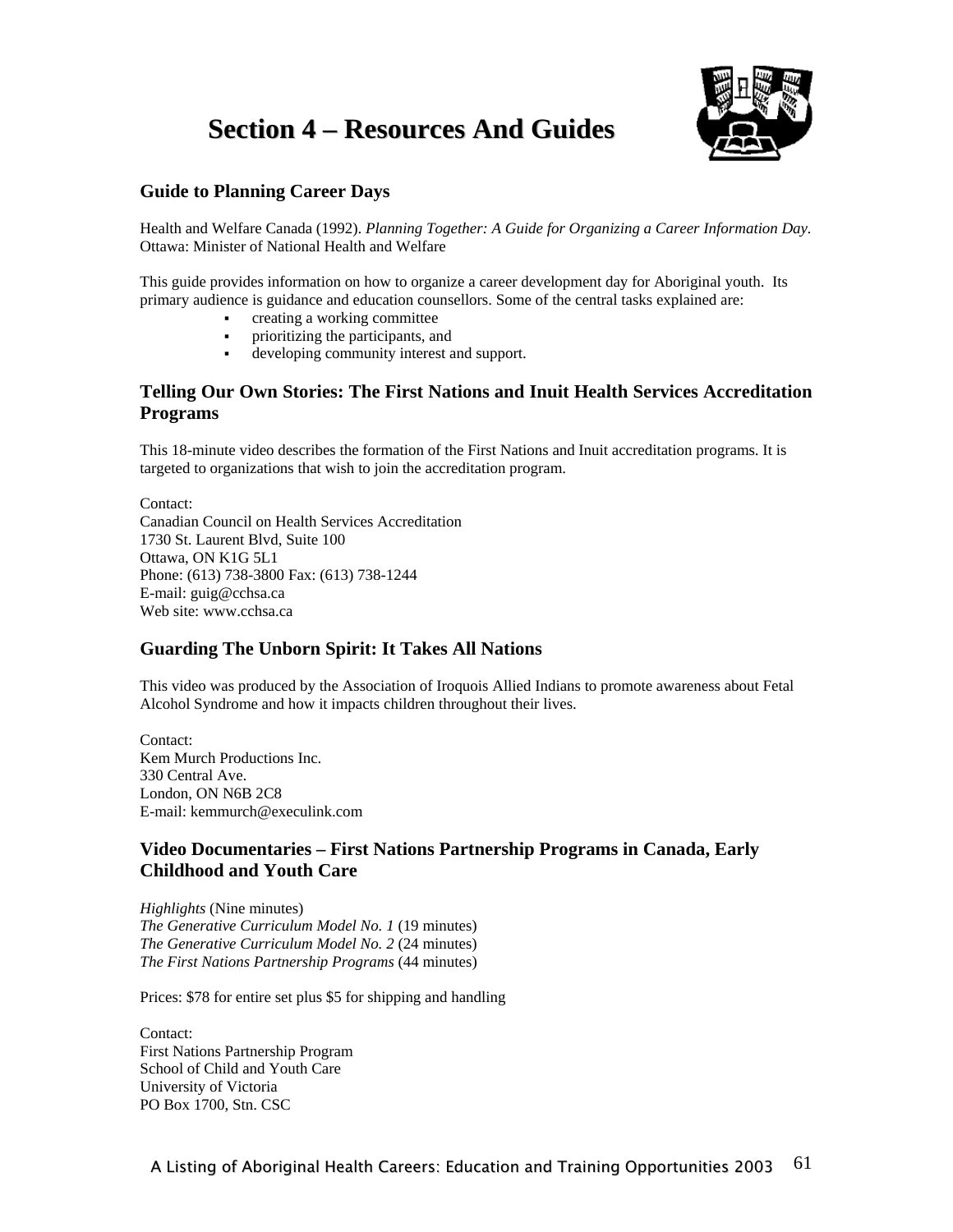Victoria, BC V8W 2Y2 Phone: (250) 721-7978 Fax: (250) 721-7218 E-mail: fnpp@uvic.ca Web site: www.fnpp.org

## **Improving School Success for First Nations Students – Annotated Bibliography**

A project of the British Columbia Ministry of Education, the bibliography includes the following sections:

- What is known about the success of First Nations students?
- What is known about the causes of success and failure of First Nations students in school?
- What is known about learning to read and First Nations students?
- What is known about school retention and First Nations students?
- What is known about the relationship between teaching methods and the success of First Nations students?
- What is known about the relationship between curriculum content and First Nations students' acceptance of public school goals?

The bibliography is available at www.bced.gov.bc.ca/abed/readings/iss/biblio.htm

### **Spirit of Dedication – A Film About Community Health Representatives**

Produced by the National Indian and Inuit Community Health Representative Organization (NIICHRO), this 30-minute film depicts three CHRs from different First Nations communities. Each CHR reflects on what being a CHR means to them as they tend to the health needs of their community. (Visit NIICHRO's Web site for information on other health resources.)

Contact: National Indian and Inuit Community Health Representative Organization Box 1019 Kahnawake, QC J0L 1B0 Phone: (450) 632-0892 Fax: (450) 632-2111 E-mail: niichro@niichro.com Web site: www.niichro.com

## **The Canadian Aboriginal Medical Student's Guide to Scholarships, Awards and Bursaries**

This 223-page book is edited and published by Métis physician Gilles Pinette.

Contact: Dr. Gilles Pinette Makinak Publishing PO Box 48101 RPO Lakewood Winnipeg, MB R2J 4A3 Phone: (204) 791-6253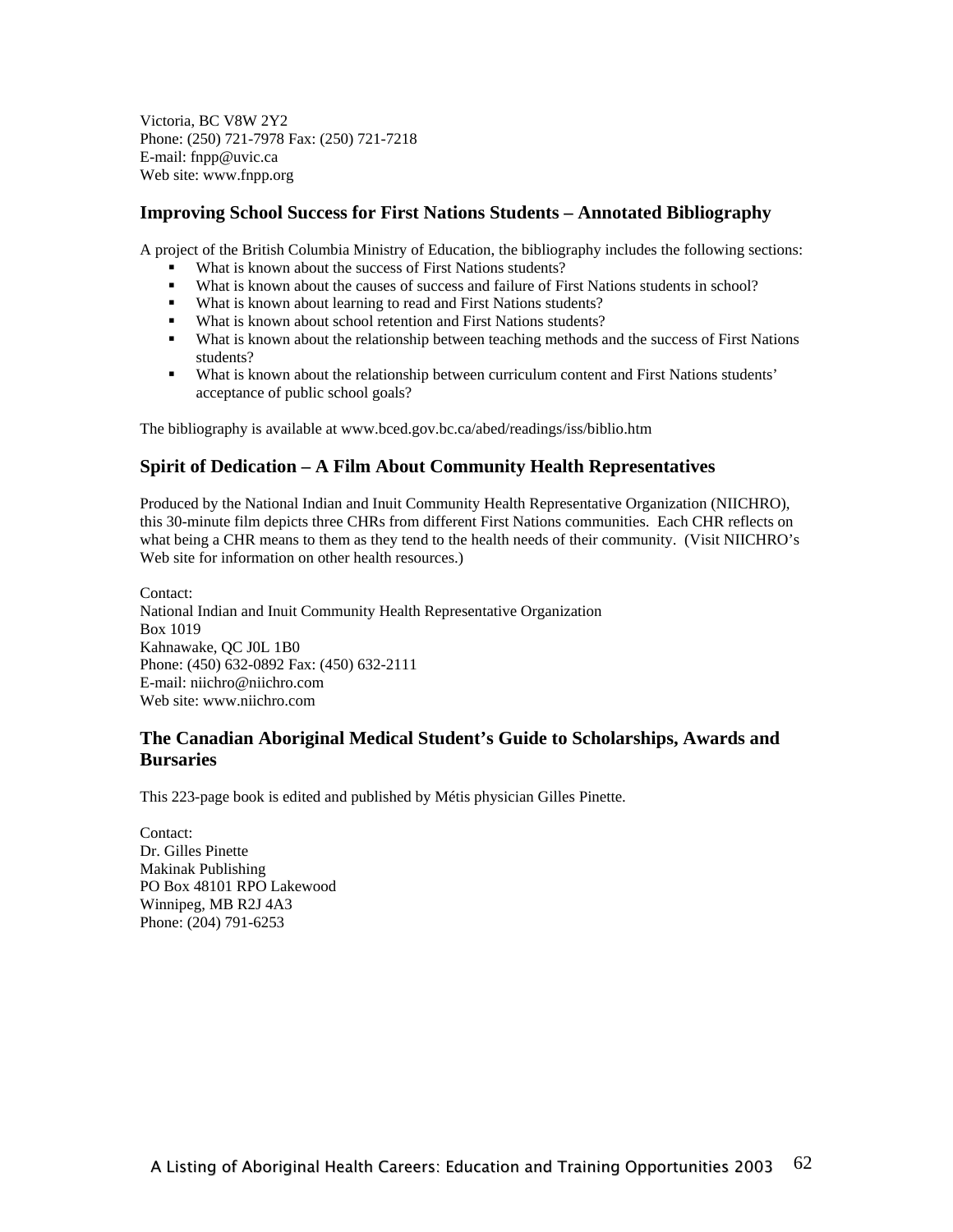# **Appendix I – Description Of Health Professions And Paraprofessions**



# **ADMINISTRATIVE POSITIONS**

### HEALTH INFORMATION SERVICES

Health record technicians review medical records for completeness and accuracy; assign codes to the information recorded; and file, store and retrieve information as required. College courses are required for this position. Alternatively, there is a two-year distance course offered by the Canadian Hospital Association for people already working in medical records.

### HEALTH SERVICE ADMINISTRATOR

Health service administrators are responsible for the management of hospitals, long-term care facilities and other health care institutions. Most employers require certification by the Canadian College of Health Service Executives. Health administration usually requires a combination of education and experience, so those with graduate degrees in health management often start in a junior administrative position to gain onthe-job experience. Note that the health administration program in this document is not universityaccredited.

### HEALTH RECORD ADMINISTRATOR

Health record administrators design and implement systems for documenting, storing and retrieving medical information. Most health record administrators work in an office environment in hospitals and clinics. Health record administrators must complete a formal program of studies at a recognized college or university.

### MEDICAL TRANSCRIPTIONIST

Medical transcriptionists are medical language specialists who process medical reports by health care professionals. Medical transcriptionists employed in clinics may have additional administrative duties.

## **HEALTH PARAPROFESSIONS**

### COMMUNITY HEALTH REPRESENTATIVE (CHR)

The CHR's role is to provide preventative health care and education to individuals, families and groups in the community. CHRs frequently work under the direction of nurse managers or the chief and council. Educational requirements for CHRs vary across the country.

### **COUNSELLORS**

Clients may have one or more of the following kinds of clients: families; people with addictions; people with mental illness or unresolved emotional issues; people with disabilities; children; and students. Training is available at colleges, Aboriginal educational institutes and universities. Qualifications vary depending on the field of counselling, although most professional counsellors are required to have at least a master's degree in the social sciences or education. Some counsellors may be certified psychologists or clinical social workers.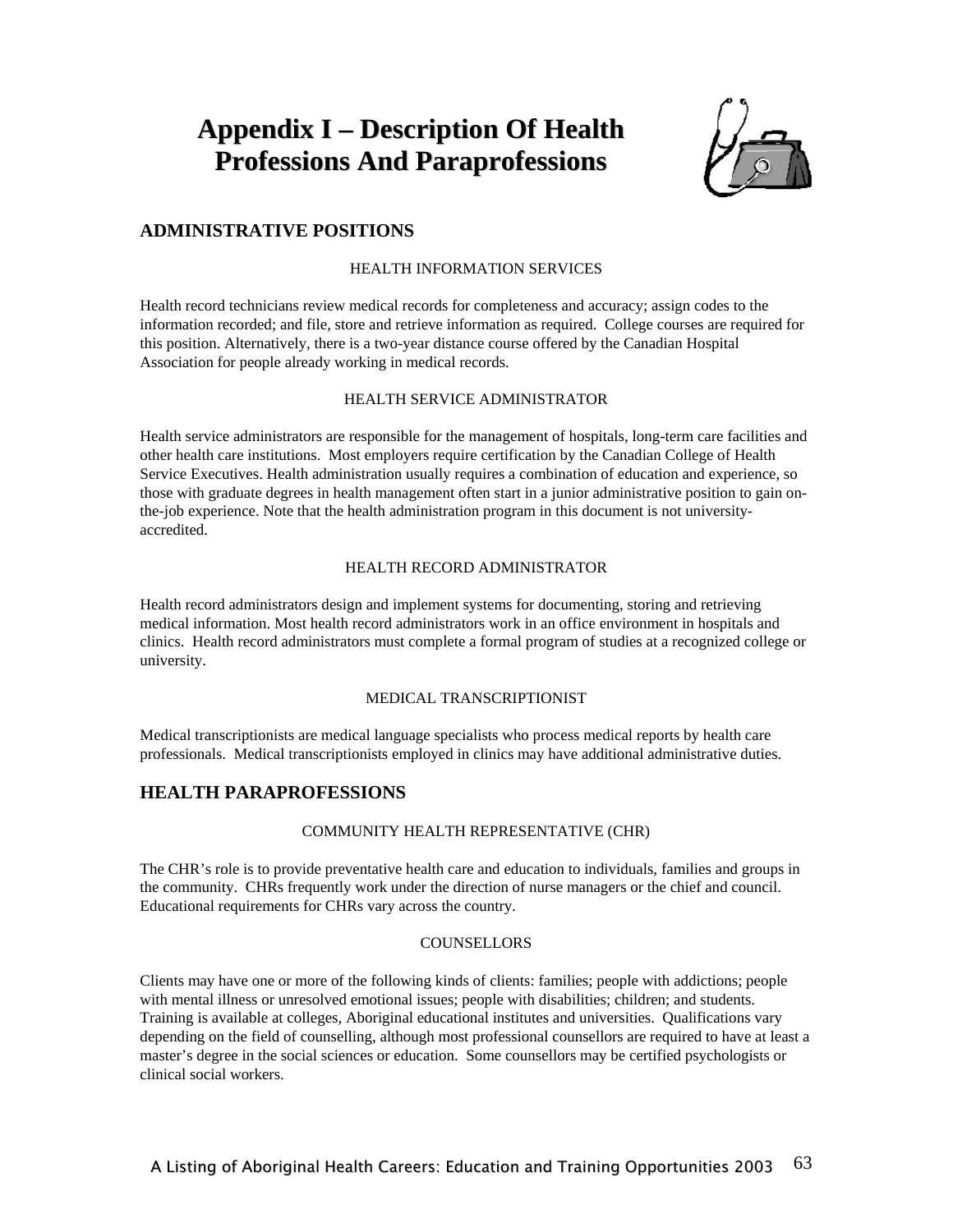### EMERGENCY MEDICAL TECHNICIAN – PARAMEDIC (EMT)

EMTs provide urgent medical attention at accident scenes or other sites and during the pre-hospital period, as prescribed by emergency department physicians. College diplomas are required.

### HOME HEALTH AIDE OR PERSONAL SUPPORT WORKER

Home health aides are also called home support workers. They provide care for people at home or in institutions during periods of disruption, disability, or illness recovery. Some courses are available for home health aides at various community colleges.

### OPHTHALMIC DISPENSER

Ophthalmic dispensers are trained to fit eyeglasses and contact lenses according to the prescriptions of ophthalmologists or optometrists. These skills are acquired through a combination of training and apprenticeship.

### **HEALTH PROFESSIONS**

### AUDIOLOGIST

The audiologist specializes in the prevention, identification and assessment of hearing problems. They counsel those with hearing problems and determine if hearing aids are necessary. A bachelor's degree is necessary to practice audiology. On-the-job training is also important.

### CHIROPRACTOR

Chiropractors are health professionals who work in clinics. Chiropractic involves the assessment of conditions related to the spine, nervous system and joints and the treatment and prevention of these conditions, mainly through adjustment of the spinal column. In Canada, they are trained through a fouryear program at the Canadian Memorial Chiropractic College in Toronto, although many programs in the United States are recognized in Canada.

### DENTISTRY AND RELATED

There are a range of professions that support good dental health. These include dentistry (dental medicine or dental surgery), dental hygiene, dental assisting, and denturists. The roles and responsibilities of each profession varies:

- dentists examine, diagnose and treat dental health problem
- dental hygienists treat gum and teeth problems and educate people about dental health
- dental assistants aid dentists and dental hygienists and maintain dental offices
- denturists fit and repair dentures

Dentists receive university educations, as do dental hygienists. Dental assistants and denturists train at colleges.

### **DIETITICAN**

Dietitians and nutritionists plan, organize and supervise food and nutrition programs. They evaluate the nutritional status of individuals and may do nutritional research. They may be self-employed or work in institutional or community food services or clinics. Dietitians require a master's or bachelor's degree in nutrition or a related field as well as one to two years of supervised practical training and licensure with a regulatory body.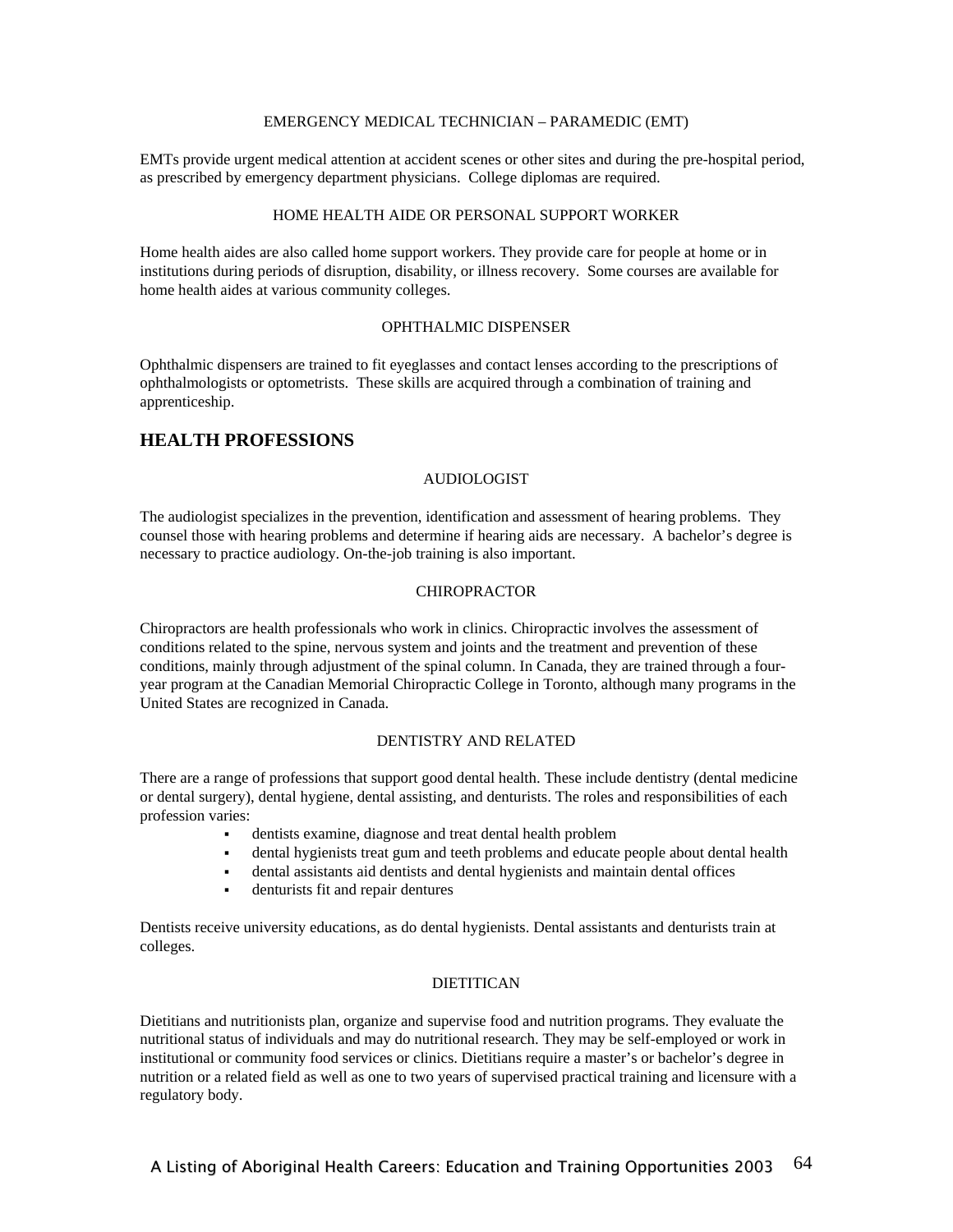### ENVIRONMENTAL HEALTH OFFICER

The environmental health officer's job is to protect human environments and improve community health status through preventative measures. They supervise food processing and handling, milk processing, water processing, etc. and usually work for government health departments or agencies. Most hold degrees and pursue certification as environmental health officers on the job.

### NATUROPATH

Naturopaths operate on the premise that disease results when people fail to live in harmony with natural biological laws. They emphasize health maintenance through health education in nutrition, mental hygiene, physical fitness, and other aspects of care. In Canada, naturopaths train for four years (or two in the accelerated program) at the Ontario College of Naturopathic Medicine in Toronto. Upon completion, graduates are awarded the degree of Doctor of Naturopathic Medicine.

### NURSING AND RELATED

Registered Nurses (RNs) are graduates of recognized education programs focused on the promotion, maintenance and restoration of health. Nurses train at colleges or universities. The Bachelor of Nursing is gradually replacing the RN qualification. Some provinces already require that nurses hold a bachelor's degree in order to practice. Licensed Practical Nurses (LPN) are graduates of approved practical nurse programs. They care for sick people and people with disabilities under the direction of an RN and/or physician.

### OCCUPATIONAL THERAPIST

Occupational therapists plan, direct and implement therapeutic programs for people with physical or emotional disabilities. These programs are designed to restore and maintain functional skills. Occupational therapists are degree graduates of universities.

### OCCUPATIONAL HEALTH AND SAFETY INSPECTOR

Occupational health and safety inspectors ensure that places of employment provide safe and healthy working conditions to their employees. They also ensure compliance with laws and regulations governing workplace safety. Occupational health and safety inspectors may train at colleges or universities.

### OPTOMETRIST

Optometrists examine and diagnose patients' eyes to determine visual efficiency and the prescription of treatment (excluding surgery) to correct or improve vision. Two schools in Canada offer the necessary education: the University of Waterloo (in English) and the University of Montreal (in French).

### PHARMACIST

Pharmacists prepare and dispense drugs on the prescription order of physicians or dentists. They also educate patients about the proper use of prescription drugs. They undergo the required training at universities.

### PHYSICAL THERAPIST OR PHYSIOTHERAPIST

Physical therapists are university graduates with a degree in physical therapy. Their work involves the rehabilitation of patients to their fullest physical, medical and functional potential.

### PHYSICIAN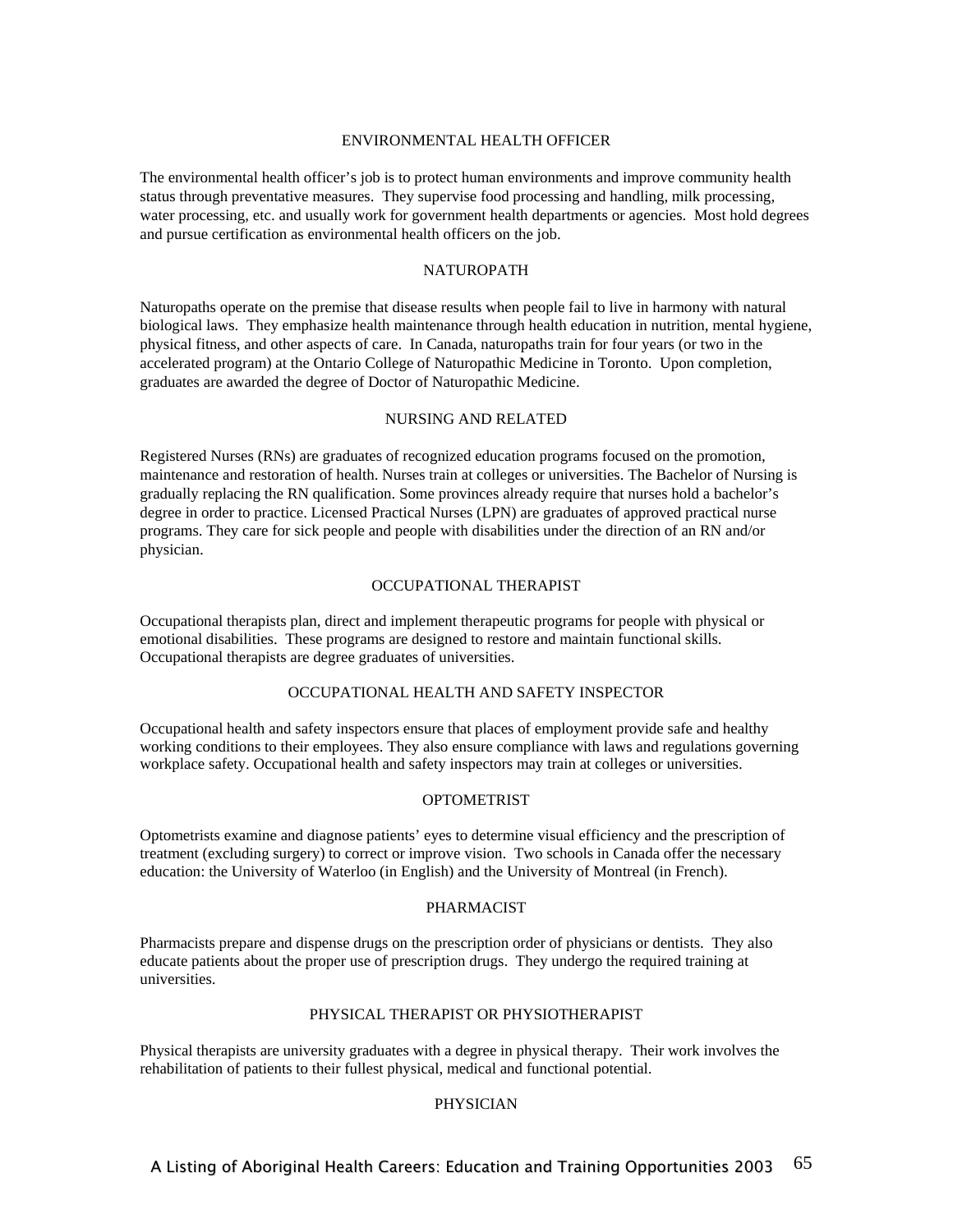Physicians provide primary care to patients and are licensed to practice medicine. After four years of medical education following the completion of an undergraduate degree, physicians may specialize in one or more of a large number of areas including: family practice, obstetrics and gynecology, pediatrics, radiology, oncology, etc.

### PROSTHETIST AND ORTHOTIST

Training for this profession is offered at three colleges in Canada (George Brown, Toronto; BCIT, Burnaby, BC; and Montmorency, Laval, QC). Prosthetists and orthotists work from a physician's prescription to design, make and fit prosthetic (artificial limbs) and orthotic (braces and supports) appliances for people with disabilities. Graduates may specialize in prosthetics, orthotics, or both.

### PSYCHOLOGIST

Psychologists do research on human behaviour and/or treat people through psychological therapy (which is drug-free). Most psychologists specialize in one area, such as child psychology. They have a master's degree, which is necessary for accreditation, although increasingly the Ph.D. is required. Other occupations include psychiatrist, psychometrician, and psychology research assistant.

### SOCIAL WORKER AND RELATED

Social workers provide support to individuals, families and communities as they deal with stress, transition, and a range of social problems. They may do research and/or design and implement programs. Social workers are graduates of accredited university degree programs. There are other occupations related to this profession, such as social service worker or child and youth worker, which involves college or Aboriginal education institute training.

#### SPEECH PATHOLOGIST

The role of the speech pathologist (or speech therapist) is to diagnose and treat speech, language and voice disorders. Speech pathologists also engage in speech and language related research. A bachelor's degree is required.

### **TECHNICAL HEALTH PROFESSIONS**

#### CARDIOLOGY TECHNOLOGIST

Cardiology technologists are responsible for the operation of the electrocardiography, a machine that assesses heart muscle health. They also use other devices to test and assess cardiac patients. They have college training.

#### DIAGNOSTIC MEDICAL SONOGRAPHER (ULTRASOUND TECHNOLOGIST)

Most diagnostic medical sonographers work with diagnostic imaging departments of hospitals, operating ultrasound equipment. They have college training.

### DIETARY TECHNOLOGIST

Dietary technologists assess the nutritional needs of clients. With adequate work experience, they may assume responsibility for operating a food service department or managing a private practice. They have college training**.**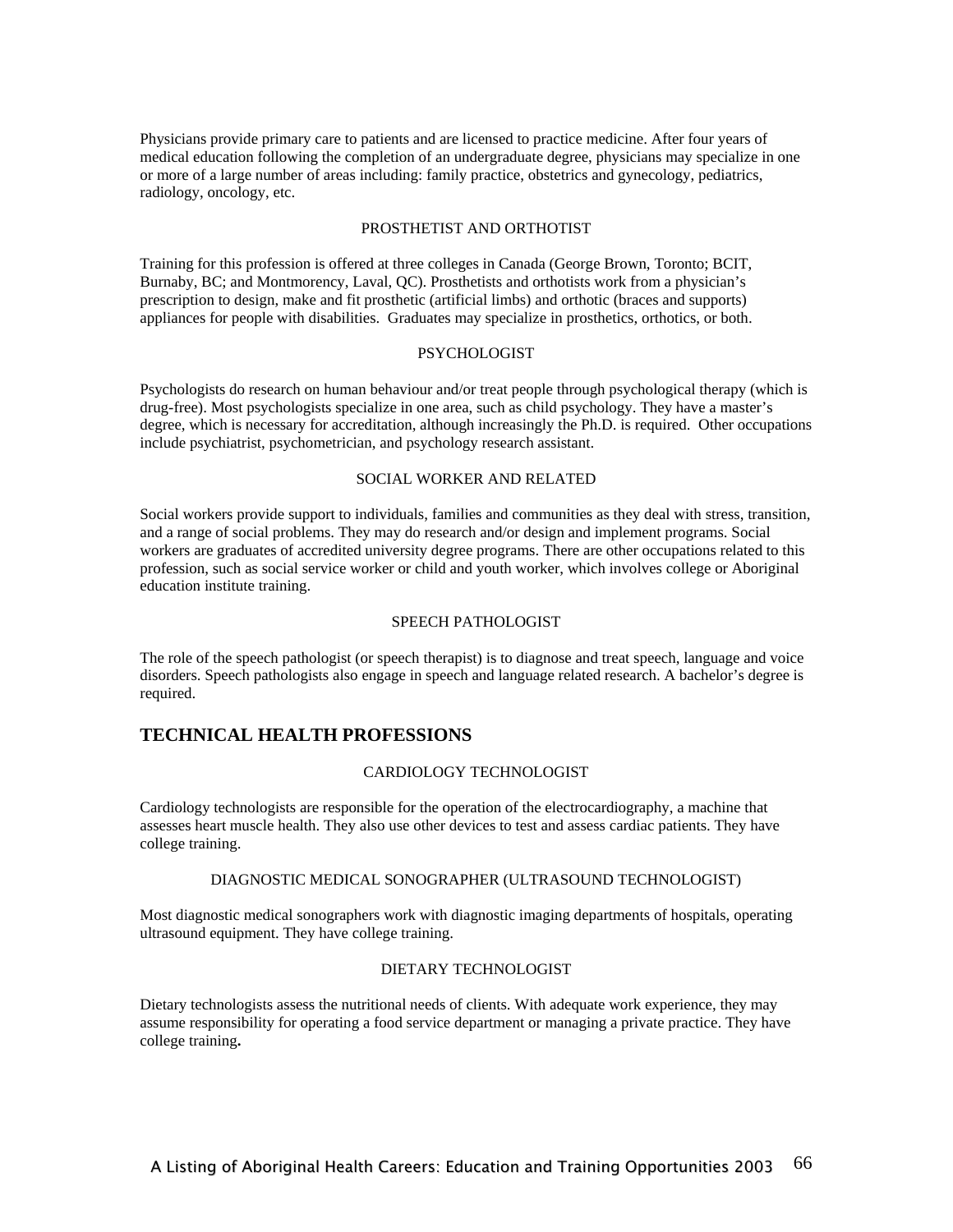### ELECTRONEUROPHYSIOLOGY (EEG) TECHNOLOGIST

EEG technologists operate equipment that is used for the diagnosis of brain conditions like epilepsy, tumour, etc., for making prognosis in coma cases and premature babies, and in determining brain death or other brain patterns. They have college training.

### MEDICAL LABORATORY TECHNOLOGIST

Medical laboratory technologists carry out a variety of tests and procedures that assist physicians in the diagnosis, treatment, and prevention of disease. They may specialize in various areas. They have college training.

### MEDICAL X-RAY TECHNOLOGIST

Medical X-ray technologists operate X-ray equipment to produce images used in medical diagnoses. They have college training.

### RADIATION THERAPIST

Radiation therapists administer prescriptions of treatment (chemotherapy, cobalt, etc.) for cancer patients. They have college training.

### RESPIRATORY THERAPIST

Respiratory therapists work under a physician's direction to plan and implement respiratory therapy for patients with heart and lung ailments. They have college training.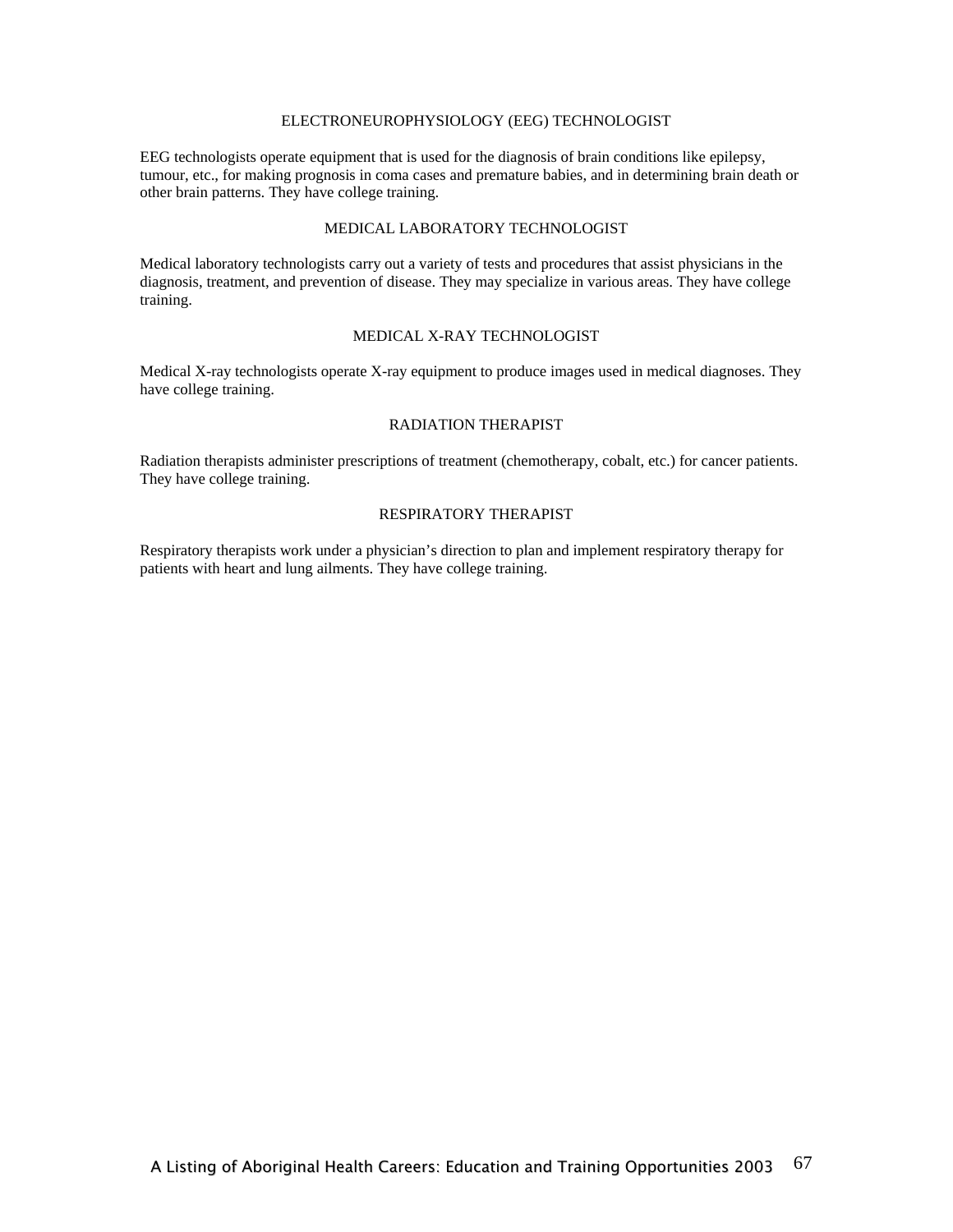# **Bibliography**

- Aboriginal Health Unit. *Strengthening the circle: What Aboriginal Albertans say about their health.* Edmonton: Alberta Health. June 1995.
- Aboriginal Nurses Association of Canada. *Survey of isolated First Nations communities: Recruitment and retention issues.* September 2002.
- American Indian Higher Education Consortium. Tribal colleges: An Introduction. February 1999. www.aihec.org/intro.pdf
- Assembly of First Nations. Economic development 1999: Current facts and stats. www.afn.com/programs
- Assembly of First Nations. *Residential School Update*. Health Secretariat. March 1998.
- Bailey, S. "Water on reserves unsafe, survey finds." Toronto: *Globe and Mail*. Nov. 4, 2002: A7.
- Ball, J. *First Nations Partnership Programs generative curriculum model: Program evaluation report Strengthening community capacity for early childhood care and development.* Victoria, BC: First Nations Partnership Programs School of Child and Youth Care, University of Victoria. 2000/01.
- Ball, J.and A.R. Pence. A postmodernist approach to culturally grounded training in early childhood care and development. *Australian Journal of Early Childhood*. March 2000. 25 (1): 21-25.
- Ball, J. and A.R. Pence. Beyond developmentally appropriate practice: Developing community and culturally appropriate practice. *Young Children.* March 1999. 54 (2) 46-50.
- Basran, G.S. History and rationale of the affirmative action program: College of Arts and Science, University of Saskatchewan. *Canadian Journal of Native Studies.* 1990. 10 (2): 273-288.
- Bjerregaard, P. and T.K. Young. *The Circumpolar Inuit: Health of a population in transition.* Copenhagen: Munksgaard. 1998.
- Blackman, B.E. Points of identification: Educational dynamics in the reserve school system. Edmonton: University of Alberta (M.Ed. thesis). 1993.
- Brooks, J. Australia hopes new strategy will improve health services for Aboriginal population. *Canadian Medical Association Journal.* 1995. 152 (9): 1509-1511.
- Burns, G. Inclusiveness and relevance in First Nations/public education system schooling: It's all about praxis of Aboriginal self-determination in the tuition agreement field. *Canadian Journal of Native Studies.* 2000. 20 (1): 139-180.
- Canadian Labour Congress. www.clc-ctc.ca/human-rights
- Canadian Press. "Doctor recruitment program launched." Winnipeg: *Winnipeg Free Press*. Oct. 1, 2002. www.canada.com/winnipeg/story

Cardinal, H. *The Unjust Society*. Edmonton: M. G. Hurtig. 1969.

*CBC News.* "Teaching on reserve schools." Edmonton. Sept. 3, 2002.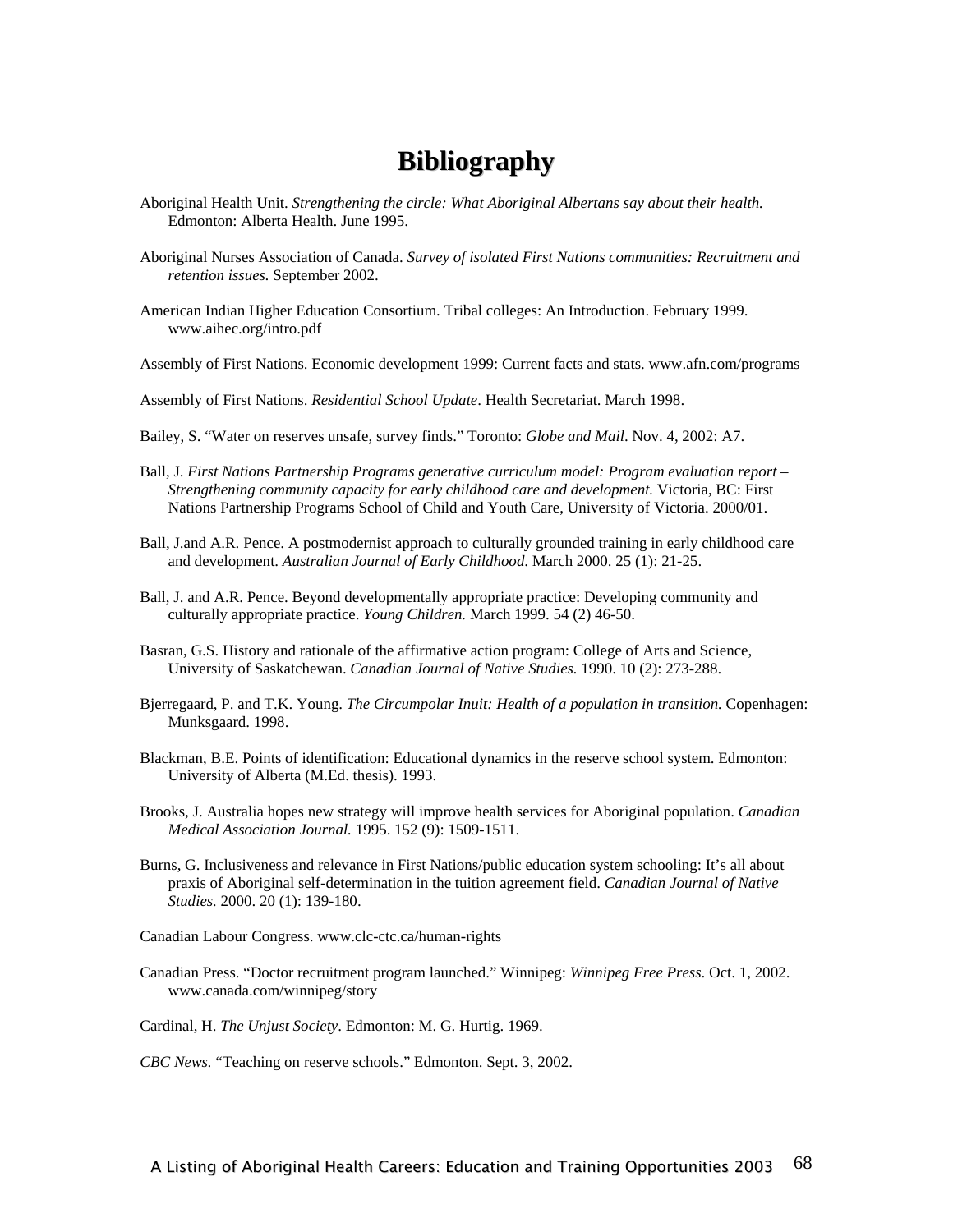- Chrisjohn, R.D., S.L. Young, and M. Maraun. The Circle Game: Shadows and substance in the Indian residential school experience in Canada. Submittion to the Royal Commission on Aboriginal Peoples. October 1994. www.treaty7.org/document/circle/circle1.htm
- Congress of Aboriginal Peoples Comparison of selected characteristics of Aboriginal ancestry population with the general population of Canada. [n.d.] www.abo-peoples.org/background/stats1.html
- De Waal, W. A Stakeholders' assessment of local band control of Native education: Community-member perceptions. Edmonton: University of Alberta (M.A. thesis). 1995.
- Dolberry, J. Nursing education in Indian country. *Tribal College*. Winter 1992: 20-21.
- Dowell, M. Issues in recruiting and retention of minority nursing students. *Journal of Nursing Education*. 1996. 35 (7): 293-297.
- Edge Interactive Publishing. Schoolfinder.com. Toronto: Edge Interactive Publishing. 2001.
- Federal, Provincial and Territorial Advisory Committee on Population Health. *Toward a healthy future: Second report on the health of Canadians*. Ottawa: Minister of Public Works and Services. 1999.
- First Nations Partnership Programs *Children are our future: First Nations partnership programs strengthening early childhood and youth care capacities in communities.* Victoria, BC: School of Child and Youth Care, University of Victoria. [n.d.]
- Foster, R.Y. and J. T. Goddard. Leadership and culture in Northern schools: Emergent themes and questions. *International Electronic Journal for Leadership in Learning.* Oct. 3, 2001. www.ucalgary.ca/~iejll
- Fournier, S. and E. Crey. *Stolen from our embrace: The Abduction of First Nations children and the restoration of Aboriginal communities.* Toronto: Douglas and McIntyre. 1997.
- Fraser, S. Opening statement to the Standing Committee on Aboriginal Affairs and Northern Development. Ottawa: Office of the Auditor General of Canada. May 17, 2000.
- Garcia, R. and V. Fowkes. Recruitment and retention of minority students in a physician assistant program. *Journal of Medical Education.* 62: 477-484. 1987.
- Gardner, H.K. A Transcultural perspective of the Innu of Davis Inlet and the impact on health and nursing. *Newsletter of Canadian Council on Multicultural Health.* 1997. 12 (2): 1, 5-6.
- Gee, E.M. and S.G. Prus. Income inequality in Canada: A Racial Divide. Vancouver: Centre for Research on Economic and Social Policy, University of British Columbia. December 1998.
- Gray, G. Health care in North must acknowledge Inuit values, traditional medicine. *Canadian Medical Association Journal.* 1996. (13): 1613-1614.
- Greenwald, H. and R. Davis. Minority recruitment and retention in dietetics: Issues and interventions. *Journal of the American Dietetic Association.* 2000. 100 (8): 961-966.
- Hanrahan, M. Identifying the needs of Innu and Inuit patients in urban health settings in Newfoundland and Labrador. *Canadian Journal of Public Health*. 2002.93 (2): 149-152.
- Hanrahan, M. *Who I Am: An Ethnohistory of the Sip'kop Mi'kmaq of Bay d'Espoir, Newfoundland.* St. Alban's, Newfoundland: Sip'kop Mi'kmaq Band. 2002.

Hanrahan, M. Water rights and wrongs. *Alternatives*. In press.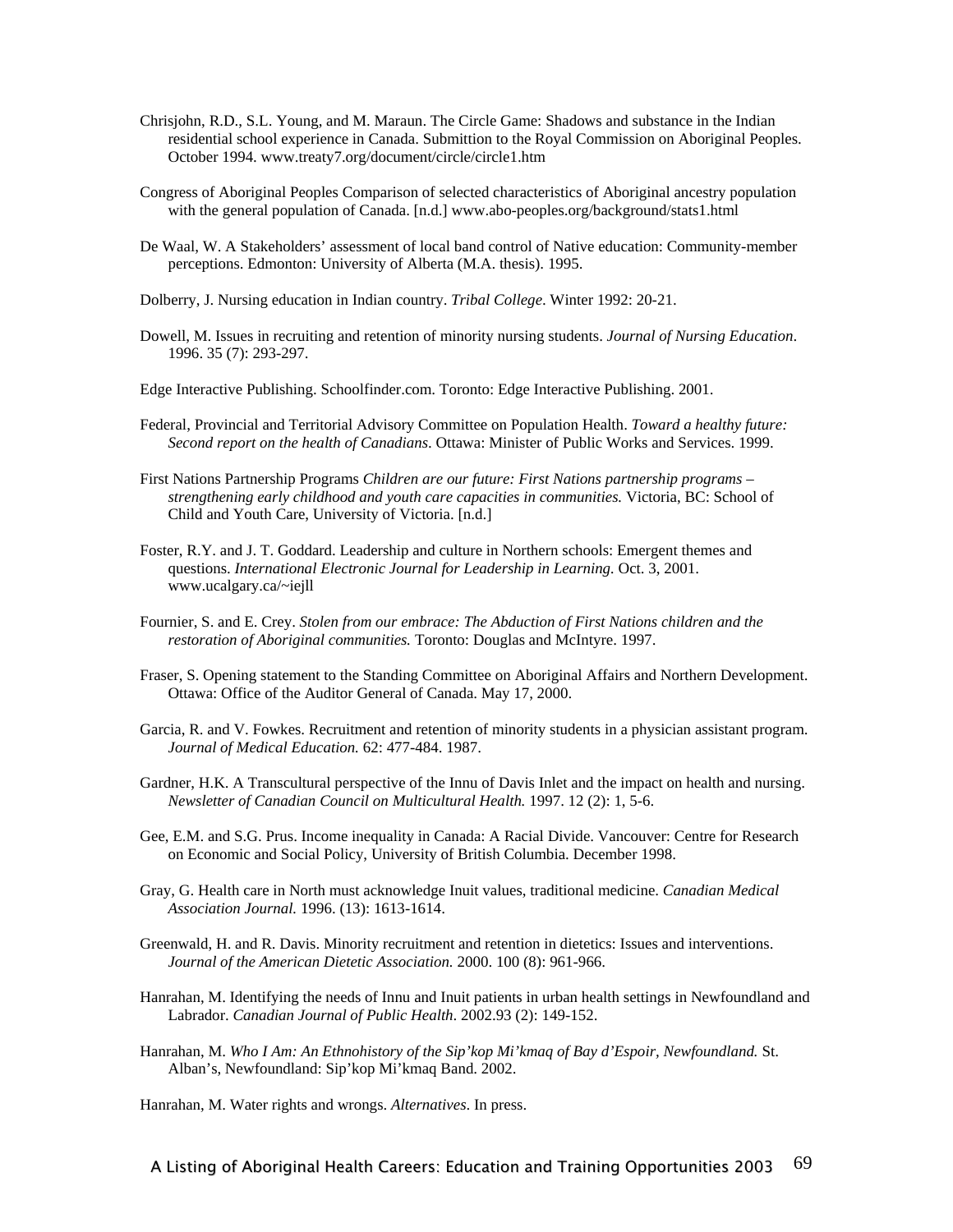- Hartle-Schutte, D. "Beating the Odds: Navajo children becoming literate." Paper presented at the 19th Annual International Bilingual/Bicultural Education Conference, Tucson, AZ. April 22-24, 1990.
- Health Canada. Royal Commission on Aboriginal Peoples, Vol. 3, Ch. 3, Section 3.3. 1999.
- Human Resources Development Canada. South Shore Valley Zone Aboriginal Population. 2002. www.ns.hrdc-drhc.gc.ca/english/LMI/AddLMI/zone\_aboriginal.htm
- Indian and Northern Affairs Canada, Government of Canada [n.d.] www.ainc-inac.gc.ca
- Indian Health Service. A Quick Look. Overview. January 2002. www.info.his.gov
- Indians at Risk Task Force. *Dropout Prevention.* Washington, D.C. October 1990.
- Jalili-Grenier, F., and M. Chase. "Retention of nursing students with English as a second language." *Journal of Advanced Nursing.* 1997. 25: 199-203.
- Jamieson, M. Vision 2020 Set Aside Working Group Meeting Notes July 25, 2002. Six Nations, ON.
- Kahn, I. A Brief history of the education of First Nations children: What should they learn and how should they learn it? *Canadian content: Thoughts and rants from the inside out.* April 1999. www.track0.com/cc/issues/0499firsted.html
- Kaufert, J.M. and R.W Putsch. "Communication through interpreters in healthcare: Ethical dilemmas arising from differences in class, culture, language and power. *Journal of Clinical Ethics*. 1997. 8 (1): 71-87.
- Knapp, S. "Reserves scramble to find teachers." Calgary, AB: *Calgary Herald*, Sept. 9, 2002. www.canada.com/calgary/calgaryherald/editorials/story
- Kowalsky, L.O., and M. Verhoef. "Northern community members' perceptions of FAS/FAE: A qualitative study." *Canadian Journal of Native Studies.* 1999. 19 (1): 149-168.
- Kulig, J. "Native American registered nurses and state board examinations." *Journal of American Indian Education.* January 1987. 29-38.
- Kwong, J.C., et al. "Effects of rising tuition fees on medical school class composition and financial outlook." *Canadian Medical Association Journal*. 2002 166 (8): www.cmaj.ca/cgi/content/full/166/8/1023
- Lankard, B.A. Family role in career development. ERIC Digests. 1995. http://www.ed.gov/databases/ERIC\_Digests/index/
- Luther, F.D. First Nations preservice women teachers' experiences and perceptions regarding technology. Saskatoon: University of Saskatchewan (Ph.D. thesis). 1997.
- Maina, F.W. A Study of curriculum in Native band-controlled schools in Canada: A Lesson for Kenyan Schools. Trent, ON: Trent University (M.A. thesis). 1995.
- MacMillan, H.L., et al. "Aboriginal Health." *Canadian Medical Association Journal.* 1996. 155: 1569- 1578.
- Marbella, A.M., et al. "Use of Native American healers among Native American patients in an urban Native American health center. *Archives of Family Medicine.* 1998. 7: 182-185.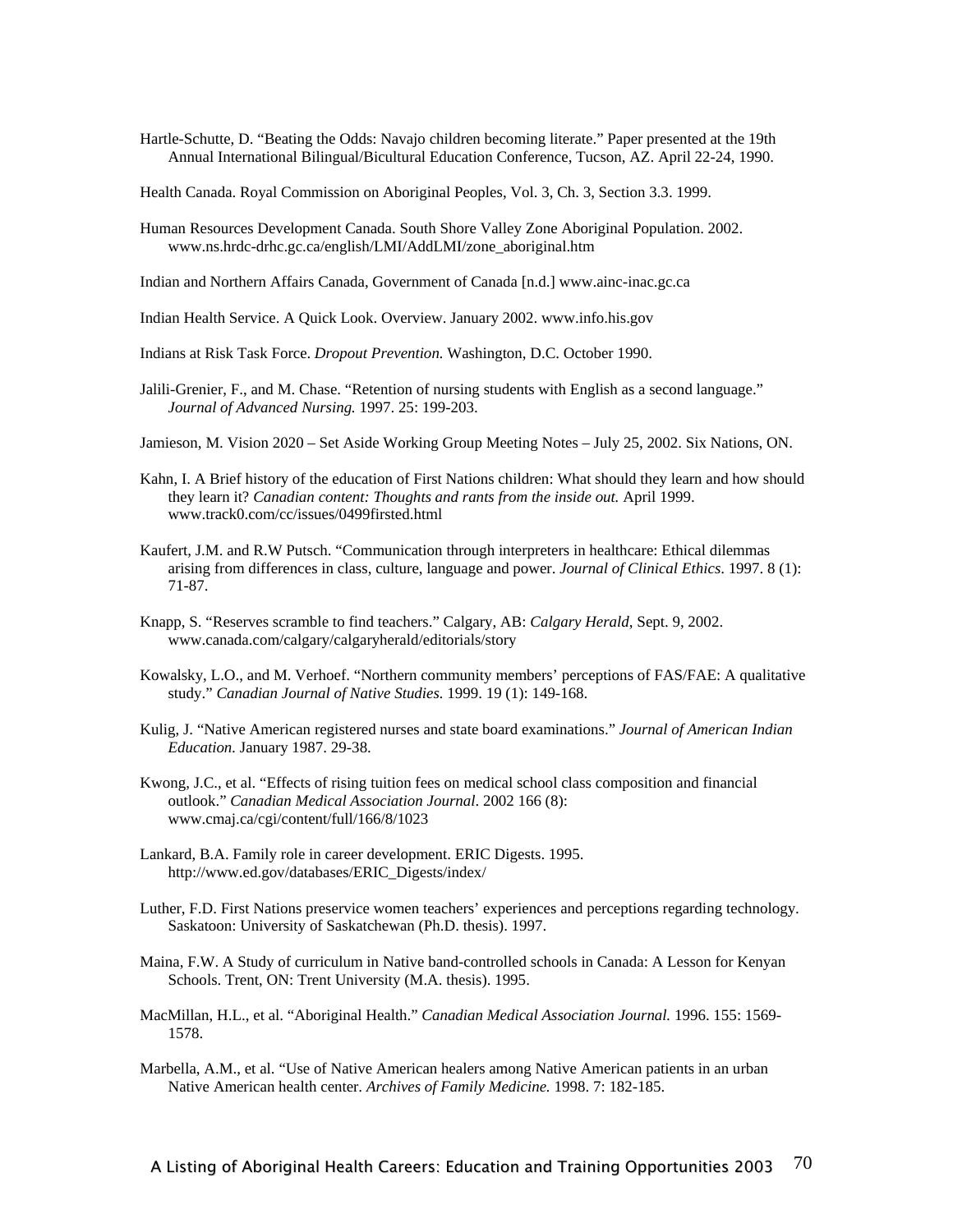- Mata, F. *Intergenerational transmission of education and socio-economic status: A Look at immigrants, visible minorities, and Aboriginals.* Ottawa: Statistics Canada, Income and Labour Dynamics Working Paper Series. 1997.
- Mihesuah, *D.A. American Indians: Stereotypes and Realities*. Atlanta: Clarity. 1996.
- Mofina, R. "Off-reserve Natives sadder, sicker: study." Saskatoon: *StarPhoenix*. Aug. 28, 2002. www.canada.com/saskatoon/starphoenix
- Morgan, D.L., M. Slade and C.M.A. Morgan. "Aboriginal philosophy and its impact on health care outcomes." *Australia and New Zealand Journal of Public Health.* 1997. 21 (6): 597-601.
- National Indian and Inuit Community Health Representatives Organization. The Development of National Occupational Standards for Community Health Representatives. Kahnawake, QC. October 2000.
- National Task Force on Recruitment and Retention Strategies. *Against the Odds: Aboriginal and Inuit Nursing*. Ottawa: Health Canada. May 17, 2002.
- Newbold, K.B. "Problems in Search of Solutions: Health and Canadian Aboriginals." *Journal of Community Health*. 1998. 23 (1): 59-72.
- Norris, M.J., L. Jantzen, and M. MacCon. From Generation to Generation: Survival and maintenance of Canada's Aboriginal languages within families, communities, and cities. Ottawa: Indian and Northern Affairs Canada. June 2001.
- "Nursing report offers solutions." Regina, SK: *The Leader-Post.* Aug. 21, 2002. www.canada.com/regna/leaderpost/editorials/story
- O'Brien, D. and J. Pace. "The Role of empowerment in social work degree programs for Indigenous Native People: A Critique of one school's experience." *Canadian Journal of Native Studies.* 1990. 10 (1): 1- 13.
- Office of Native Student Services. *Aboriginal Health Careers*. Edmonton: Medical Services Branch, Health Canada. 1993.
- Omeri, A. and M. Ahern. "Using culturally congruent strategies to enhance recruitment and retention of Australian Indigenous nursing students." *Journal of Transcultural Nursing.* 1999. 10 (2): 150-155.
- O'Neil, J., W.W. Koolage, and J.M.Kaufert. Health communication problems in Canadian Inuit communities. *Arctic Medical Research.* 1988. 47 (1): 374-378.
- Pauktuutit. Inuit Women's Health: Overview and Policy Issues. Ottawa: Pauktuutit Inuit Women's Association of Canada. 2000.
- Pence, A.R. "It Takes a Village…" and New Roads to Get There. *Developmental Health and the Wealth of Nations: Social, Biological, and Educational Dynamics.* D. Keating and C. Hertzman, eds. New York: Guidlford. 1999.
- Penney, C. "Interpretation for Inuit patients essential element of healthcare in Eastern Arctic." *Canadian Medical Association Journal.* 1994, 150 (11): 1860-1861.
- Piwowar, E. A. Towards a model for culturally compatible Native education. Calgary: University of Calgary (M.A. thesis). 1990.
- "Program offers hope for future." Regina, Saskatchewan: *Leader Post.* Aug. 24, 2002. www.canada.com/regional/leaderpost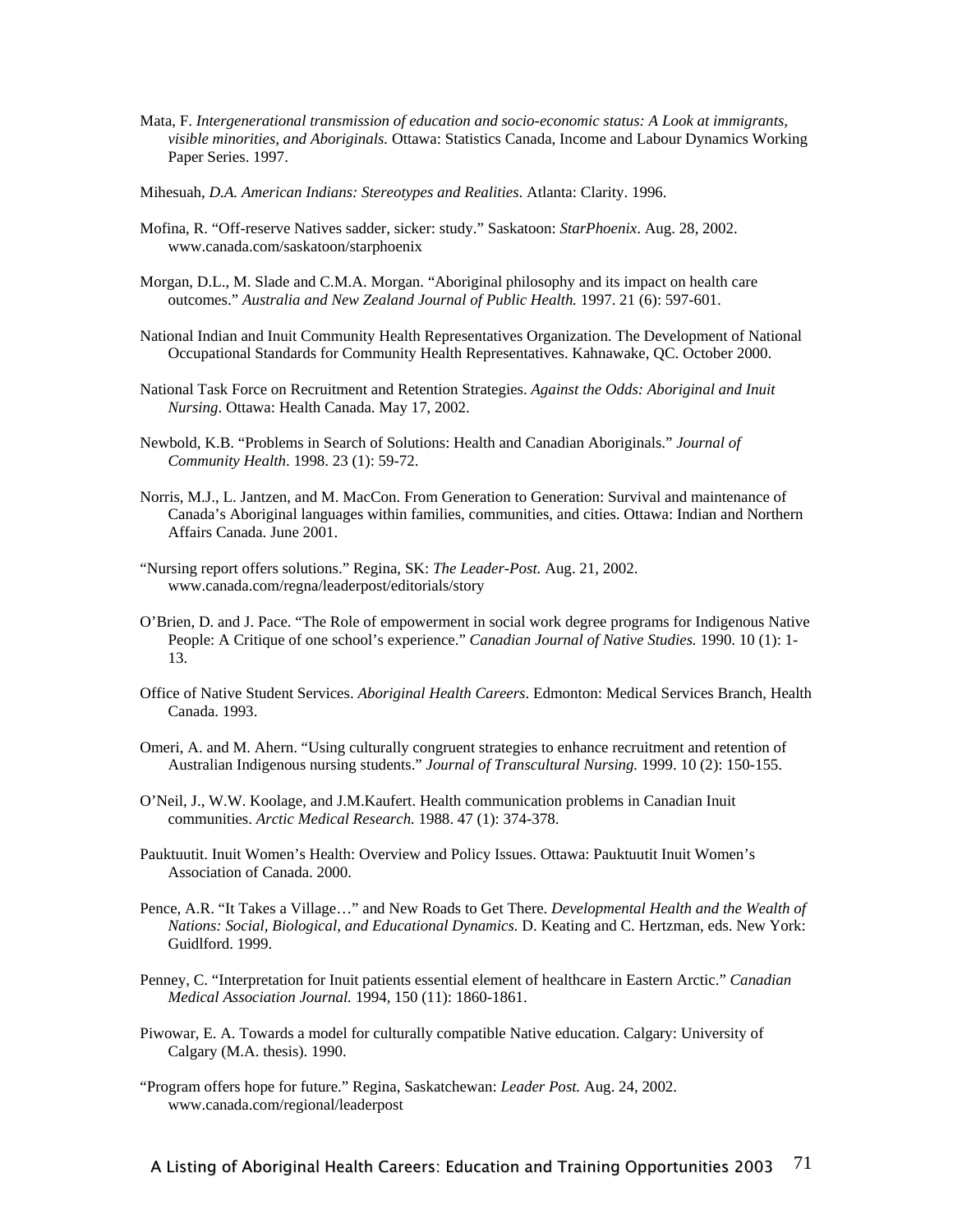- Proulx, J. and S. Perrault. The Ma Mawi Wi Chi Itata Stony Mountain Project: Blending contemporary and traditional approaches for male family violence offenders. *No Place for Violence: Canadian Aboriginal Alternatives*. J. Proulx and S. Perrault (eds.) Halifax: Fernwood. 2000. 99-119.
- Roberts, G. and J. Nanson. *Best Practices Fetal alcohol syndrome/Fetal alcohol effects and the effects of other substance abuse during pregnancy*. Ottawa: Health Canada. December 2000.
- Royal, M.A. and R.J. Rossi. Schools as Communities. 1997. www.ed.gov/databases/ERIC\_Digest/405641
- Saunders, D. "Addressing the need for Aboriginal nurses in Labrador." *Newsletter of Canadian Council on Multicultural Health*. 1997. 12 (1): 1, 5-6.
- Saunders Whelan, D." Cultural sensitivity: a matter of respect." *Canadian Nurse*. October 1999: 43-44.
- Schouls, T. "The Basic Dilemma: Sovereignty or Assimilation". *Nation to Nation: Aboriginal Sovereignty and the Future of Canada*. J. Bird, L. Land, and M. MacAdam, eds. Toronto: Irwin Publishing. 2002. 12-26.
- Scott, K. "Funding policy for Indigenous Human Services." *The Path to Healing: Report of the National Round Table on Aboriginal Health and Social Issues.* Ottawa: Canada Communications Group for the Royal Commission on Aboriginal Peoples. 1993.
- Sheddon, D.A. Medical Reasons for a Change in the Management of Health Services for Canadian and Inuit Communities. *Arctic Medical Research*. 1988.47 (Supp. 1): 334-337.
- Ship, S.J. The Development of national occupational standards for community health representatives: Issues identification paper. Kahnawake, QC: National Indian and Inuit Community Health Representatives Organization. September 1998.
- Simons, P. "Education and health of young Aboriginals must be addressed: If we don't find ways to help them now, our society and economy will pay." Edmonton: *Edmonton Journal.* Aug. 6, 2002. www.canada.com/edmonton/edmontonjournal
- Simons, P. "Preparing Native youth for life begins before they are born Early intervention is crucial; Too bad Klein government cut that budget by \$22 million." Edmonton: *Edmonton Journal.* Aug. 8, 2002. www.canada.com/edmonton/edmontonjournal
- Sloane-Seale, A., B. Levin, and L. Wallace. "Educational achievements and labour market outcomes of students in the University of Manitoba Access Program." *Canadian Journal of Native Studies*. 2000. 20 (2): 347-370.
- Smylie, J. "A Guide for health professionals working with Aboriginal Peoples." *Journal of the Society of Gynaecologists and Obstetricians of Canada*. December 2000: 1-11.
- Sullivan, A. and C. Brems. "The Psychological repercussions of the sociocultural oppression of Alaska Native Peoples." *Genetic, Social, and General Psychology Monograph.* 1997. 123 (4): 411-440.
- Swisher, K. and M. Hoisch. "Dropping out among American Indian and Alaska Natives: A Review of Studies." *Journal of American Indian Education*. January 1992. 31 (2).
- Tait, C. Fetal alcohol syndrome among Canadian Aboriginal Peoples: Review and analysis of the intergenerational links to residential schools. Ottawa: Aboriginal Healing Foundation. March 22, 2002.
- Thomson, B. and J. Andres. Affiliation and retention in higher education. College and University. 1987. 62 (4): 332-339.